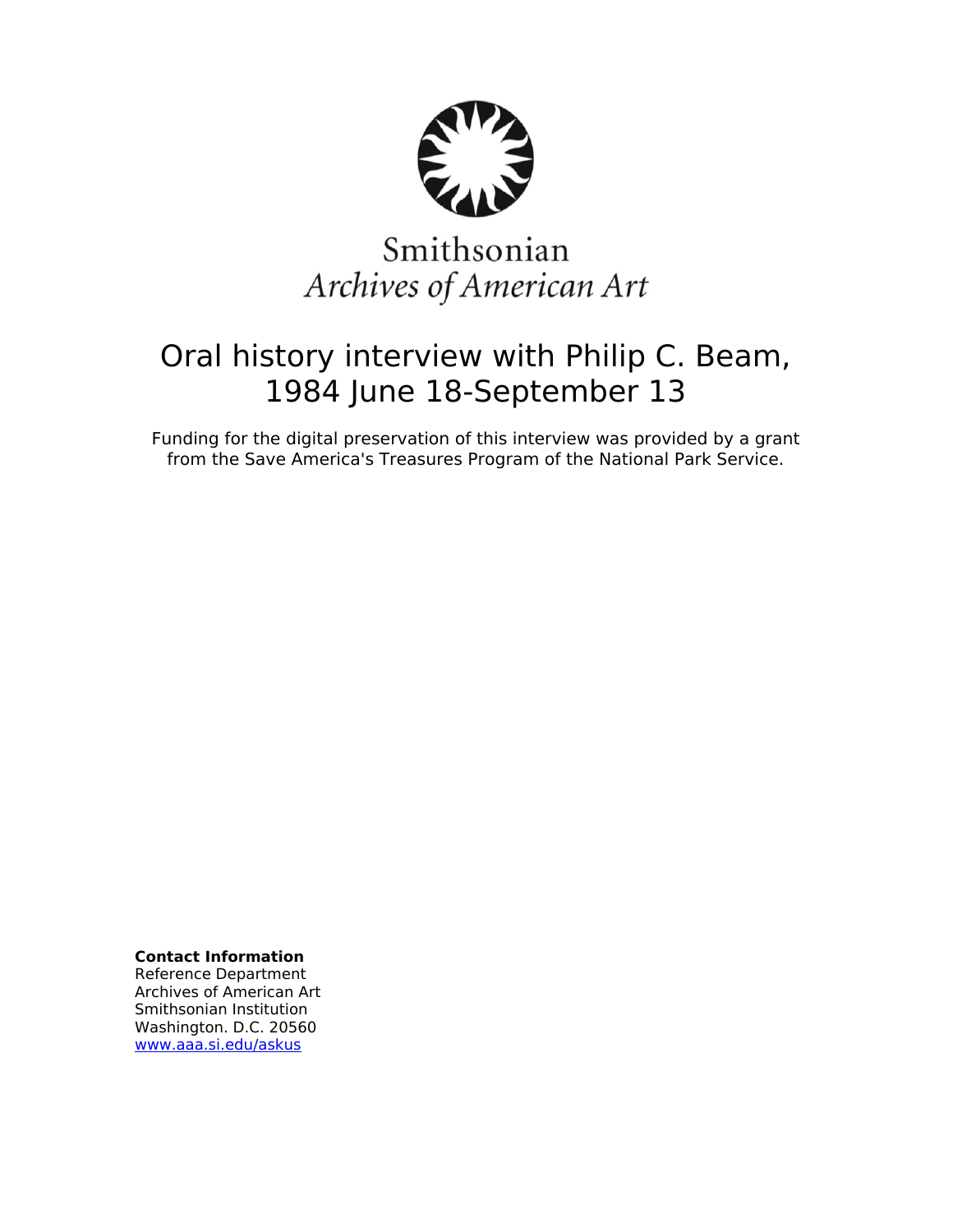### **Transcript**

#### **Preface**

The following oral history transcript is the result of a tape-recorded interview with Philip Beam on June 18, 1984. The interview took place in Brunswick, Maine, and was conducted by Robert Brown for the Archives of American Art, Smithsonian Institution.

The reader should bear in mind that he or she is reading a transcript of spoken, rather than written, prose. This is a rough transcription that may include typographical errors.

#### **Interview**

ROBERT BROWN: We're beginning an interview with Philip Beam, Robert Brown the interviewer, at Bowdoin College in Brunswick, Maine. This is June 18, 1984. Perhaps we could just begin talking a bit about your childhood. You were born in Dallas in 1910. Were you born to a family with some interests of education or in education or cultural avocation, at least?

PHILIP BEAM: Yes. But I'll have to say that my father's interests were literary. He loved to read, and strangely enough, read poetry and memorize poetry. And he encouraged my brother and me to read all our lives, and we still do. But my mother was not that much of a reader. But she had a visual interest that, through her long life, she was always interested in redecorating and matching colors and things of that sort.

MR. BROWN: Do you think a bit of that was apparent to you even as a small boy, her interest?

MR. BEAM: Well, it somehow rubbed off on me.

MR. BROWN: Yes.

MR. BEAM: And my father, noting this, bought me some drawing equipment and a little box of oils, and I began to dabble, without any instruction or without any opportunity because it is fair to say that there was very little to be seen in the way of examples of fine art in Dallas prior to World War I and for some years after.

MR. BROWN: Was there a local museum?

MR. BEAM: But a very tiny one, and it had nothing of national or international interest whatever. And I just did this because I had some kind of an urge to draw. And I thought I might go on to become an artist, a painter. And my father said, well -- but I told my father I didn't feel somehow that I had the talent to be a first-rate painter, and I didn't want to be a second-rate starving artist.

And he said, "Well, why don't you consider commercial art?" He had a friend who ran a large advertising agency, where they did advertising layouts. And so he got me a job there, sort of as an office boy for the summer, so I could observe at first hand. And in that process, I saw that the commercial art consisted of doing pictures which would sell products. That was the goal. And the artist did whatever was assigned to him, whether it was a refrigerator, an automobile, or a vacuum cleaner. And he had no personal say, though technically some of these people, with an airbrush and such, were marvelous.

And so I saw the technical side and its importance. But at the same time, I felt I wanted to do something more, a little more creative. They were paid well, but it looked like a treadmill. So I gave that up, and for the time being I had nothing to do.

MR. BROWN: You weren't particularly interested in -- or did you happen to like the technical side in your drawing and painting?

MR. BEAM: I still do, but that's only the means.

MR. BROWN: You were a teenager about this time when you discovered the art reality?

MR. BEAM: No, I was younger than teens.

- MR. BROWN: You were quite a young boy?
- MR. BEAM: Yes. I wasn't even Boy Scout age at that time.
- MR. BROWN: Did you have art instruction in school? Was there anything in the curriculum?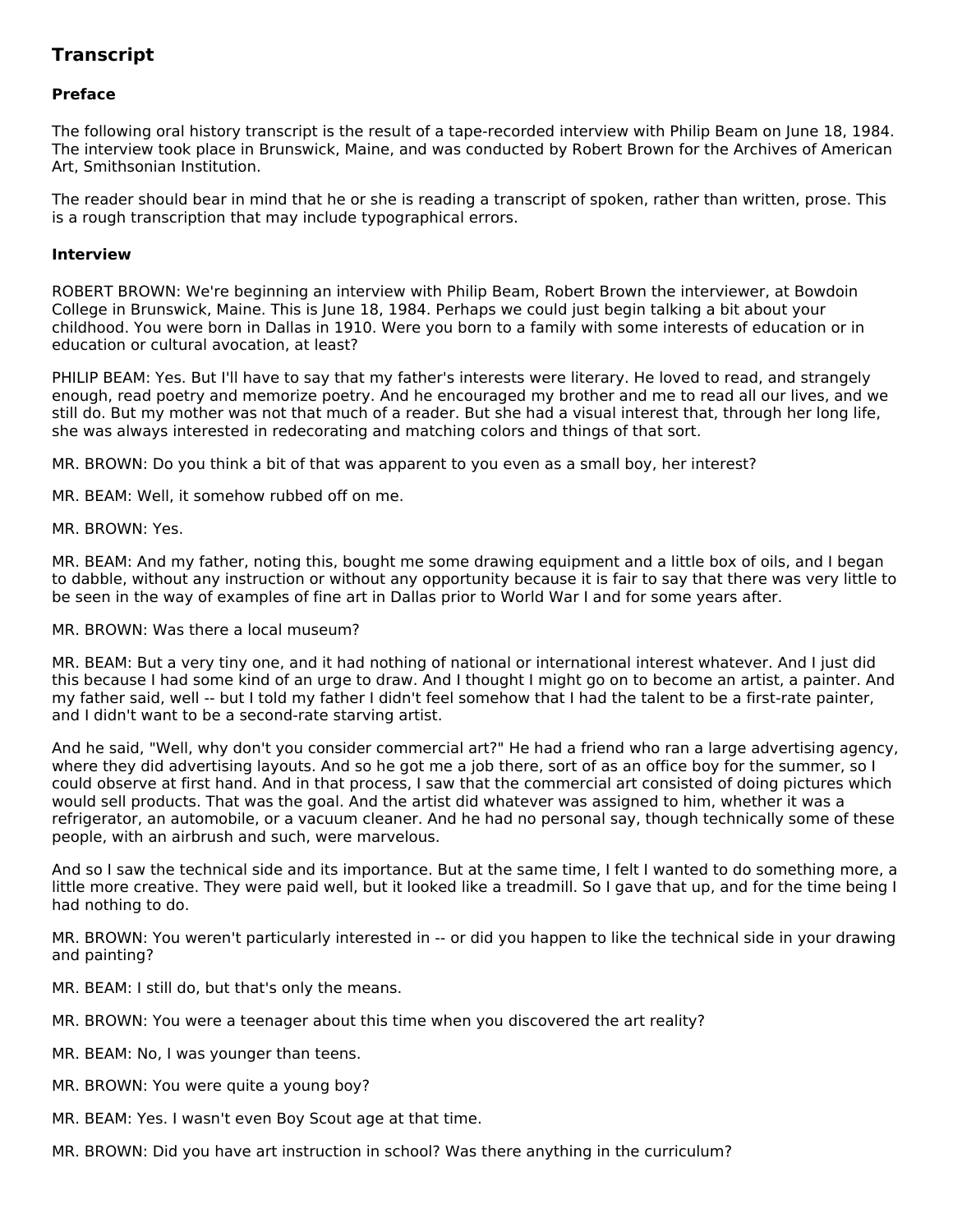MR. BEAM: There wasn't any. There was virtually nothing of that sort. Prior to World War I, Dallas was a great agricultural center. Then when World War I came, with its enormous demand suddenly for oil, the oil fields developed in Texas. It's been a big and rich and oil-oriented ever since. Not oil painting, of course.

MR. BROWN: No. (Laughter)

MR. BEAM: And they've come a long way since. But when I was a kid, there was no instruction of any kind. You couldn't even take lessons on Saturday. But my father had to take a trip up to St. Louis on business. He loved sports, as I did. And oddly enough, Texas didn't have any big sports down there. The nearest big league baseball team would have been St. Louis, the Cardinals and (inaudible). So he would take a business trip and slip out to the ballpark. And he invited me to come along, which I did. But he said, "I'm going to be tied up all morning in the conference. And why don't you go out to Forest Park and wander around?"

And I went out there, and I went into the Jefferson Memorial, which is still there. I went into it a couple of years ago. There are still 10,000 arrowheads.

MR. BROWN: Was it a great big natural history museum, sort of?

MR. BEAM: It was to commemorate the Louisiana Purchase.

MR. BROWN: The Louisiana Purchase.

MR. BEAM: And the Indian artifacts were a part of that. And it looked out to the Great West. It was very interesting. Well, since, they took the Lindbergh exhibitions there, and they are fascinating, but that wasn't there then.

Anyway, after looking at all these Indian heads, I wandered out and asked the guard if there was some other place I could visit, and he said, "Well, up on top of the hill is the art museum, the one permanent building left over from the World's Fair of 1903." And so I wandered up there, not knowing what I was doing, and went inside and saw, for the first time in my life, what became a first-rate nationally known museum and even then had works of international character like Melee and so forth and so forth.

MR. BROWN: Did you basically look at the paintings, or do you remember --

MR. BEAM: No. I wandered around looking at the paintings, and I was just enthralled. It was an eye-opener. And I knew that from that time on I wanted to do something in connection with art. If I couldn't be an artist, how about being an art historian? So my parents made inquiry and found that Harvard was one of the few places, along with Yale and the eastern schools where one could get training and formal training in art history.

MR. BROWN: They weren't averse to your going east to school?

MR. BEAM: No. On the contrary --

MR. BROWN: They weren't parochial Texans or anything of that sort?

MR. BEAM: Oh, no, no.

MR. BROWN: They were quite broad in their interests and awareness of things?

MR. BEAM: Yes. And my father, who is with my brother in the oil business all his life, saw that if I wasn't going into some form of business in Texas, that there was nothing else in the cultural line there at that time for me to do. So he was very practical, encouraged me to come east.

So I applied to Harvard and got in, admitted at that time on the upper 10 percent because the President of Harvard, Lowell, was trying to make Harvard more geographically conscious. Harvard had been a New England university up to that time. And Chicago University was coming on strong and challenging Harvard. And Lowell was wise enough to see that. And his successor, who came the year after I graduated, Conant, really expanded Harvard into an international university, as it has been ever since.

MR. BROWN: But when you went there, you went with (inaudible) from more or less the first class or so to come from all over the country, or one of the earlier classes?

MR. BEAM: Yes, but we were outnumbered.

MR. BROWN: By the local -- by the people of this region?

MR. BEAM: There were six of us came on, and I think only two of us stayed, because socially, coming from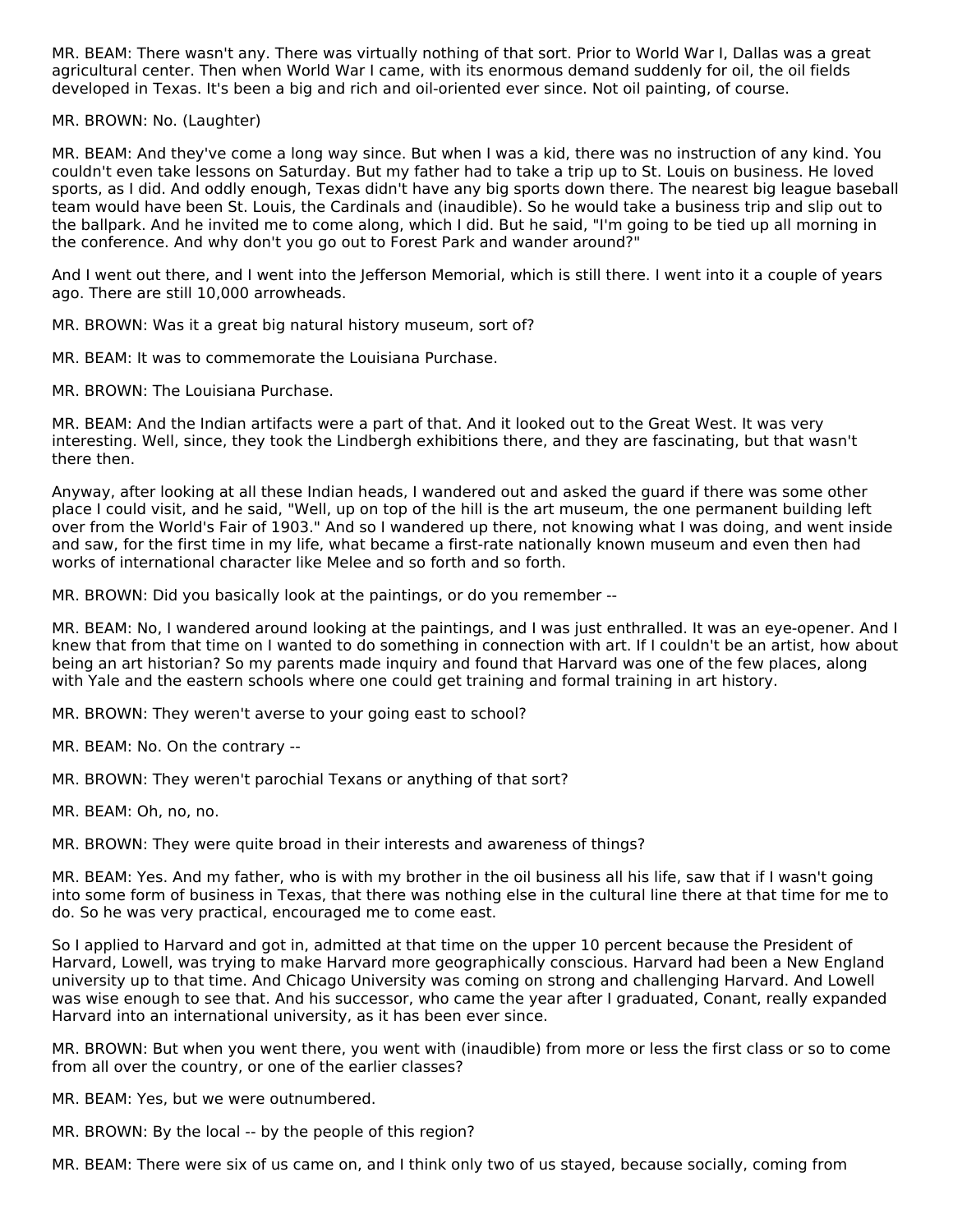western, hospitable Texas up to New England overnight was a bit of an experience.

#### (Laughter)

MR. BEAM: And as I left for Harvard, my friends said, "Oh, you'll never make it. You'll flunk you. You'll see." And I had a rough time the first year because of my deficiency in foreign languages. So Spanish I knew. But the Texans didn't care about training in French, German, or Latin, that sort of thing. But I had a wonderful Latin teacher and a fine French teacher who got me enthusiastic.

MR. BROWN: Right away?

MR. BEAM: Yes.

MR. BROWN: You mentioned this Latin teacher is still alive, isn't he?

MR. BEAM: Yes. Alston Chase is still alive, though retired. And they were wonderful. And they got me interested in the world of languages, and I went on to get interested in languages, and I had to scramble to make up years of deficiency. But I've been interested in languages ever since.

So I learned that a teacher can introduce subjects to students when they've had no previous opportunity and do them a great service. And in later years, as I taught at Bowdoin for 47 years, we had boys come here to Bowdoin who were from the northern part of Maine and had had no artistic opportunities. And they would just happen to take an art history course, and we'd grab them and get them interested. And they would go on for years and become keenly interested. This was just part of the function of teaching.

MR. BROWN: And that was what was happening to you?

MR. BEAM: That was what was happening?

MR. BROWN: How about the social thing? Was that still a bit of an adjustment? The cooler temperament of the New Englanders?

MR. BEAM: Yes. My wife is a New Englander, and my children are New Englanders. So I've long since become used to that. But unlike Texas, where they take you in with open arms, well, the New Englanders look you over for six or eight months. But once they take you in, they will remain your friends for life, as Alston Chase is and all my professors. So there is something to be said of the long-range loyalty of these New Englanders. These are good, solid people. And I've always valued that and felt at home in New England. This is my home. I've lived most of my life here.

MR. BROWN: Were your classmates mostly as intense and turned-on as you were? Or was there quite a variety?

MR. BEAM: No. I was almost totally surrounded by boys from New England prep schools who had their own friends. And so I had to make friends very slowly there. And in a way, this sort of threw me on the books. And I went out for sports. And I studied. And I didn't have many social distractions. And a lot of those boys, I envied them because they were there and they knew a lot of people and they had a ball. But it was all part of the growing-up process.

MR. BROWN: Well, you fairly early were able to get into your field. By the second year or so you were trying art history? (Inaudible)

MR. BEAM: Well, at Harvard you're exposed to several attitudes toward general education over the years, as you're aware. It's been well publicized.

#### MR. BROWN: Yes.

MR. BEAM: At that time, they were still under the influence of Elliot's introduction to Germanic education as distinct from Oxford, and specialization. And so you were obliged to pick your major at the end of your freshman year. Well, this suited me fine. It also meant that by the time I got my degree, I'd been allowed to take about 18 courses in art history. And then by the time I finished my graduate work, I'd taken a total of 30, which is a very large number.

And also, we were thrown into classes with graduate students, which put us on our metal. And we had to take it seriously. This turned out to be a bit of advantage because I remember sitting around the dining table at the end of the year, and most of my classmates there were having a terrible time deciding at that young age what they wanted to do for the rest of their lives. But I knew.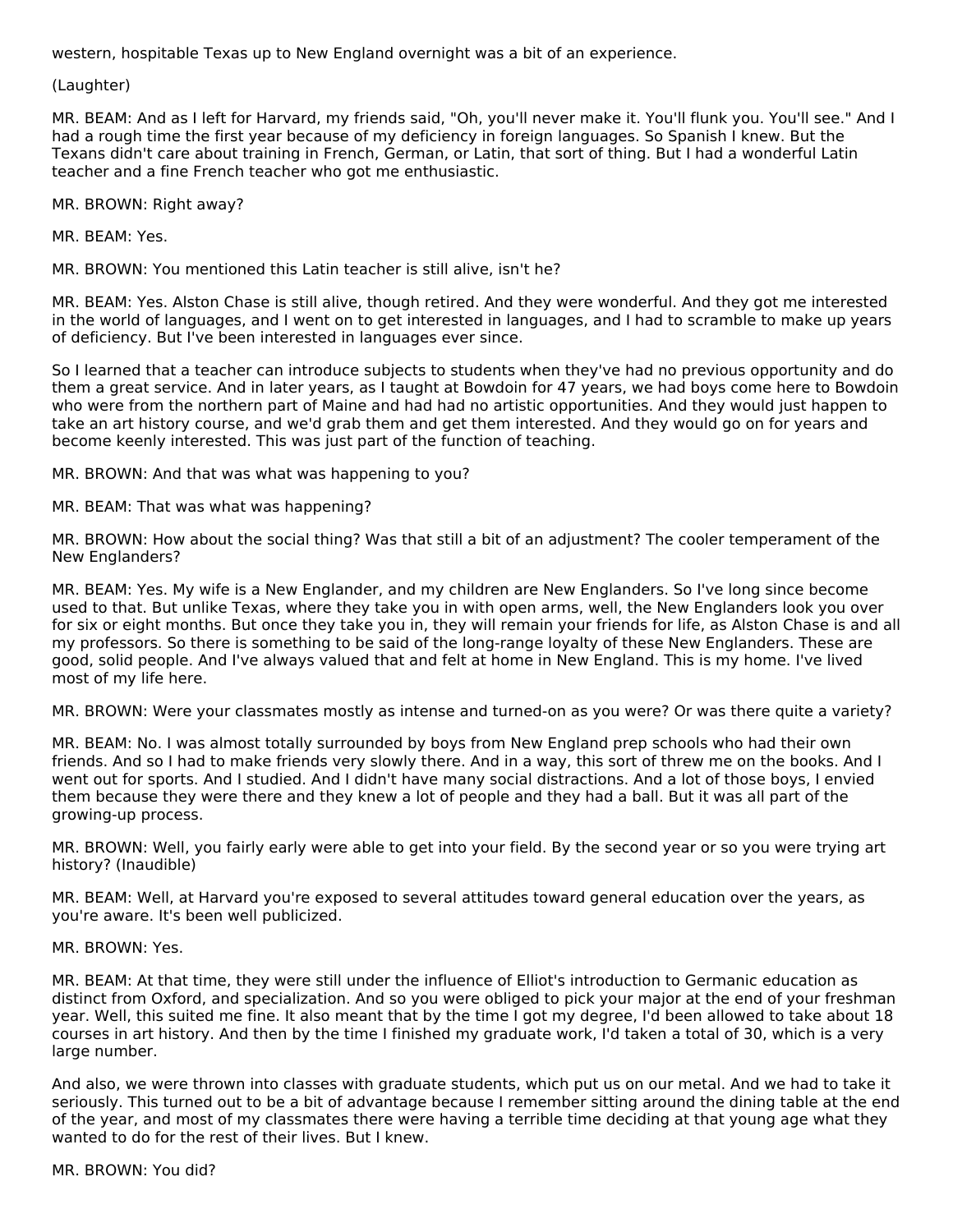MR. BEAM: Yes.

MR. BROWN: By then you knew?

MR. BEAM: Yes. Now, I was the exception. And I think even the Bowdoin students, many of them are lucky if by their senior year they're fully committed to this or that career. And it is a little young. And later on, under the Finley reemphasis on general education in his well-known book, Harvard went a bit in the other direction and delayed concentration till your junior year. And that is pretty much the standard across the country right to this day.

And they would -- Bowdoin fights a little to get people to take a diversity of courses so that the word a "liberal" education means something instead of pre-business or special education. And we're still doing that.

MR. BROWN: So you, in fact, had a specialized undergraduate education?

MR. BEAM: Yes. But I was interested enough in other things. My father is interested in reading and history. And I discovered the Civil War and Abraham Lincoln.

MR. BROWN: You mentioned this was not known to you?

MR. BEAM: It was taboo when I was a boy in Texas. Gee, you weren't allowed to --

MR. BROWN: Wouldn't admit it, huh?

MR. BEAM: No. It was called "the War of the Rebellion," not the "Civil War." And they were still fighting it and I think still are. But another effect of the Harvard system was that the professors there at that time were all specialists themselves. But unlike the current trend, where you jump, not only in art history, but into a special aspect of it as fast as you can, they insisted upon us taking a broad spectrum of the whole history of art. And it was programmed for us. We had to take ancient, Renaissance, Medieval, modern, the works, you see.

MR. BROWN: So it was not really as specialized as I believed at first.

MR. BEAM: You were allowed to specialize when you got into graduate school.

MR. BROWN: Right. But as an undergraduate, it was in fact really a very broad thing. The point of entry was art and art history.

MR. BEAM: Yes.

MR. BROWN: But you covered a tremendous spectrum.

MR. BEAM: And they felt that to understand the specialty, you needed a broad background.

MR. BROWN: Did you begin with what we now think of as a survey? Or was there any such animal?

MR. BEAM: Yes. Yes.

MR. BROWN: Who did that, a team of teachers?

MR. BEAM: Chase and Edgell, two very renowned professors. Chase was an archeologist. Edgell was --

MR. BROWN: George Harold Edgell?

MR. BEAM: George Harold Edgell was the head of the architecture school, went on for a long time to be the director of the --

MR. BROWN: The Museum of Fine Arts?

MR. BEAM: The Museum of Fine Arts. So they were both very broadly educated men. And Chase was a wonderful linguist, and he instilled this love of Latin and Greek and Roman and Greek history, which was good background, too. And that stood us in good stead for a further reason.

One of the leading forces there at Harvard at that time was Paul Sachs, who -- of the Gold and Sachs family, told he had six months to live and decided he wanted to do something he enjoyed. So he not only went into art, but rounded up his rich friends, and they built the Fogg Museum. And he was keen because the museum profession was in its infancy at that time. People like Alfred Barr were destined -- one of his students, was destined to go on and develop the Museum of Modern Art and revolutionize modern art and museum practice. There were no rotating exhibitions at that time. And Alfred Barr, he really started all of that.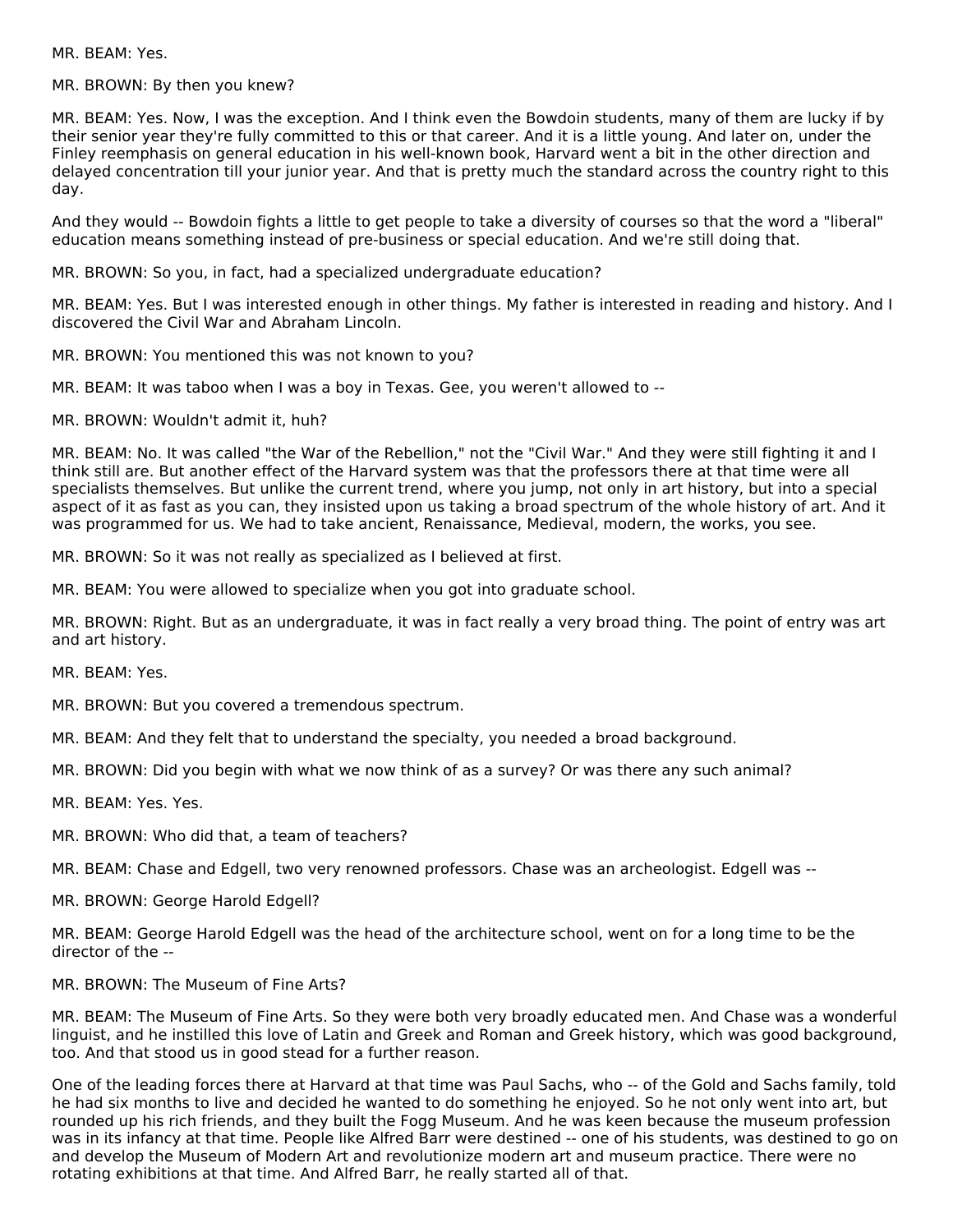Well, Paul Sachs wanted us to prepare, be prepared in our training to go into museum work if we wished, as well as just teaching. And if you're going into museum work, you ought to have as broad an education as you possibly can. You may end up being a curator of ancient art. But in the museum field -- it's a very versatile field. And you do all kinds of things, then and now.

MR. BROWN: So he further emphasized this need for breadth?

MR. BEAM: Yes.

MR. BROWN: In the undergraduate education.

MR. BEAM: Yes.

MR. BROWN: Did you have him for a teacher fairly early?

MR. BEAM: Oh, yes, yes. He taught modern French, nineteenth and twentieth century. Marvelous teacher, tremendously emotional and inspiring. (Laughter)

MR. BROWN: Was most of it straight lecture, most of these courses?

MR. BEAM: Yes. And I've never had anything against that, because I would rather sit and listen to Chandler Post teach me as much as he could as fast as he could than to spend a lot of time telling him the little that I knew, which he didn't need to know. And as I mentioned, our philosophy teacher, luckily, was Alfred North Whitehead. I sat in a class of 700 students, and it was a privilege to listen to this man for a year. And I would have been far worse off with a third-rate instructor and three other students than I was listening to Whitehead, because he taught me things I still remember.

MR. BROWN: You began your curriculum with a survey of sorts?

MR. BEAM: Two kinds of surveys. Paul Sachs believed very strongly that art historians and museum people could learn a lot by engaging in art -- the drawing and painting, whether they were going to go on to be professional artists or not, that doing it teaches you something the way playing football gives you the experience before you become a teacher and a coach.

And so I was turned over to Arthur Pope, who was a distinguished art historian and a very talented painter. And he put us to copying works of art in a peculiar way, great examples of art by Turner and Monet and so forth. But he wanted also to train our memory, not just simple copying. So he would put up a big reproduction of Rembrandt's Supper de Maes (phonetic) in the Louvre. And he would let us sit there for 15 minutes and focus on it as hard as we could. And then he would take it away, and we would do a drawing of it from memory. And we did a great deal of this. And since you knew you only had 15 minutes, it inspired your memory.

So in years after, when I went into museums, I could almost walk along and look at pictures and take photographs of them so that a year later I could literally draw a Monet or a Degas that I had seen. And I've got the pictures to prove it. I'll show you some of those.

MR. BROWN: And how was that as a teaching device? What do you think you learned from this? You learned to develop your memory.

MR. BEAM: It trained your memory. Paul Sachs encouraged that because in his study of the museum public, it bothered him that, on a given Sunday afternoon, people would walk into a room full of beautiful Degas paintings in the Metropolitan Museum, and would wander around the room for five minutes and walk on to the next gallery. And he was a censure museum man. And he felt that the casual way in which people looked at - notoriously bad observation.

MR. BROWN: And this was a device that forced you to it, forced the --

MR. BEAM: Yes. So he wanted to train our memories. And Arthur Pope had come up with a means that augmented this, and he was delighted. And Sachs made all these students go and take Arthur Pope's course.

MR. BROWN: It was a fairly onerous course, wasn't it, for a lot of people?

MR. BEAM: Yes. So when I came to Bowdoin, one of the first things I did was to introduce a studio course, which was meant to be comparable to laboratory practice in the sciences. They had been doing it for years, learning by doing, you see. And I started that off. And then I got busy as a museum director and teaching courses. And I had to give up that instruction. And it continued. In the course of time, the studio field in the American colleges just expanded, and every department has one.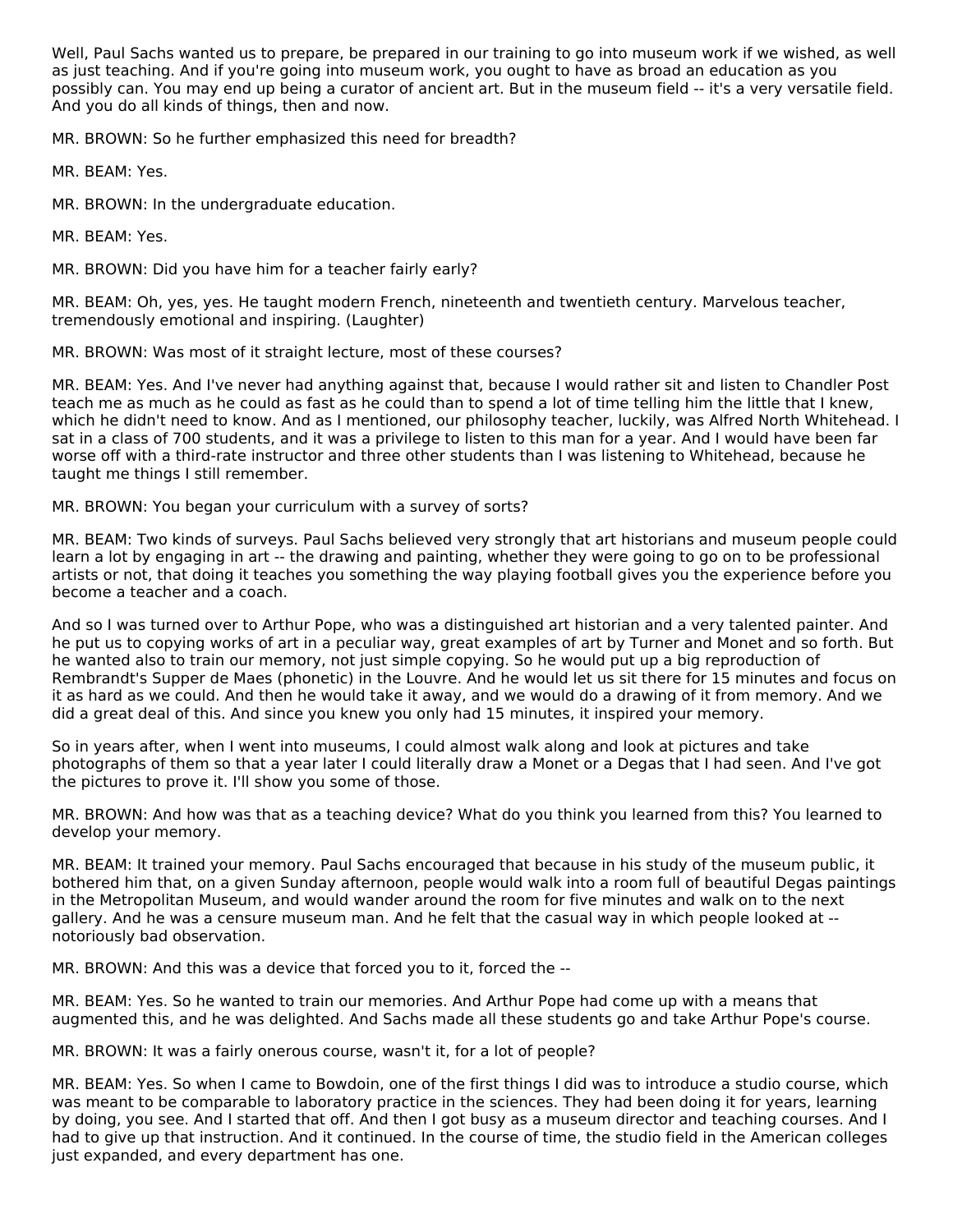But there has been, I think, a separation with the intention of making the studio side creative and expressive, independent of the history of art, you see. My use of the studio was relatively limited. And now I think it's gone to the other extreme, and people, if they're talented, can turn out beautiful pictures and drawings and almost bypass the history of art, which I favor, because I think that in sports as in art, watching great examples is instructive, you see.

MR. BROWN: Um-hm. Might as well go all one way or the other.

MR. BEAM: Yes. And Montiff (phonetic) spent 10 years of his life copying in the Louvre. It didn't hurt his originality, as some of the students fear. Students are actually afraid that if they copy works, that it will spoil their originality. And I say that the great masters teach them what to say and how to say it, you see. It doesn't hurt them a bit. And in the Renaissance, all the people like Michelangelo were put to copying the masters' drawings for -- during their apprenticeships. Didn't hurt them.

MR. BROWN: It's comparable to your sitting in with 700 others listening to lectures.

MR. BEAM: Yes.

MR. BROWN: Instead of just going off on your own, doodling or copying, or not copying -- just being creative from the beginning, I suppose.

MR. BEAM: Yes. But the trend in education, inevitably, has become specialized so that when you're looking for a man to teach studio art, you get as good an artist as you can and you don't demand that he know much about art history.

MR. BROWN: Um-hm, or teaching.

MR. BEAM: But you'd like for him to be a good instructor in his field. But if he's a talented artist -- and then professionally, you expect him to exhibit, so he's got to be a talented artist. So he's directed down one way, which is a route which is a full-time occupation, you see.

MR. BROWN: For your undergraduate, your three years of concentration, did you have a paper to do, senior paper, or research you began doing? Or was it by and large a note-taking and examination process?

MR. BEAM: Well, at the end of our senior year, we had to prove that we had gotten a comprehensive education in the history of art, through a four-hour examination in which you identified slides of works that you had not seen before, on the basis of style. Again, thanks to the influence of Paul Sachs. To him, the study of art history was largely connected with the history of style and its changes and so forth. We had to do that.

And then we had a three-hour written examination on the history of art. We had to write -- if you were out for honors, you had to write a full-fledged honors paper, and I spent two years and went to Europe doing this. It was not a little thing. And then you had to undergo an hour's oral examination. Well, all of this was great.

When I came to my doctoral work, because in those days you had to undergo a similar set of examinations, plus a three-hour oral examination. And a number of people who had come to Harvard from different universities or colleges and had not had this ordeal of the ordeal had a terrible time. They got all tongue-tied. One girl got so hysterical she couldn't even remember her name. Later on she went on to a higher career. But for the moment, that practice did -- it helped.

MR. BROWN: So you had this when you were really quite young?

MR. BEAM: Yes. So moving into graduate school was not that big of a change, see. We had had graduate students right in our classes all along.

MR. BROWN: What did you do your honors paper on that took you to Europe?

MR. BEAM: The early work of Michelangelo.

MR. BROWN: So you went and looked at it?

MR. BEAM: Yes. And there again, one difference was that, when you were doing your honors paper, they would encourage you to take a -- and study a big master, see. And -- but when you came to graduate work, they went to the other extreme and encouraged you to take some master that had never been studied before. And they wanted me to do a piece, do a dissertation on Delo de Nicolo Deli (phonetic). (Laughter) And nothing had been written on him, but I think for good reason. And he -- I said, "Why?" He said, "Well, there's only about one paragraph on him in Vasari" and for good reason.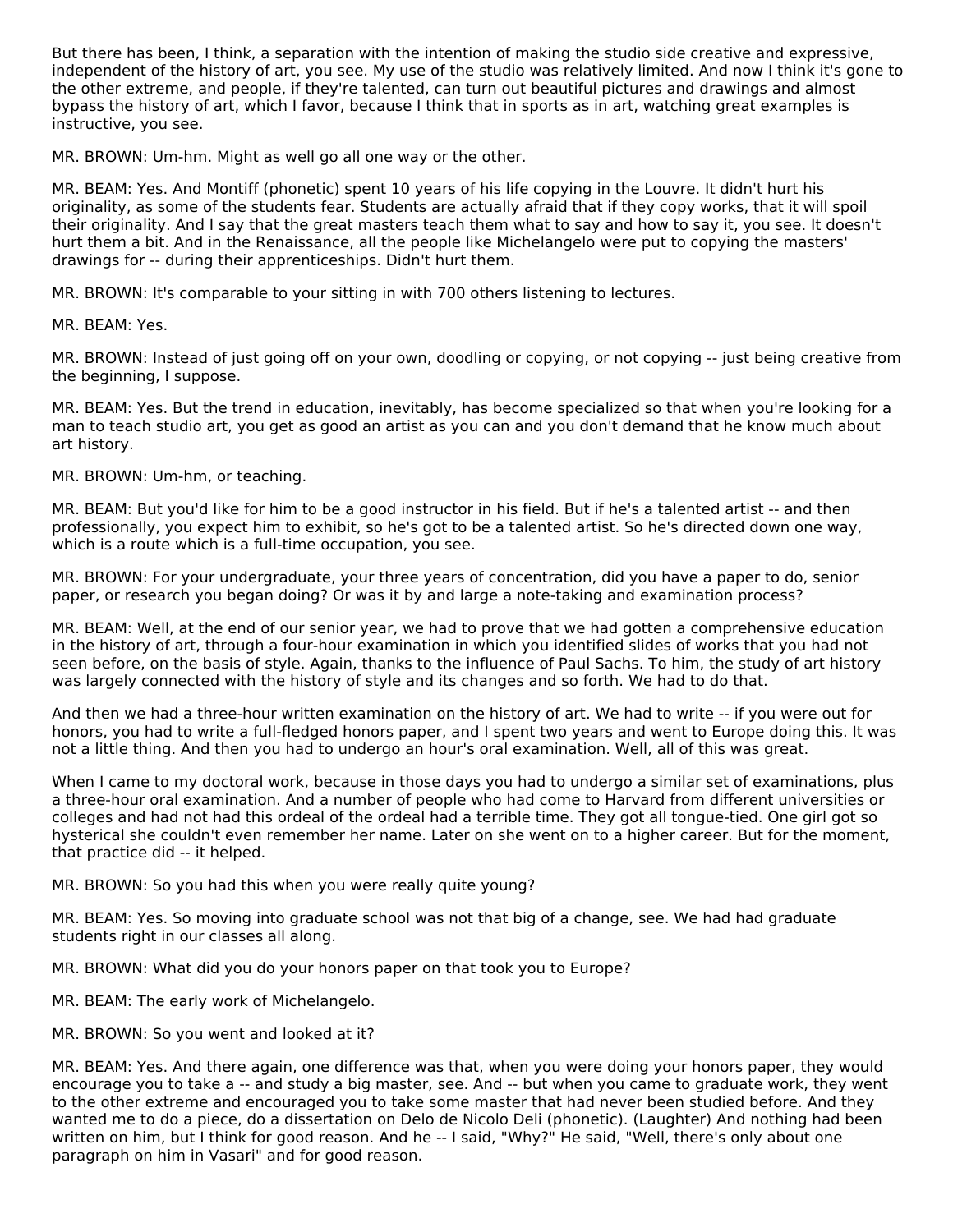#### (Laughter)

MR. BEAM: Well, I talked him out of that because I had become acquainted with the family of Winslow Homer, socially at first, and then had become interested in his art through going to Prout's Neck many, many times and the wonderful hospitality of Charles Homer and others, the nephew. And I asked if I could do a dissertation on Winslow Homer because I thought that the stereotype of Winslow Homer as a terrible-tempered man who just was a hermit and drove people away with a shotgun was very different from the description of Winslow Homer that I had heard from people who had actually known him.

And oh, the department -- they had to have a full-fledged meeting. No one at Harvard had ever written a dissertation on an American artist at Harvard. But thanks to Allan Burroughs, the X-ray expert there, who was a pioneer of X-rays and the son of Bryson Burroughs, the great curator of American art at the Metropolitan, they were persuaded to let me have a go at it, you see. And it was a long, long time before Harvard recognized American art or allowed people to do studies in American art. But I'm glad to say that that's all changed.

MR. BROWN: Well, to a certain degree at least, yes.

MR. BEAM: One professor wanted me to specialize in Byzantine art, and another in early Spanish art. He said, "Why do you want to study American art?" I said, "Because it's my country. I know it, I feel it, and I have the best chance of understanding it."

MR. BROWN: Their attitude was that, in terms of art history, it wasn't worth looking at?

MR. BEAM: Well, there was a (inaudible) wall in the middle of the Atlantic. And American art, generally, was in its infancy at that time. See, this was back in the early '30s.

MR. BROWN: Um-hm. It didn't have the reputation it has now?

MR. BEAM: It's come a long way, with the expansion of museums all over the country. And their best opportunity to develop collections of American art as distinct from the terribly expensive European art, you see.

MR. BROWN: Was there also at that time, in the late '20s, early '30s, still a bit of a snobbish attitude toward Americana, American?

MR. BEAM: Oh, yes, yes. And American literature. And given a choice of, say, an undergraduate specializing in Shakespeare or Sinclair Lewis, there was no doubt as to what you should do.

MR. BROWN: Well, you were graduated then in '32, something like that?

MR. BEAM: '33.

MR. BROWN: '33.

MR. BEAM: Right in the middle of the Depression.

MR. BROWN: Did you pretty much know what you wanted to try to do, something in art history? Did you have a prospect of employment? Or were you going to go on to further education?

MR. BEAM: Well, Paul Sachs had gotten us so interested in museum work that a fairly large number of my generation, like Gordon Washburn, Al Littman, and Perry Rathbone, quite a crowd of us, went out deliberately into museum work. And I had met Paul Gardener when he was finishing up his graduate work, and he had gone on to be the director of the new museum at Kansas City. It hadn't even opened.

MR. BROWN: And had he done straight art history, or had he done some kind of --

MR. BEAM: Straight art history.

MR. BROWN: But you all had had some kind of museum training with Sachs?

MR. BEAM: Under Sachs, yes.

MR. BROWN: Which consisted of what? Perhaps you could describe that just briefly before we get to Kansas City?

MR. BEAM: Well, Paul Sachs knew that if we wanted to go into museum work professionally, we'd have to become aware of the many practical aspects of museum work, like the diplomatic, the economic, the budgetary, the conservation side, which an art historian can bypass. And so he used the Fogg Museum and the Museum of Fine Arts as laboratories to take us into the storerooms and tell us what registrars do, and conservation. And we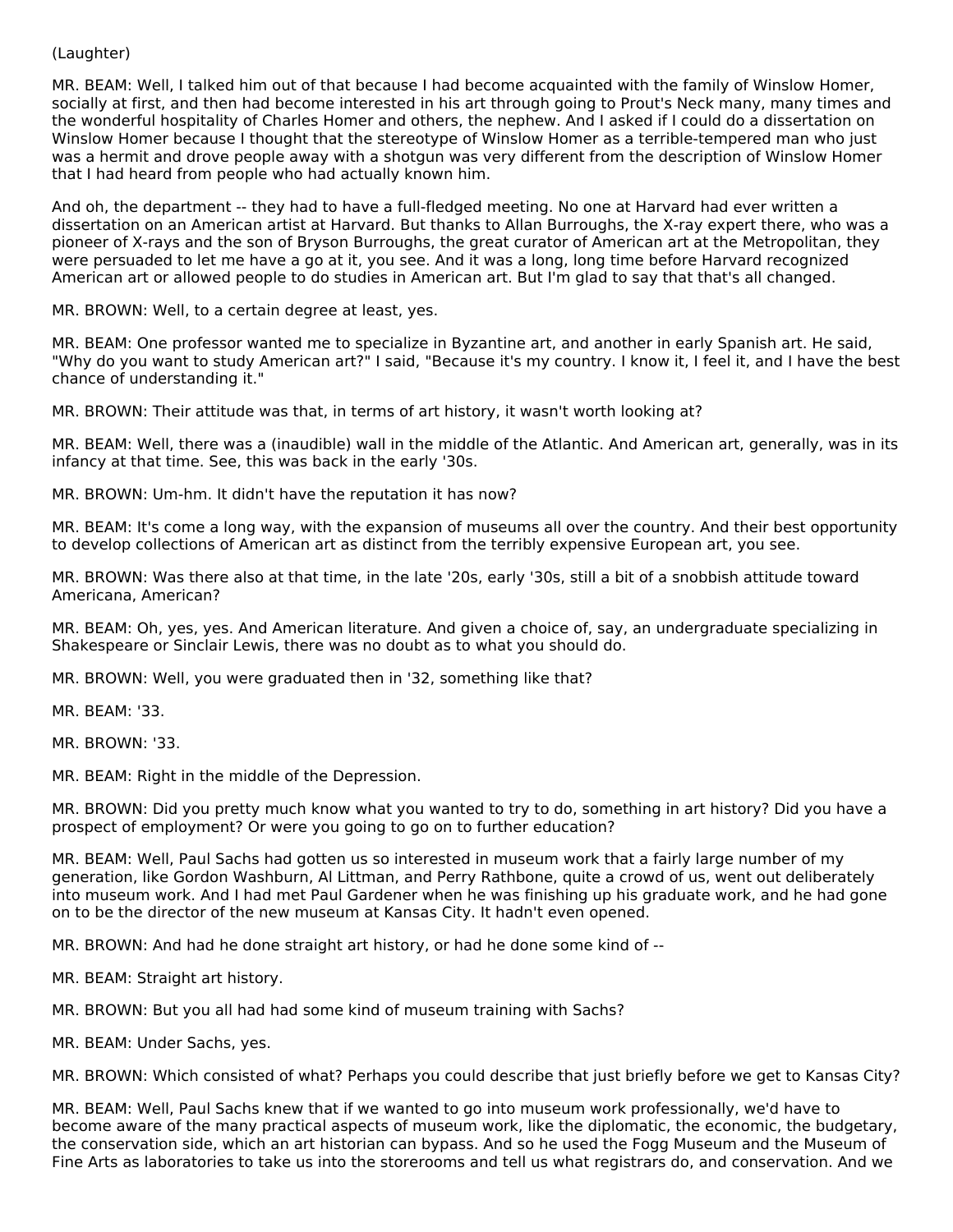went upstairs to see how pictures were preserved. The art historian folks never did that, you see. In fact, they were not welcome. And we'd go over to the Museum of Fine Arts and get into all the storerooms and see hundreds of works of art. It was great.

MR. BROWN: That's fine.

MR. BEAM: And Paul Sachs was -- he had a great talent for this sort of thing.

MR. BROWN: How did he assess your aptitudes for museum work?

MR. BEAM: By listening to us, talking to us, and observing us.

MR. BROWN: For some of your peers, did he say, "Well, don't -- you should probably go on to teaching. Don't think of a museum career." Do you recall very many being washed out by Sachs?

MR. BEAM: Well, it sort of took care of itself because Sachs was such a wonderful teacher that he attracted all the art historians. They came over and took the course. It was a large course. And only a small number of these wanted to go into museum work because, if you do, you'll have to have a practical -- a lot of art historians, they're not interested in how pictures are packed in a packing crate.

MR. BROWN: Right.

MR. BEAM: If you're a museum man, you're responsible for that. You don't do it; you've got to know, you've got to observe it. You've got to get into the -- all the involvement of thinking of and organizing a year in advance exhibitions. You've got to know where works of art are all over the country, and borrow from your friends and coordinate it and time it. And you've got to attend to insurance and what you can afford and what you can't.

And Sachs was insistent that we be capable of doing all these things before he'd recommend us for our museum jobs. So that weeded out the group.

MR. BROWN: Did Edward Forbes play much of a part in this museum training? What was his role? He was the codirector of the (inaudible).

MR. BEAM: Well, as it works out, he was the one who had invited Paul Sachs to come and join him as codirectors. They were one of the few co-directorships in the country I've ever heard of. But they made a good team. They had adjoining offices with an open door. But they almost never went through it. Sachs was very dynamic, outgoing temperament. And he loved to teach and expound. Forbes was very quiet. He and his wife were gifted painters. He was a good money-raiser on his own. He was quite efficient. And he took care of all the operating procedures of the Fogg. He saw that the storerooms were properly managed (inaudible). And Sachs wasn't directly that interested, see. Sachs was a dynamo. So they made a good team.

Forbes did very little teaching. If he saw one of Pope's students who had a talent for drawing, he would get him aside and encourage that in a special way, and was even instrumental in singling out a few who should be encouraged to go on and become professional artists -- a very hard field, see. And he said you had to be A-tripleplus to make it in the art field in those days as a productive artist.

So they each guided us. And they kept us out of trouble.

MR. BROWN: Well, you then went to Kansas City immediately upon graduation?

MR. BEAM: Yes.

MR. BROWN: Was the museum a building?

MR. BEAM: Yes.

MR. BROWN: Or there was just the beginning?

MR. BEAM: Yes, it was a huge building, as it still is, because it had been given a fabulous donation by Nelson, the Nelson Gallery. And for 19 years since he had died, they had taken the interest from this great endowment and had been buying works of art when you could buy a Tission for 10,000 dollars, you see.

And during the Depression, they had -- they were one of the museums which was rich. And so they were buying through their agents all in New York and Europe and the Orient. Larry Sickman, the great Orientalist, was in Peking buying for them. And every day was like Christmas because these packing cases would come in, and Otto Lipman and Bob Lockhart would literally open up the packing cases and pull out Chinese vases and scrolls and a Monet painting -- and an education in itself.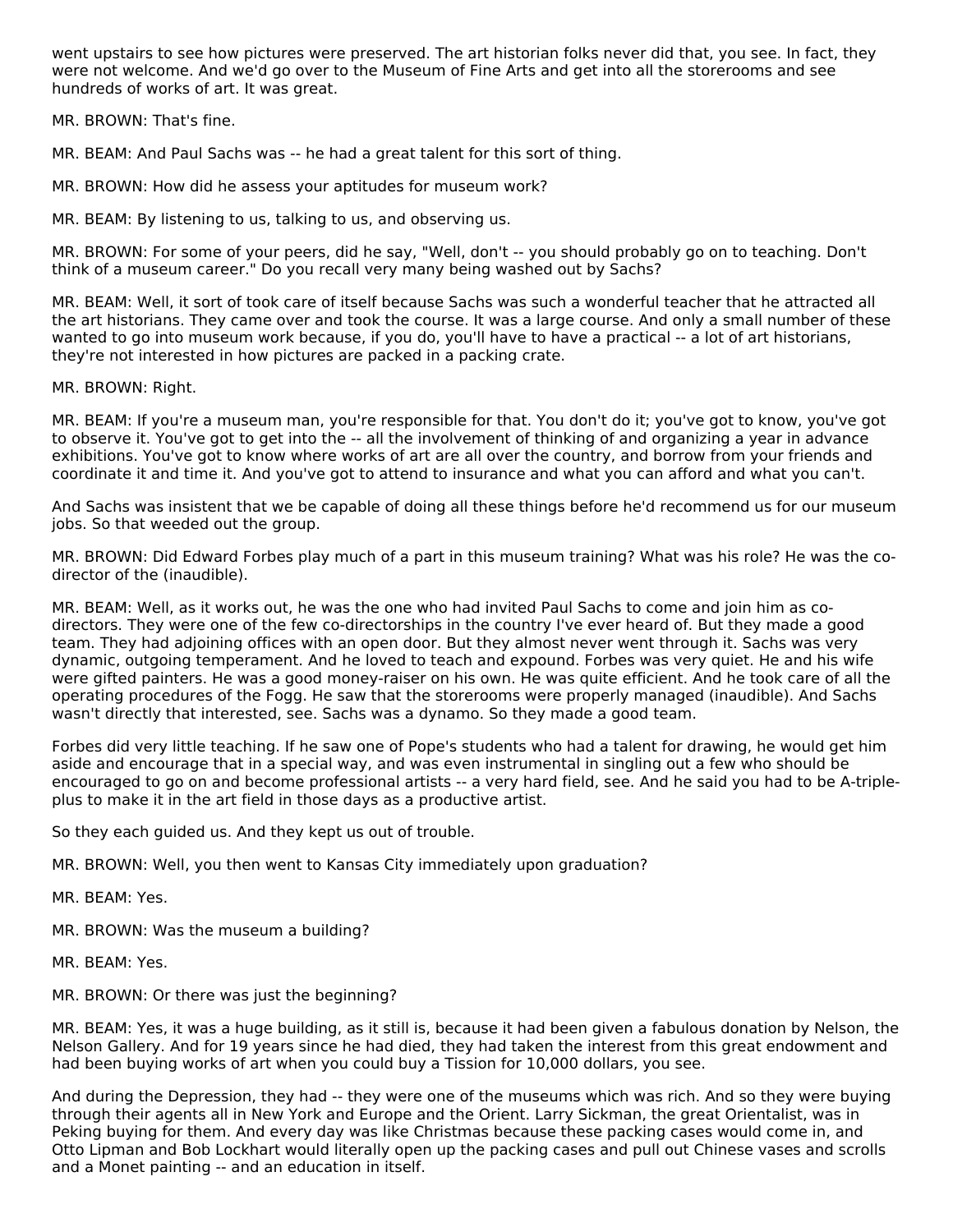And then we would catalog them and process them through customs, and things that an art historian alone doesn't do.

MR. BROWN: So for you at that time it was utterly fascinating?

MR. BEAM: It was.

MR. BROWN: It was an opportunity.

MR. BEAM: We worked hard, and I learned more in two years than I ever did in any period in my life.

MR. BROWN: What was Gardner like, Paul Gardner, the director?

MR. BEAM: He was of a generation of amateurs like Charles Elliot Norton, who had no formal training. But Gardner was a wealthy man, not married. He had lived for 18 years in Europe, in Venice, traveled widely, keenly observant, and just absorbed an education. There wasn't much he didn't know -- not book learning. He knew where everything was in the Louvre and San Francisco.

MR. BROWN: He had done graduate work at Harvard, though, you said?

MR. BEAM: Yes. And he was a brilliant linguist, among other things. And he encouraged the study of languages. And he was fluent in German, Spanish, French, and you-name-it, so that he could go t the experts in Europe and talk with them. He knew all the dealers. And there's an education to be learned among dealers that art historians bypass. He knew them all. And so when he came to Kansas City with this enormous bankroll, he knew where things were in the storerooms in the dealers' -- and he could get them.

And so this collection of art just flooded in to the gallery, to the storerooms. And then the day of opening came. And people from all over the world came there, and it was just marvelous. But as I mentioned, I came back at the end of two years on a vacation, and I talked to Chandler Post. And he said, "Well, it's obvious that you enjoy museum work, and it's a great field. But have you done any lecturing?" And I said, "Yes, we do everything." He said, "How did you like it?" I said, "Well, I think it's great. And I enjoyed it thoroughly."

And he was always one to encourage us to write, and as an avocation, and take pleasure in contributing something to knowledge. And none of this publish or perish business with him -- contribute something. You'll enjoy it. And when I was at Kansas City, one of my assignments was to work as a newspaper publicist at the gallery. So I go in the evening to the city desk of the Kansas City Star, and I got my English lessons battered by the old editors who hacked up my prose and told me to cut out the jargon and write plain English. That was an education, too.

MR. BROWN: And as publicist for the museum, you went directly into the newspaper?

MR. BEAM: In the evenings.

MR. BROWN: (Inaudible) right there.

MR. BEAM: And I saw these people there at this vast city desk who were reviewing a play in the evening, and then having to do a review before midnight and get with it. They would sit down and write the review right on the typewriter. And I learned to do that and stop procrastinating. That was a beneficial attitude.

MR. BROWN: And lecturing, I suppose, was mostly for the general public, wasn't it? It was part of the effort to educate the public?

MR. BEAM: Oh, yes. See, it was a new museum, and the whole middle west came there by the hundreds and hundreds. And we would go out, take a projector and go out to the little towns all over Kansas and Missouri and give lectures and publicize. It was my barnstorming days.

MR. BROWN: You enjoyed that, as you told Post. You enjoyed doing that?

MR. BEAM: Yes. And barnstorming in this sense: I got out in western Kansas after driving through a blizzard for about five hours, and they didn't have a projector. And the lecture was in a barn with one pot-bellied stove, and the screen was up here. Well, I stood up there in an overcoat and lectured these people huddled around the stove and improvised this lecture, and I left. Made them promise to come see the museum.

(Laughter)

MR. BEAM: But the enthusiasm of the people out there was marvelous. And the hunger for opportunity, you see. St. Louis had been the cultural city, and Kansas City was sort of the stockyard town. And they were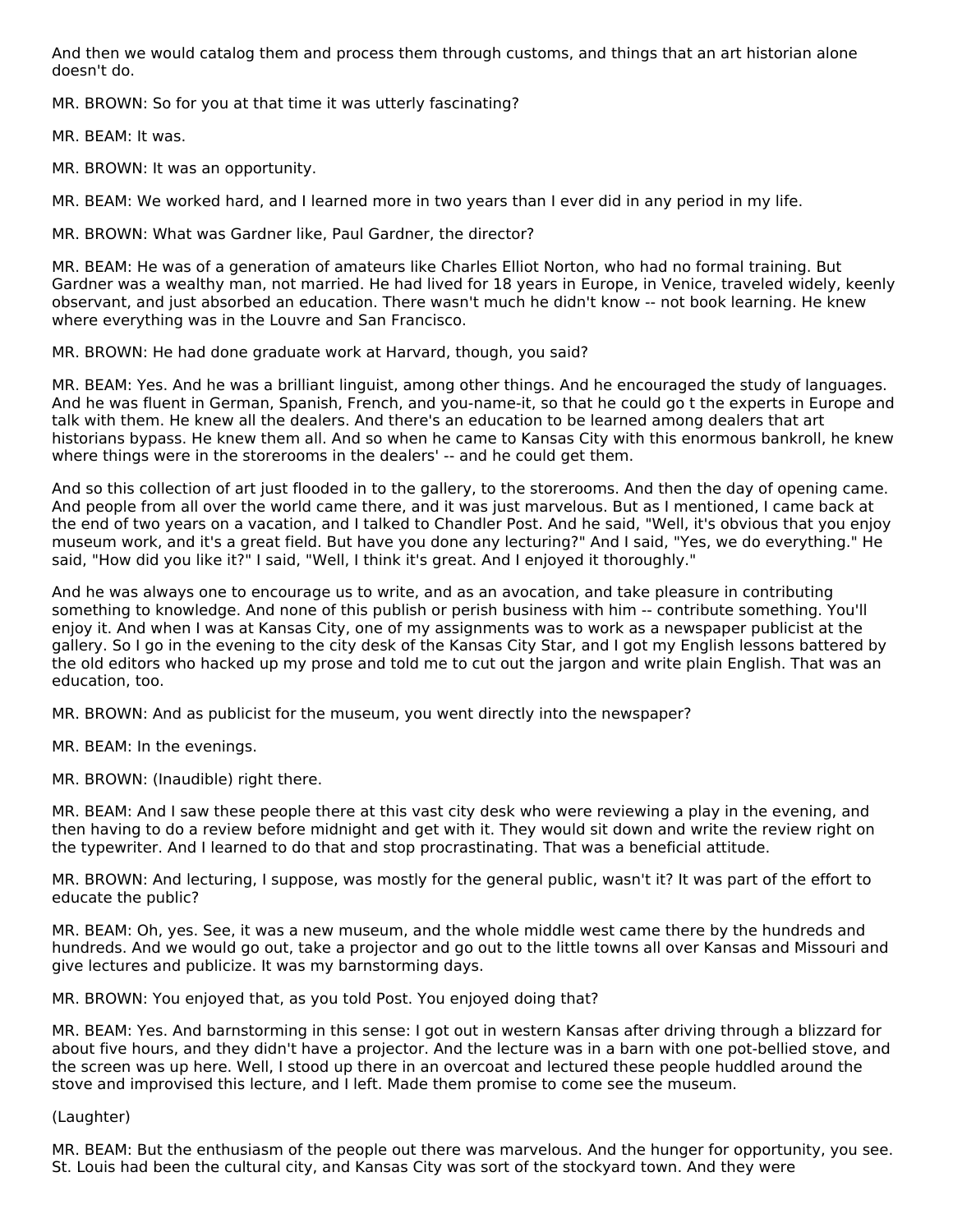embarrassed. They wanted to catch up. So everybody came.

MR. BROWN: A pretty broad spectrum of the population, or at least the better-educated target population would be interested?

MR. BEAM: Oh, the farmers' wives and all these people. They wanted to learn something. They really did.

MR. BROWN: Were they simply attracted to art, do you think? It was like that?

MR. BEAM: Well, partly it was publicity, and partly curiosity. It was a genuine interest, too. And we developed one of the early programs that I knew about of getting all the schoolchildren in the act. We had them coming in by the busload. We would take them around to galleries and lecture to them in the presence of the pictures.

Paul Sachs could see all too easily at the Fogg that it's quite possible to get an art education, art history education, of real impressiveness by confining yourselves to books and photographs. And Paul Sachs wanted us to study the object, study the style, study the objects. Whenever you can, go to the pictures. Go to the Museum of Fine Arts. Get out of that photograph room. And so some of that got rubbed off on us.

We gave slide lectures out of necessity of -- general art history lectures. And we got a lot of lecturers to come in from the east to the big auditorium. But by golly, we'd take the schoolchildren around to the galleries.

MR. BROWN: What seemed to be of particular interest to the public? (Inaudible) were certain collections at Kansas City that they preferred?

MR. BEAM: Well, if you know that museum, it started from zero, you see. And with this fabulous endowment, it was something like the money for the building --

(End of tape 1, side A)

MR. BROWN: For a moment about Arthur Pope and his point of view, his approach.

MR. BEAM: Yes.

MR. BROWN: Because he so influenced you. What would you say he was, as you recalled it? We've just seen these studies you did, these memories studies. They're remarkably faithful and varied according to the artist and the style.

MR. BEAM: Well, Pope would insist in obliging us to do this, almost forcing us to do this, that we had to understand the reason behind it. Otherwise, we would have rebelled. And the reason was that Pope was always trying to search out the underlying principle of a style or a period or a given work of art. And he thought that drawing it was a good way to provide you with an insight into the underlying structure and so forth.

Like the fine drawing that underlies Turner's work, which is often confused, as you know, being so impressionistic it's nebulous. What wonderful drawing underneath that. He wanted us to see that, and as a part of art appreciation, value it. That's what he meant by art appreciation, to value the skill and work that goes into it.

And that stood us in good stand later on because it could be applied to all the courses we took. He would say that, if you just make a copy, which will fool somebody into recognizing the source, that's all right. But the important thing is for you to learn something in the process, not just to play magic.

And he felt very strongly, and preached this to his fellow professors more and more as time went by and the history of art gathered momentum, that there is always a great danger of amassing a great many facts, memorizing facts. We had to memorize facts by the thousands, you see. And it makes you a good boy if you can do it. But he was one who insisted that the four-hour slide examination at the end of our senior year should be like sight translation.

MR. BROWN: Um-hm.

MR. BEAM: And my friend Alston Chase, who taught languages, said he had boys who were so good they would take a translation of Horace and memorize it. But then when he would give them a piece of Latin they hadn't seen, they would fall on their faces. He said that's not good. So Alston Chase -- every third day of class, we would have sight translation. That was a hard -- but it proved the point.

MR. BROWN: And Pope was the one who stood for this in the visual arts?

MR. BEAM: Yes.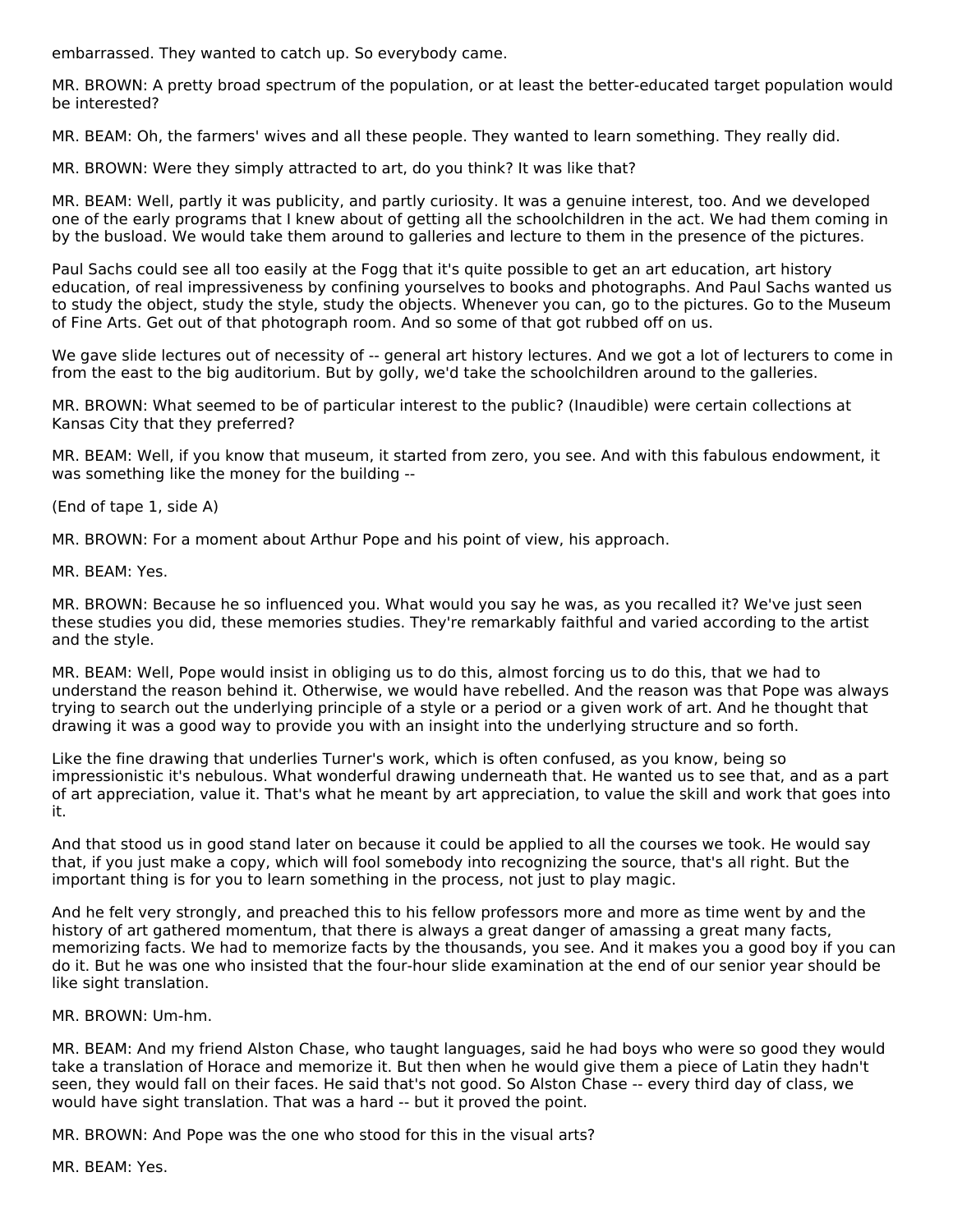MR. BROWN: In art history?

MR. BEAM: Yes.

MR. BROWN: This stood you in great stead, then, in the beginning of your museum career, didn't it, where it was the things that reminded you of, but not the exact things with which you were familiar, particularly when you were in Kansas City, and they were bringing in -- were most of these things had never been seen, had been in private collections, acquired through dealers?

MR. BEAM: Hm.

MR. BROWN: The things that came to Kansas City?

MR. BEAM: And later on, when you're trying to teach, which is never easy, you're constantly as an individual of faculty questioning, "What are we trying to do? What is a liberal arts education?" And we spent hours and hours and hours in faculty meeting during curriculum reviews asking, "What in the main are we trying to do?" You see. And Pope knew what he was trying to do. Sachs knew what he was trying to do. Chandler Post did when he said, "Go out and write and pay back something you've learned. Contribute a little bit to knowledge." This was a principle, a guiding principle.

MR. BROWN: Did you also feel you might not have too much of a future for a long time in Kansas City? Was there a chance that you would become a senior curator or a director? Or you might have had to wait quite awhile?

MR. BEAM: I was a young fellow. And I found Kansas City a marvelously hospitable -- as the middle West is. It's somewhere between the East and the South. But wonderfully hospitable. There was a large group of young people, and we'd go horseback riding and skating and dancing. And Chandler Post suspected that I might be a little bit too happy there, and not look to the future.

MR. BROWN: (Laughter)

MR. BEAM: And he said, "Museum work is fine. But suppose the time came when you'd decide that you really wanted to devote yourself to teaching." You didn't need a Ph.D. at that time for museum work. But he was afraid that I might let several years go by and then want to be a teacher. So he persuaded me to leave and come back and complete my graduate work and my doctorate. So that at the end of a couple of more years, there was an opportunity to come to Bowdoin. And it wouldn't have been offered to me, because they wanted a person who could be director of the museum. Mr. Andrews was 68 years old, and they wanted someone who could be director of the museum and also develop the art courses, and do both.

MR. BROWN: This was after having some -- you had -- you came directly to Kansas City to interview?

MR. BEAM: No.

MR. BROWN: You'd been at Harvard?

MR. BEAM: I went back to graduate school along the urging of Chandler Post. The best advice he could have given me, because I was still young, and I hadn't wasted the time.

MR. BROWN: You also went to the new Cortole (phonetic) Institute part-time one summer?

MR. BEAM: In the summer, yes.

MR. BROWN: 1936, I think. Was that enlarging? Was that any different for you?

MR. BEAM: Yes. Oh, yes. And Chandler Post and Paul Sachs introduced me to the head of the Institute of International Education. I went down to New York for an interview to apply for a summer scholarship. They wanted us to use our summers as usefully in travel and study as we could. And the head of the Institute was one Algier Hiss, you see, and very courteous and friendly. And two weeks later I got notice that I had been granted a scholarship to go enroll in a program of courses at the Cortole Institute.

Well, the Cortole Institute was to the British Museum and the University of London what the Fogg Museum was to Boston and Harvard. It was very distinguished and advanced. Their only advanced degree was an MA, which they awarded in the form of a certificate. And in England, the Ph.D. amounted to little. That was a German degree.

But Sachs wanted me to go there because they had a very fine roster of professors, who came over from the British Museum and the National Gallery and the Tate and the Wallace. The curators and the assistant directors - - men of distinction, see. And, oh, they published (inaudible) the great authority on English architecture. And this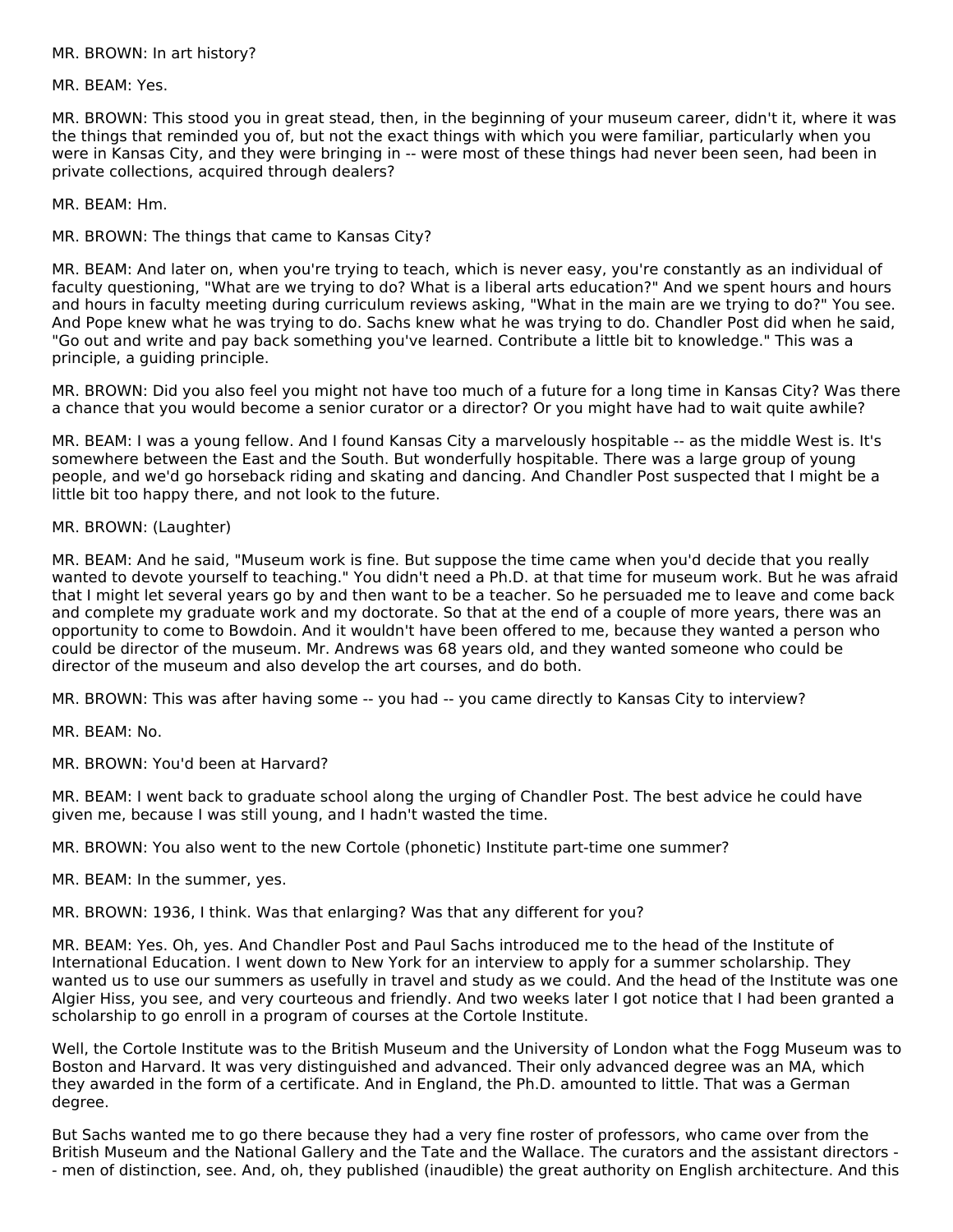was an advantage.

But the courses were in the morning, lecture courses, very intensive, for four hours. And in the afternoon, we would be taken on trips out to the great country estates and castles. We saw Water Castle; we saw Windsor; we saw all of them, which I -- and you needed an entrée. I couldn't have gotten that just as a casual tourist. And Jeffrey Webb would take us -- he would lecture to us, so we were learning as well as enjoying.

And on the days -- about three or four days a week, we were free. And we would go to the great museums of London, the National Gallery, the Victorian Albert, the Wallace Collection, the Tate, and Sachs says there's no place in the world where you can see more -- mind you, see more great works of art in the summer than you can in London.

I got a little misled. I think it started with Pope. I had fallen in love with Turner. And I went over to the Wallace - to the Tate, where the vast collection of Turner's watercolors was stored, and asked if I could see some. And they gave you a portfolio of Turner's watercolors, and I sat down at looked at them. And I think about half the summer, I went through, oh, probably 19-20,000 Turner watercolors. That's all I got. I got addicted. But I saw all the other works of art there, too.

MR. BROWN: So that was typical of Sachs, though, to want you have breadth, to know, to see, see, as he would say.

MR. BEAM: Well, these men divided undergraduate work and graduate work -- comprehensive for the undergraduate, specialization for the graduates. By then you knew what you were supposed to do. But always, the comprehensive if you're going into museum work. And so they would urge you to have two sides to your coin, the specialized and the comprehensive. So people have misunderstood me in thinking that I advocate some kind of only-general education. I want them to do both. And I've spent half my life studying Winslow Homer's work -- I don't think I've neglected that -- and American art.

MR. BROWN: But this summer in London was the summer of comprehensive study for you, mainly?

MR. BEAM: Yes. It was an opportunity to see the great treasures of the world in the originals right there. And then we would go out to the Dullage Gallery and the Ashmolian and to Oxford and Cambridge to see the great collection of Richmond and the Apsay (phonetic) House. We did everything, saw everything we possibly could.

MR. BROWN: Did this more or less end your coursework, your graduate coursework, after two years or so at Harvard?

MR. BEAM: Well, I took my degree then, see.

MR. BROWN: And then you went on to -- then you came up here, though, didn't you?

MR. BEAM: Well, I finished all my residence work, you see.

MR. BROWN: Before Harvard.

MR. BEAM: Because by the time I had gotten my A.B., I'd taken 18 courses with graduate students.

MR. BROWN: Well over half the requirement, right?

MR. BEAM: Yes. So they had to think of courses for me to take. I took a course in X-ray work with Allen Burroughs, and a course, a seminar in American art, which got me started there.

MR. BROWN: Was Burroughs quite a good teacher? What was he like, Allen Burroughs as a teacher?

MR. BEAM: Very quiet. Wonderful with two or three guys sitting in front of an X-ray. It was a revelation, what he could show you. And he always taught us to see with X-ray eyes, to try to look at the under-painting and imagine the under-painting. That was useful. And he taught us how to read X-rays and also that the X-rays know better than the man who reads it. So that later on when the X-ray became a big thing in museum work, people say all you have to do is take an X-ray and then you can tell whether it's genuine or not. No, wait. (Laughter) It will show you things, but you've got to understand what you're looking at.

And then there was the great Langdon Warner in the Oriental art. And I got to know him through Larry Sitma. And he loved to go over to the Museum of Fine Arts. And he'd invite me to go along, so I'd go over there and get a private tour of the Oriental collection with Langdon Warner. Who could ask for anything more?

MR. BROWN: Was he a fairly colorful man?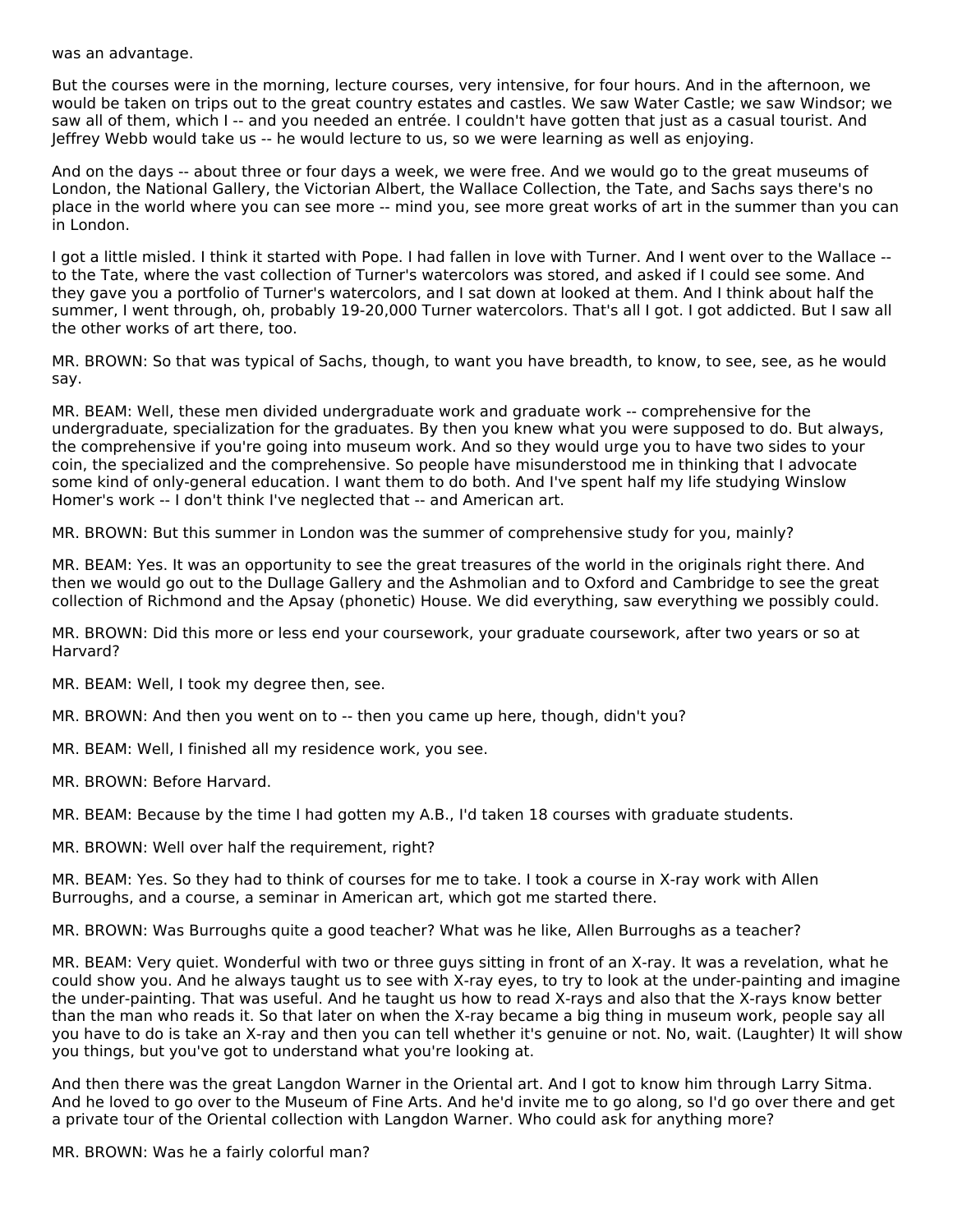MR. BEAM: Oh, colorful, marvelous, great big red-headed outspoken fellow -- not a typical Harvard professor at all. In fact, he was the Oriental department at that time. Of course, it's become great since. But I think he felt a little lonely. And he was glad to have this young kid go along with him. I showed some interest, and he would take me.

MR. BROWN: When you finished your residence, then you were ready for employment again? Were you going to go on and do your writing?

MR. BEAM: Yes. The job opened up here.

MR. BROWN: How did they hear of you? Did they contact Harvard?

MR. BEAM: Everybody wrote to Paul Sachs if they were looking for a museum man.

MR. BROWN: Um-hm. Did you just come up -- were you interviewed by President Sills?

MR. BEAM: That was the day.

MR. BROWN: What was that like?

MR. BEAM: Well, I came up here. Jobs -- friends of mine were telling me about going to New York for two weeks and trying to get a job; they couldn't get a nibble. Things were desperate, see.

MR. BROWN: It was '36, the depth of the Depression, huh?

MR. BEAM: Yes. And so Paul Sachs called me in and he said, "There's an opening up at Bowdoin." Professor Andrews, who later on became a wonderful friend of mine before he died -- he was 68 and he had had two coronaries. President Sills wanted to get a younger man in place. So he knew Sachs and conferred with him. I came up for an interview. It was the day after commencement. And a campus is lonely as a vacation resort in winter the day after commencement.

#### MR. BROWN: Yes.

MR. BEAM: It was a rainy, drizzly day. And I came up here on the morning train. I wasn't to see President Sills until about 3:30. I went over to the museum with Professor Andrews. And he had been an ill man for about five years. So things were in a little bit of a standstill. And all I could see was all the work that needed to be done. And with that weather, I was a little depressed.

But two things changed all around -- showing the power of personality. I went over to see President Sills. He was a charmer, a real father figure. And I fell in love with that guy. And I thought, "Gee, I hope he offers me the job. I'd like to work for him." And I never knew anybody that knew Sills here who didn't say the same thing. He had a way with people that -- oh, they'd eat out of his hand. He knew everybody and their kids by their first name. You'd see him out here. In the afternoon, he always took a walk. And he'd stop and talk with Joseph leaf-raker, no pretense. And yet he was dignified. Wonderful person.

So I went back to Cambridge, and Professor Sachs said, "How did it go?" I said, "It was a dreary day and I felt really depressed. There's an awful lot of work to be done in the museum." And he made two points. He got on principle. He said, "How old is Professor Andrews?" I said, "He's 68, and he's had two coronaries." He said, "Send him a telegram." (Laughter)

No, I told him about all the work to be done, and he said, "Phil, I can get you two kinds of jobs. I can get you a job in a small museum where there's an awful lot of work to be done by you and one janitor, but where you'll get the credit for it. Or I can get you a job in the Metropolitan Museum where you would get lost and nobody would ever hear of you."

#### (Laughter)

MR. BEAM: And that has happened to some very brilliant friends of mine. Morrison Hechter went there, and it was 10 years before he ever got a byline. And others -- it's a big place. You're a small puddle, a small frog in a big puddle in the Metropolitan. So I came to Bowdoin.

MR. BROWN: You accepted pretty quickly after that talk with Sachs?

MR. BEAM: Within the hour.

(Laughter)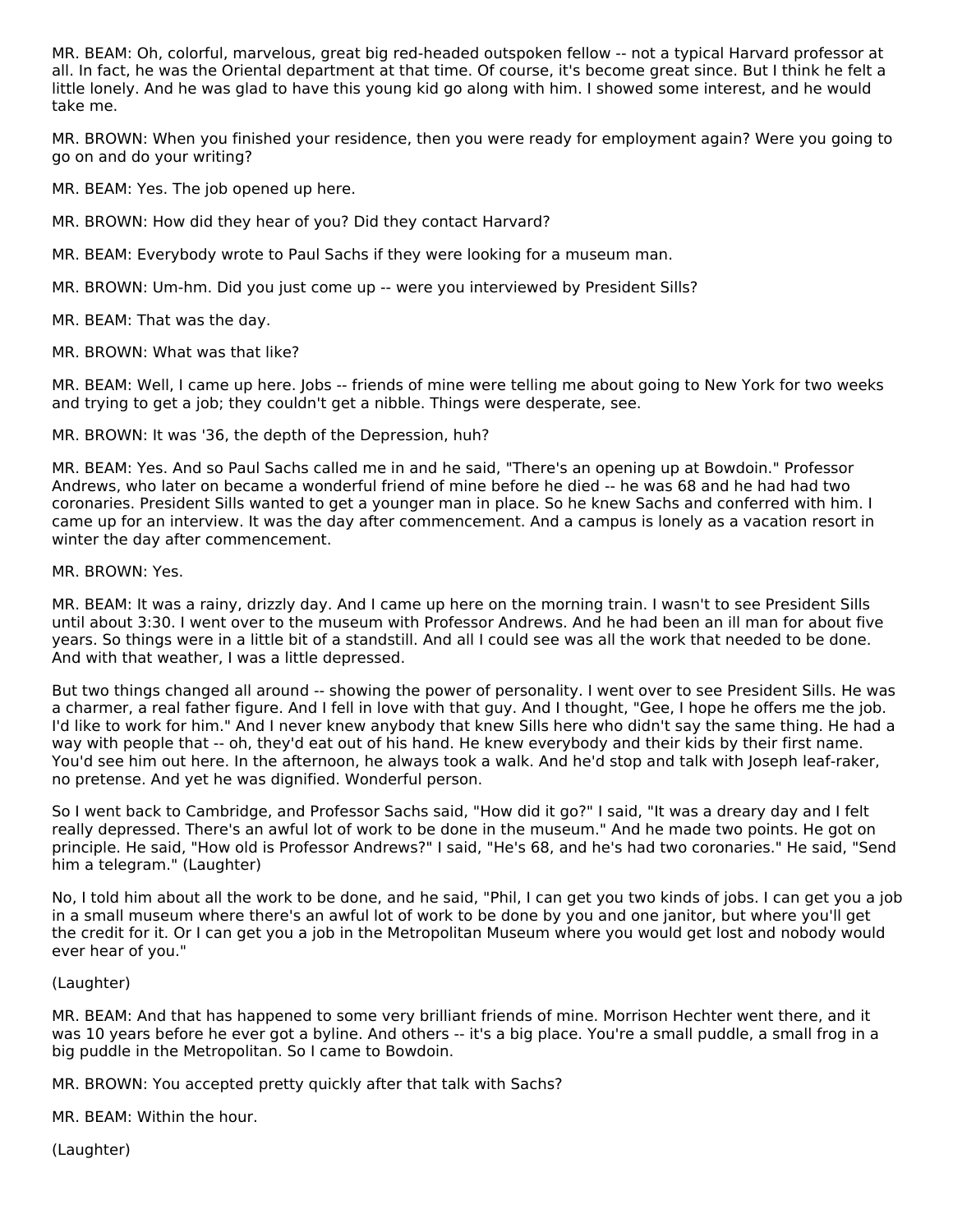MR. BEAM: And I came up, and I went to Europe for the summer and traveled around, and came back and started in the fall.

MR. BROWN: And was Andrews there to help you and guide you?

MR. BEAM: Andrews turned out to be a marvelous person. He was trained in English. He taught English at MIT. And when Professor Johnson, the first curator and director, died suddenly, President Sills -- there were very few trained art historians of his age and maturity. And he asked him if he'd come up and teach some art history and run the museum, because he had -- he was a wealthy man. He had traveled to Europe many times. And like Gardner, he had gone to all the museums. He was a cultured man. So he gave these cultural courses. But they were an education.

He loved the English language, loved to write. And he gave me a second lesson in English, the difference between -- due to an (inaudible) and refinements of that sort, you see. And I would say "as" instead of "like" a cigarette. He'd die. But that was great.

MR. BROWN: He was a man of considerable refinement then, was he?

MR. BEAM: In the summer, we'd get in his big Oldsmobile and travel all over the country. He was nearsighted and he couldn't drive. So I would drive. We'd go over to the museums. That was a wonderful opportunity. Then he died. But he was the most kind person you could want to know.

MR. BROWN: Did you come here principally to teach, though, in the beginning, didn't you?

MR. BEAM: I came here to do everything, see. He was director of the museum, and he ran it. And he taught all the courses. And I've got his old notes. They were beautifully written. I've got all his lecture on Jacque Louis David. That was superb even now. That was 50 years ago. Wonderful man. He was out of Andover and Bolton and taught at MIT.

But you see, he was able to handle the directorship because we were right at the crossroads of an era. Alfred Barr hadn't even introduced the rotating exhibition then. Museums were largely static. Temporary exhibitions were very few. And so Mr. Andrews could do that because you'd hang the pictures nicely on the wall and leave them there for three years. And it wasn't taxing.

Well, I came in fired up by Paul Sachs and Alfred Barr to start a new era, and with a small budget, started putting together -- borrowing from all over the place (inaudible), stirring things up. And I created a lot of stir, once you start that. That's the way the museum looked over there. I visited, you see.

MR. BROWN: Yes, yes, yes. The paintings are stacked (inaudible). And then below them on little shelves are probably the prints, the drawings.

MR. BEAM: The drawings, the prints, yes. Hadn't been changed in a decade.

MR. BROWN: Just left there, and one -- were the students -- did they spend a good deal of time in there? Andrews would take them in as part of his teaching?

MR. BEAM: They loved his lectures, but they didn't spend much time in the museum because there were changes.

MR. BROWN: It was always --

MR. BEAM: This was no onus on Professor Andrews because this was the pattern all over the country. You could go to the Cincinnati Museum and come back five years later, and it would be the same. But then a new generation, like Carpenter and Cunningham and Washburn, and Perry Rathbone, all fanned out across the country and started stirring things up. It's never been the same since.

MR. BROWN: Was the museum's audience very broad, or was it mainly to help -- just sort of like the Fogg, to serve the students? Was that the main idea behind the Walter Art Gallery?

MR. BEAM: The visitors book showed that people came from every state in the country and many countries of the world because hanging on the walls was, and still is, a distinguished collection of American art and some outstanding Ausserian reliefs, a superb collection of drawings, including Broydel. Scholars are still studying that collection of drawings. So the things were there. It was just the static condition of that time. And the students were not as keen on art history at that moment as they have become in recent decades.

The momentum developed in the history of art in the last 30 years has been fantastic, with the growth of museums and courses and enrollments and so forth.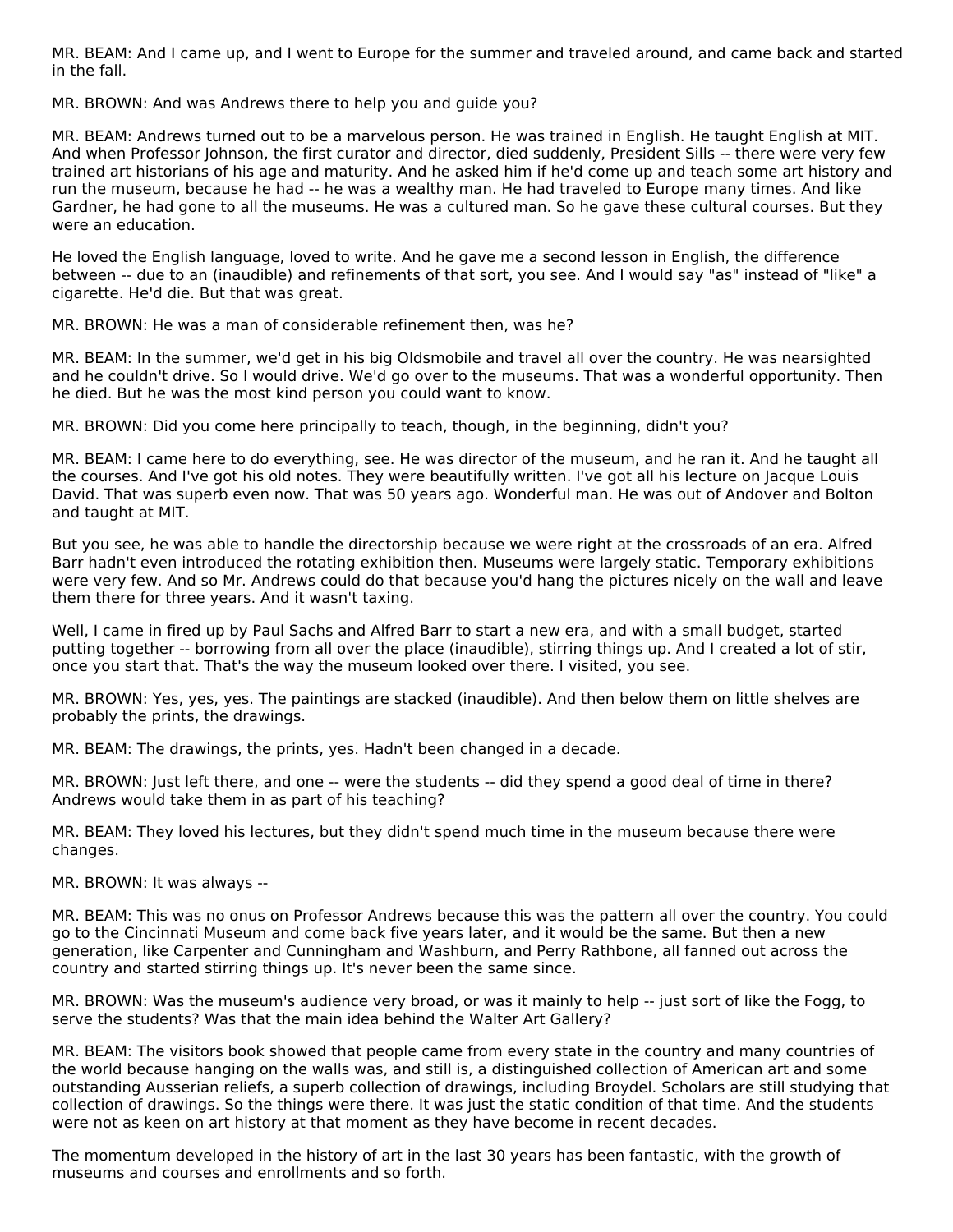MR. BROWN: The museum at the college was almost -- it had been a separate bequest, I believe, hadn't it? It was built -- designed by Charles McKimm and --

MR. BEAM: It was still almost like a private personal collection. The heart of it was the collection given by James Bolton 100 years before, and so forth.

MR. BROWN: Yes. Sort of like a body on the campus, but not particularly of it, or not entirely.

MR. BEAM: Yes.

MR. BROWN: Somewhat like, say, the John Carter Brown Library of rare Americana at Brown University.

MR. BEAM: Yes. Well, Philip Holfer often complained that scholars would come from Istanbul and --

MR. BROWN: (Inaudible)

MR. BEAM: -- and Moscow to his library there, and a student could go all the way through Harvard and never set inside it. I don't think you can force-feed people. Over the decades, I introduced art (inaudible) and a roster of courses. And in the course of time, I taught everything.

(Laughter)

MR. BEAM: And gradually, as the faculty increased, we'd get specialized more. But I did that to try to generate some interest, though at that time there was no opportunity to major in art at Bowdoin. And I had to introduce that. And I introduced the studio courses, you see.

MR. BROWN: All within the first year or two of your coming here?

MR. BEAM: Well, education then was, you majored in physics, biology, chemistry, and you went on to be a doctor, an engineer, or a lawyer, or government, history.

MR. BROWN: But what about -- wasn't there a liberal arts major as well?

MR. BEAM: Yes, but it was much more limited than it is today in all kinds of ways. Now you can major in archaeology. You can major in classics. You couldn't major in music at that time. And there are all kinds of fields that we now consider important, which were not in the fold then.

MR. BROWN: So art history was just a minor part of the liberal arts curriculum?

MR. BEAM: You took it if you were interested. It wasn't even a minor at that time. But I pushed for a major, and - or a minor. And nowadays, we have the biggest enrollment in the whole college. But we've done it without compulsion.

And there is today this talk across the country, getting back to basics, which I think will delude people. They think getting back to reading, writing, and arithmetic, which you to know, anybody, anyway, see. It's what you do with them that counts. And so there's been a surge in the faculty meetings to put the -- go back to a structured course of compulsory requirements. And my experience is that it would be like trying to make me a physics major.

And we had when I came here, everybody had to take math. And they learned to hate it, see? I loved it because nobody forced it on me. We had fellows who would go four years at Bowdoin before they would complete their freshman math to graduate. That's not good. And so when they gave up the compulsory, there was a big dropoff in enrollments in some courses like chemistry and math and so forth. And the professor says -- they were a little scared at first -- "We'll hang in there. And then we'll reorient the students who want to take our stuff." Now they're on solid ground. They've got big enrollments, good majors, all of whom want to be there. They turn out good doctors. They turn out good mathematicians, not people who are forced.

So -- a number of people said, "We ought to have a compulsory course in music," see. I love to listen to music, but unlike my father, I have no ear for it. If I was forced to take a music, where they had to read scores and play the piano and all this, I'd flunk. That's not fair. But I love opera. I listen to music all the time. So I rebelled against making art one-two compulsory, and was succeeded in that, and it's a blessing we did because last year we had 200 people sign up for art one, collectively, and we had to turn them away. But there's nobody in there who doesn't want to be. And there's no law that says that all students who come to Bowdoin should either have interest in or aptitude for it.

My father loved opera. He'd go to New York to listen to it. I went one time; I thought it was the craziest stuff I ever heard. So he said, "All right." It wasn't 15 years later that I went with a friend to hear Carmen, and I fell in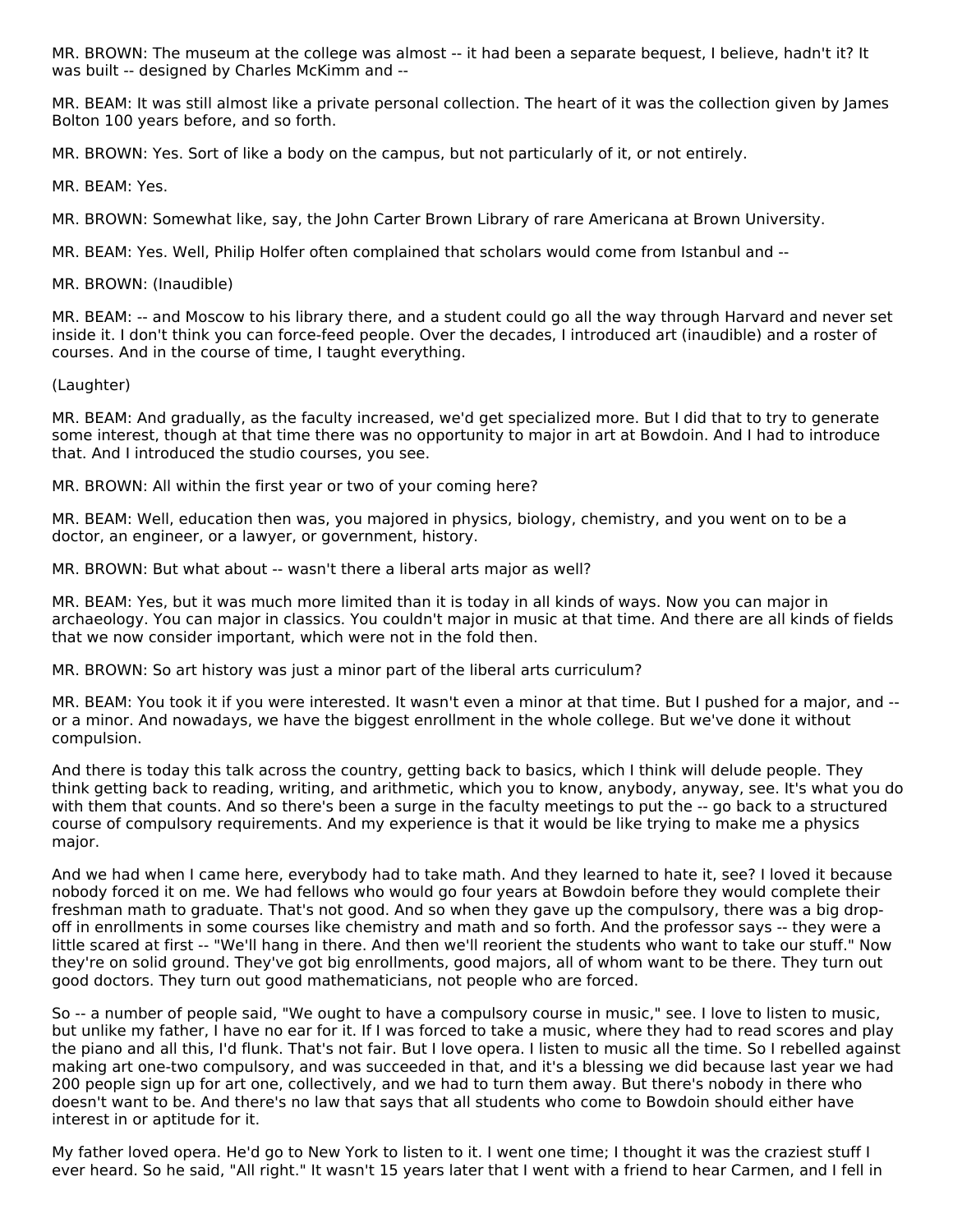love with it. And now I go to operas whenever I can. But nobody forced me. Sometimes these interests come late. I have letters from students who said, "We played some good golf and tennis together, but I never took any of your art courses. I'm now 40 years. What can I do about it?" And I say, "Well, you're young. Go to some museums and read about it." And then they develop an interest, and these people become collectors. But if they had been forced to take art one-two, I don't think they would. That's just my theory.

MR. BROWN: So in fact I gather you, in your teaching and then when you took over the directing of the museum, which was 1939, I believe, you presented what the possibilities were.

MR. BEAM: Yes.

MR. BROWN: And then the students would come, and the public would come, as they pleased, as they developed interest. Is that right?

MR. BEAM: Well, I started seeing what Chase and Post and Sachs could do by their own enthusiasm. And when I started to teach, my father, who had salesmen working for him, said, "Look. The starting point of good salesmanship is, the salesman has got to be interested in it." So if the teacher is interested, the students will be. If he's bored, they certainly will be. And when you have required courses and the teacher has to do beginning French to very unhappy students over and over again, it kills it.

MR. BROWN: When you took on the museum, were you able to gradually make changes? Before World War II, were you --

MR. BEAM: I had to work through President Sills. He was the key. I had to set it. They had a very small budget because they needed one. Buildings and grounds took care of the building, and there wasn't any need for exhibition money. So I went to him, and I said, "There are some marvelous things being done in the big cities. And just because we're in the country shouldn't prevent us from getting in on it." I told him about the Museum of Modern Art, and by golly, when he went to New York he went to see it, see? And that sold him. So he got me some exhibition money, and each year he would -- he said, "Look. I can't get this through the trustees overnight. But you'll apply for a little more money each year, and I'll help you." And we built it up.

And I had thought that if I could get some interesting exhibitions -- the first exhibition was just a portfolio of color reproductions from the Associated American Artists. But it was something that older people came to see it, and they were for sale, and some of the students even bought them. And we began to encourage that. I set up a program of taking a lot of color reproductions and framing them and bringing them out to the students for 50 cents apiece a year so they'd have something on their walls besides girly pictures and posters. And that developed, and we got up where we had a collection of 500 or 600 color reproductions.

Opening day, the place would be mobbed and still is.

MR. BROWN: Was much of this contemporary work or fairly recent work?

MR. BEAM: Color reproductions of all kinds, see. You could buy them. That was a new field. And likewise, students hadn't seen the exhibition. So they came, and pretty soon, as I got to know -- Professor Sachs wanted to do another thing that art historians don't often do, get on and meet real-life artists, see. So I got to know when I was in Kansas City the likes of Benton and Curry and Wood, personally, that came to the museum and I cultivated them. And I'd go over and visit (inaudible) at the Kansas City Art Institute. And Curry invited me to come over to Kansas State and lecture. And I went up to Iowa and lectured for Grant Wood.

And you learn things by meeting the artist personally you can't learn by reading about them. So whenever I could, I'd meet fellows like Walt Kuhn. And a student wanted to write a paper on Jack Levine. I said, "Go down and say hello to him." And so he said, "I'm just a kid. He wouldn't speak to me." Three of them went down there, and Jack was -- he took them in and spent the whole day talking to them. And they wrote good papers, see.

And Hopper and Kunioshi (phonetic) and people like that, wherever possible. So I went around. I knew that there were an awful lot of artists, living artists in Maine, see, because of the climate. So I began to cultivate them. And I said, "Look" -- to Fitzgerald or -- "We haven't got much money, but would you be willing to let me have a show of your watercolors, originals, here at the museum?" So we had it. I'd collect all the old clippings. And more and more, we got shows of -- one-man shows of artists. And I gave Steve Etnier (phonetic) his first one-man show, and got to be friends with Strater, Don (inaudible).

#### MR. BROWN: Henry Strater?

MR. BEAM: Gave him his first one-man show. These people were delighted. They were lonely a lot, a little bit shy. I got to know Marcen Hartley, Henry Barnum Poore, Waldo Pierce (inaudible). And just great. Pierce was a great cook. So every time we'd go over to Bar Harbor, we'd stop -- my wife and I would stop and see Waldo, and he'd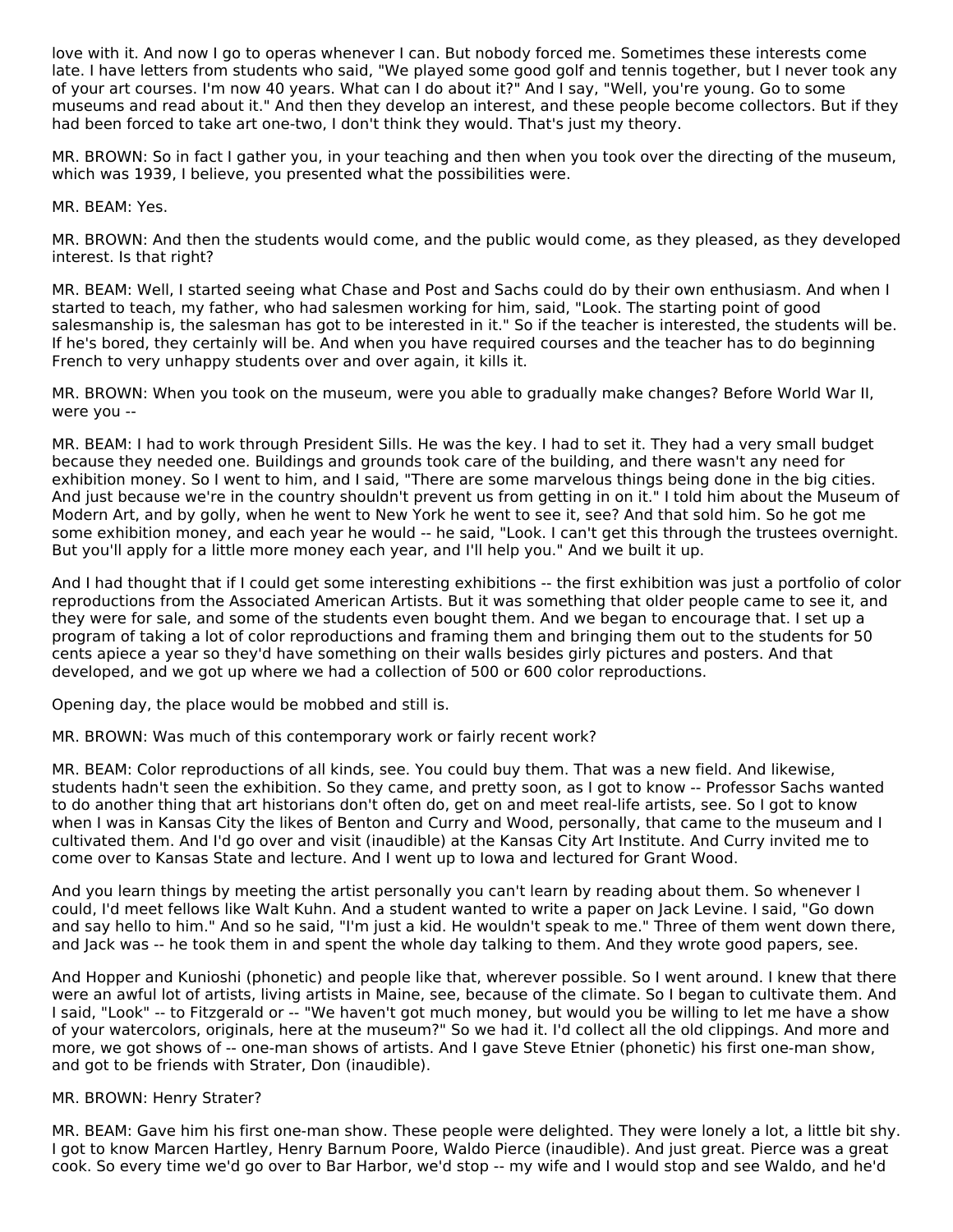make a great salad for lunch, and so forth.

MR. BROWN: And they were delighted when you would show things here; is that right?

MR. BEAM: Yes. There was an opportunity. These people were hungry. See, everything is in New York. Here we are up here. I said, well, let's do something about it.

And things sort of snowballed, and as we did that, then the attendance built up. And I could get more from - trustees are always statistics-conscious. How many students are taking Government 1?

(Laughter)

MR. BROWN: They think that gives them a solid --

MR. BEAM: Well, they're businessmen, and don't fight it. Join them.

MR. BROWN: Yes.

MR. BEAM: So I'd inform them of the increase in the statistics. And with the guestbook to prove it, they would give us more money. And then I wanted to build up the endowment. So I went and visited Charles August Handlon (phonetic) for about 20 years. We never talked about money. He was a great friend of John Sloan's. I loved Sloan and his wife; we still see her. And when he died, he left us the largest single Sloan collection in the country -- virtually complete the graphics, those wonderful graphics where Sloan has drawn. And (inaudible) million bucks, with the specification that the money be used for the purchase and exhibition of American pictorial art. This was a gesture to his friend Sloan who had been badly neglected, you see, and to help American art. And he was a close friend of Bryson Burroughs. They are lucky we got the money instead of Burroughs.

But he also had a place up at (inaudible) Harbor. And you can combine this love of Maine with opportunity. And wherever I could, I would get to meet people of means. I liked most of them, but you've got to have the means to help. And so over the years, they have given us endowments that have added up. Rockwell Kent came in. We were nice to him. And he left us a large collection and some money to maintain it. And so these things have added up. And the museum has pretty respectable endowments now.

MR. BROWN: Um-hm. Is part of its attraction that it attracts the community from a very, very broad area, as well as serving the college?

MR. BEAM: From all over the country and both sides of the Atlantic. And my little work in newspaper work taught me the value is, Paul Sachs never has to say that -- you've got to have publicity. If you've got something to show them in the museum, people aren't mind readers. Tell them about it. So I've worked on publicity, and the museum still does that, does a good job.

So you get -- I was telling you about the accidents that befall you in your life, and give them credit. But Chandler Post believed that there is a beneficence circle. And if you 50 percent the right things, things will -- one thing led to another, and they will grow. You build up your endowments, and the trustees will help you and they'll give you more money and you can do more good shows, more just one exhibit. Some of them will give you works, like Rockwell Kent.

When Mosen Hartley (phonetic) died he specified that one of his -- we should have a choice of one of his pictures. So I chose the Vital (inaudible) one. It was a favorite of his, he said. I still think it's a good one.

MR. BROWN: Did you hit it off quite well with him? He was a particularly private man, wasn't he?

MR. BEAM: Very private, very loving. His family thought he was -- they didn't understand him. He was living over at Mosen at the time. He had almost no money, very little help, very little appreciation. If it hadn't been for a few friends in New York and his dealer, Walker --

MR. BROWN: Hudson Walker.

MR. BEAM: -- who encourage him, I think he would have given up in despair. These are the things that you see through the personal contacts in the field of art, by getting out of your office, that you don't see just by reading the book.

MR. BROWN: (Inaudible)

MR. BEAM: Well, I've written books, and I don't want to discourage books.

MR. BROWN: Yes, but that's after you've been out. And then you've gone back to the study, so to speak.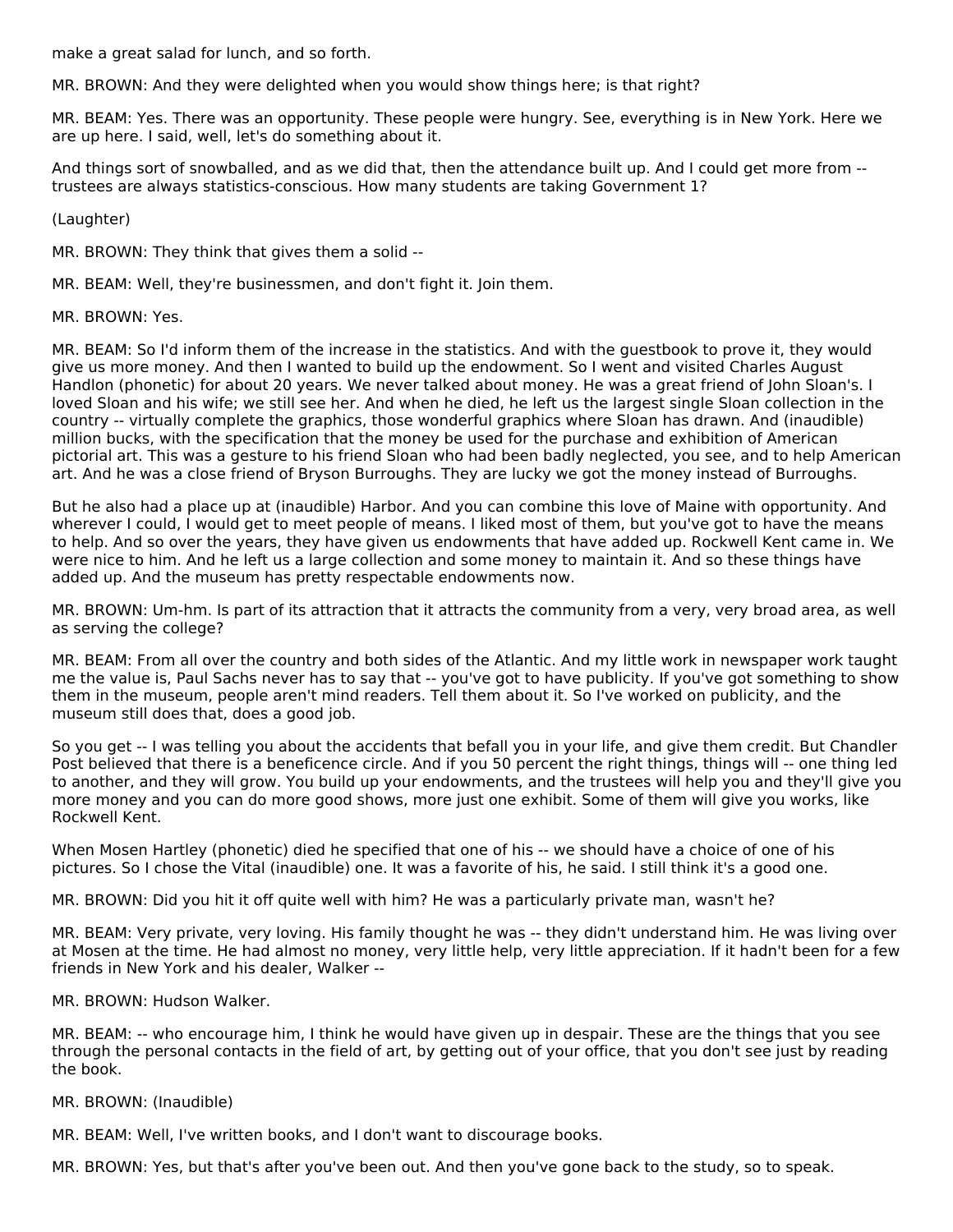MR. BEAM: Yes. Use all the avenues you can.

MR. BROWN: President Sills -- you said to me earlier that in other times he put a great deal of emphasis on teaching.

MR. BEAM: Yes.

MR. BROWN: And how did -- in the early days, say, before World War II, did you develop that? How did that go along? You were starting with a pretty small base, I suppose, of students.

MR. BEAM: Yes. We had a fairly good enrollment under Professor Andrews because he was a fine speaker. And oddly enough, the students appreciated that they learned more English from him than anywhere else. He'd bear down on their -- he had them write papers all the time, descriptive papers, and he'd correct them to the hilt. And they appreciated that.

And he was a fine person. And he had no children; he wasn't married. He took a fatherly interest in them, and they warmed up to that. So there was -- I inherited a lot of goodwill. He was a popular person. It was just that at that time, art ranked well below physics and chemistry in terms of seriousness. But I didn't let that bother me.

MR. BROWN: You must have made a good deal of use of the rich and broad collection, perhaps more than had been done?

MR. BEAM: I did, but I had to get to work on Monday. We only had 150 slides, you see. And Professor Andrews lectured primarily from the collection in the galleries, and we put up 50 chairs or so. He lectured in the galleries, and this was fine. And I'd done that at Kansas City, and I wanted to continue to do it. And I still do it. And I'll do exactly that with the other hostile people.

MR. BROWN: In the galleries?

MR. BEAM: Unless you're in the Metropolitan, you can't teach the history of art just in your gallery. So as I said, among other things I learned at the Fogg, I got the photographer to teach me how to do photography because Sachs said that a camera is a wonderful adjunct for any art historian, see. So everywhere I go, I've taken 40,000 or 50,000 slides. Right behind you are pictures I've made, volumes and volumes of photographs of Winslow Homer that I've done, printed, almost went blind from the darkroom work. My feet hurt. (Laughter)

But when I resigned, I think I had made about 40,000 slides, that are in the next room. And any respectable art history program has to have that. Somebody had to start it, see.

MR. BROWN: And you were able to make some headway fairly quickly, were you?

MR. BEAM: I went to President Sills, told him what needed to be done. He had a blind eye for art. He was a classicist, he loved literature, didn't know one picture from another. But he had faith in people. If I said, "Look, this is good for Bodeman and the students in the museum," he would support it and encourage people. So I owed a lot to President Sills and Andrews, and was lucky in that respect.

MR. BROWN: Were you -- into World War I, did you teach right through that? Or were you off during that war?

MR. BEAM: I came along in World War II.

MR. BROWN: World War II, excuse me. I'm sorry.

MR. BEAM: Well, I was a little old. I applied for a commission in the Navy, and they were looking for young men. See, I was getting along into the later 30s.

MR. BROWN: The 30s, um-hm.

MR. BEAM: And they then wouldn't give commissions. And I had no interest in going as a GI at age 36 or so.

MR. BROWN: So you continued teaching then, right, through the war?

MR. BEAM: Well, Bowdoin's enrollment dropped down from 550 to 150 regular students. But we had large contingents of soldiers here. And I taught -- speaking of luck -- when I was at Harvard, I had to pick up a science course. I wanted to pick up a science course. And I signed up for meteorology and took a course in meteorology the first semester under Robert Dukursy (phonetic) Ward, who had trained all the early Weather Bureau men in Washington. He was the great-grandfather.

And the second semester was a gentleman named Huntington from Yale, who was the great climatologist. He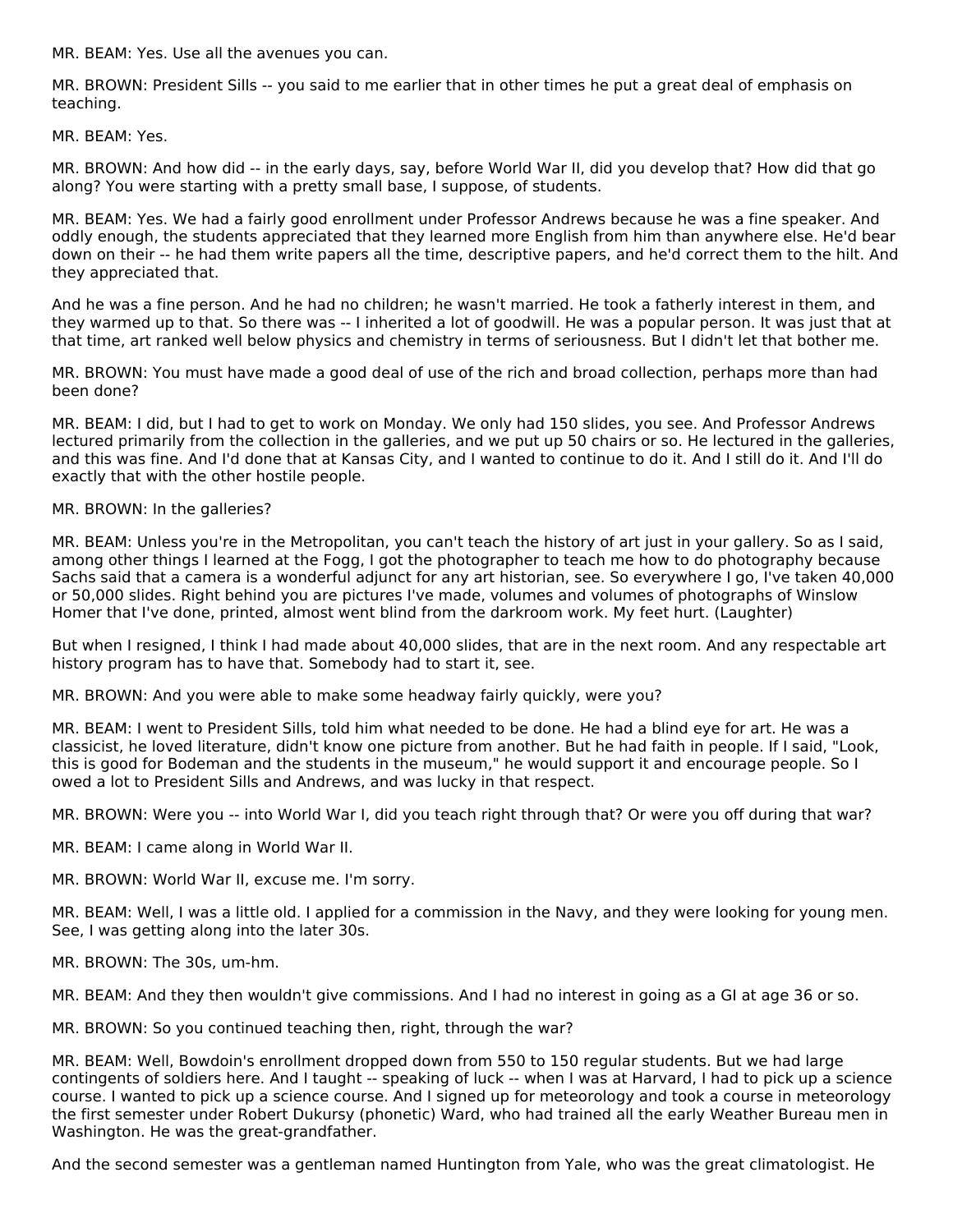was the father of Chuck Huntington here. He came up, and he gave a course in climatology, so I took that. And I've been crazy about weather ever since. And so the Air Force was looking for somebody to teach meteorology and geography. And so they let me teach meteorology and geography and climatology. I'd been interested in geography, as one should be in art history, and had taken some courses in it. So I spent two years of the war doing that, but the enrollment got so low we thought we were going to have to fold up. But we got through it.

#### (End tape 1, side B)

MR. BROWN: The family of Winslow Homer and how this, of course, led to what became one of your great interests and tremendous contributions to art history --

MR. BEAM: Well, when Professor Andrews taught at MIT, there was a young man training there to be a nautical engineer and ultimately designed military warships. His name was Charles L. Homer. He was a nephew of the artist. And he took a course with Professor Andrews, and they got to be good friends.

And when Mr. Andrews and I were talking about American art and this and that, and he asked me some of my favorite painters, I said, "Well, I like Winslow Homer's pictures." I didn't know as much as I should have at the time, but I said, "I love Winslow Homer's art, and I understand that he spent the latter part of his life in New England." And Mr. Andrews said, "Well, I know Charlie Homer, he's a nephew. And the next time we go down to Boston" -- we were always getting in the car and traveling -- he said, "I'll set up a luncheon meeting with Charles Homer," who was then the chief designer of ships at the Quincy Naval Yard. "And I think you'd enjoy him."

Well, I certainly did. And among other things, Charles Homer's personality gave me an insight into the Homer personality at large, because I met others, like Charlie's daughter and Lois Homer Graham, all of whom have a certain quality that emanates from the Homer family.

#### MR. BROWN: Can you describe it?

MR. BEAM: Very keen mentally, fantastic memories. Whenever I talked to Lois Homer and her husband -- they'd always come to (inaudible) each summer and we'd get together with them. And she'll talk about things that happened to her when she was a girl or at college just as though they were yesterday. And she never forgets a thing. And fortunately for me, Charlie Homer had a fabulous memory, and rarely did I ever catch him or anybody catch him in an error -- a scholarly mind.

Winslow Homer could have been a botanist. He had a scientific mind. He knew every flower and plant on the whole of Prout's Neck. People said he could point out this and that. So Mr. Andrews invited Charlie Homer to join us at the Parker House because the old Parker House, not the present one, but the old Parker House had been a favorite eating place of Winslow Homer's. And it was a kind of tradition in the family that the Parker House was a good place to eat, and is.

So we met there for lunch. And I thought Charlie Homer was fascinating. We got to talking about this and that. And his uncle came up and so forth. But I just liked the fellow. He loved to tell stories. And he had a wonderful - a beauteant (sic) quality. The Homers as I've known them all, they get a kick out of life. They've got vitality and energy. And certainly Lois Homer has. She's certainly 70-plus, and she goes skiing, and she'll jump in the -- she and her husband will get on the train and go to New York for a play at the drop of a hat. And then they go to New York all the time. They're alive.

And so when Charlie invited me to come to his summer place, which is now the Ark, where he lived in summer, and visit him as a social engagement, I remember this. And I called up one time and said, "I'd like to come over to Prout's and see you people." So I went over there. And his wife was just as engaging as he was, very ladylike, very friendly and hospitable.

And so I got to going back there just to see them. I was not married. This was back in '36. I was not married, so I was footloose, and I'd go back there and visit them. And they began to invite me to stay in the studio, which they used as a guesthouse. So I got to stay there and fell in love with Prout's Neck, and got to see the scenery under the conditions of Homer had observed them.

This again is one way of getting out of the library, get the feeling element, put yourself in the place of the artist. And whenever I've met some significant artist, I want to go see his studio.

MR. BROWN: That was pretty much as it must have been in Winslow's days, wasn't it?

MR. BEAM: Oh, yes.

MR. BROWN: In the '30s still?

MR. BEAM: Yes. They've dressed it up since, but it was still very simple.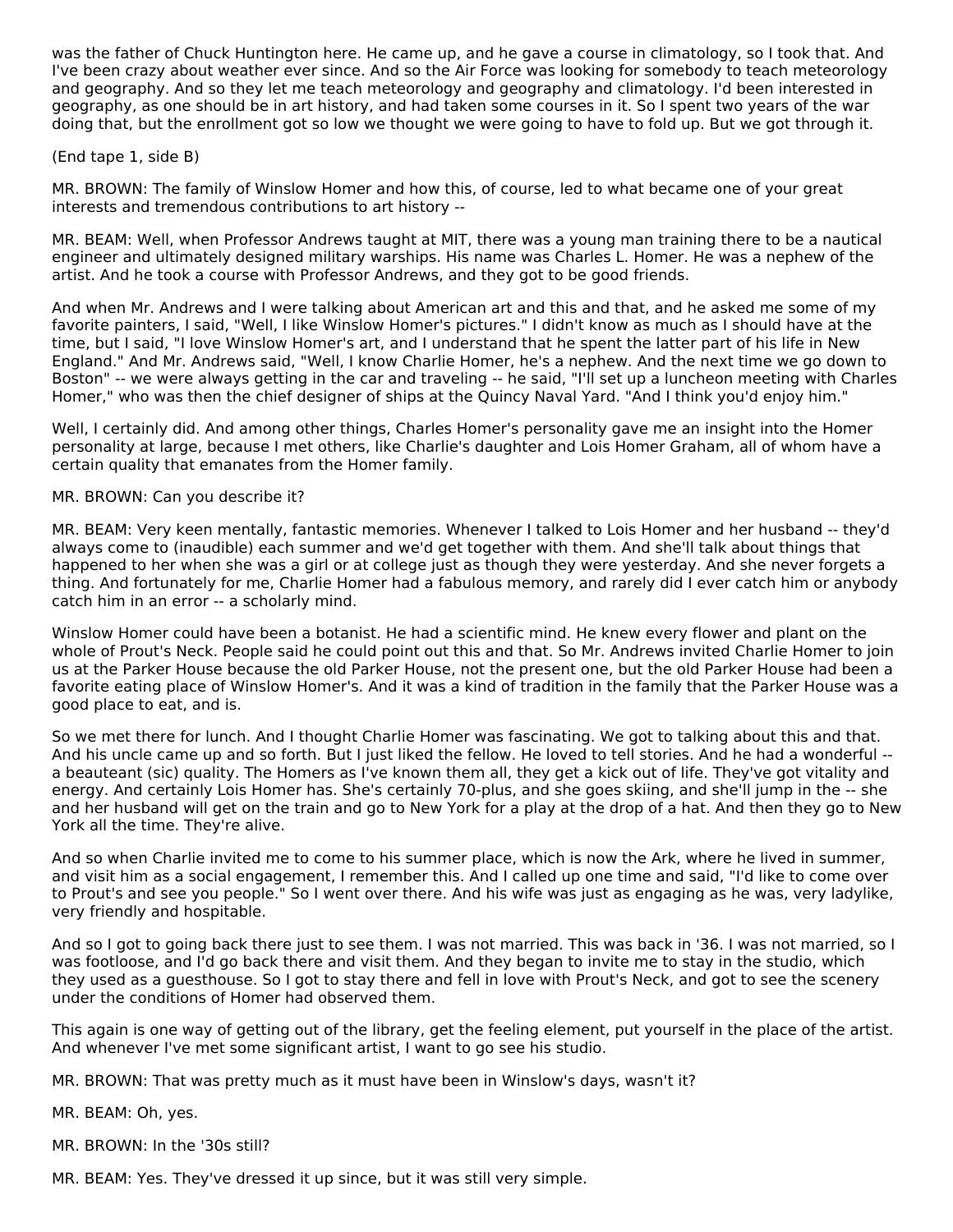MR. BROWN: It wasn't very much furnished or anything?

MR. BEAM: No. No. Charlie Homer, among other things, was a wonderful cook. He loved to put on lobster bakes and clam bakes, which didn't displease me at all. So that first summer, I just went and visited them. But as we'd wander around the Neck -- he was always prowling the Neck, and we'd meet Dr. Farr or somebody like that. And the turn would turn to Winslow Homer, or his father, who I think made a more vivid impression on people than even the painter. Winslow was on the quiet side because he was busy. And his father was all over the Neck. He was a very outgoing and busy person.

And so one day, I asked Charlie if anybody was writing this down, because a picture of Winslow Homer had emerged that was much more many-sided and complex and real than this stereotype that arises when a student will say of Van Gogh, "Oh, he was the fellow who cut off his ear," and that's all they know about him, see. Or Gauguin was the artist who deserted his family and went down to the South Seas. Well, there's a little bit more to Gauguin than that. As a starter, yes.

And Charlie said, "No." And it didn't occur to him. He had and always had.

MR. BROWN: Did they think that Downs had done what needed to be done, Downs in 1910, perhaps? Or he didn't even think about that?

MR. BEAM: Downs had made a good start because he had conferred with Charles Homer, the brother of Winslow.

MR. BROWN: The brother.

MR. BEAM: And he got it firsthand, and a wonderful source, and with Mattie, his wife. He knew Winslow as intimately as any woman ever did. But I asked Charlie if Downs had ever spent much time up at Prout's. And he'd done factually and scholarly a fine job, and he'd gotten things on the record which would have been totally lost otherwise.

But what I wanted to do was to talk to all the people I could who had known Winslow and also to live there in all kinds of weather. And I had an arrangement with Charlie Homer that when a big storm was blowing up in the late autumn, he'd phone me, and I'd go down there and see it, because the summer people miss that, you see. And you can go down there for eight days in a row, and there won't be any storm. And I wanted to see the storms as Homer had seen them.

And that was an experience in itself. I'd stand up on the rocks when the waves were coming and almost eyehigh, mountainous waves. And the wind was so strong we'd have to get behind a rock to keep from getting blown in the ocean. And then you'd get soaking wet, but it was worth it.

MR. BROWN: And you know -- you knew or you'd been told that Homer did that very thing?

MR. BEAM: Homer did -- oh, he knew the Neck even in the dead of winter.

MR. BROWN: And he would go out in it to a degree, too?

MR. BEAM: Yes. So later on, I would go down there in February, see, and try to photograph, because Homer painted pictures. There's a pile right over there of pictures that I took, and I nearly froze. Well, you don't freeze in the library. It puts you in the position of the artist. (Laughter)

So I said, "Charlie, the next time I come down I'm going to bring a notebook, and you're going to sit down and repeat all these things that you've been telling me, and I'm going to write them down." And he said, "Well, there are a lot of people around here who must have known Winslow. And I'll make some inquiries." So he said there's Mrs. Savage, and she knew him. And there was Lynn Libby; there was his houseboy, the candy man. So I went and visited them and wrote down their recollections and checked things that bothered me about his life of hospitality or his hostility, so forth.

It all had to be qualified. He hated to be disturbed while he was working. But after work, he'd be as friendly out on the Neck, talk to people just as easily as anybody. And the children would come, and he always had candy or oranges. And he'd give them some candy or oranges, so long as they didn't come to the studio and bother him.

And one eminent hostess chided him as being standoffish. And he explained to her that back in Philadelphia, her husband, who was the president of a big bank, had about four secretaries to protect him, and he had no one, see. And that made the point, and they got to be good friends. But he was surrounded by people there on the Neck who were there on vacation and had nothing to do. And as he became well known in his life, they wanted to bring visitors over and introduce them to the great painter, see. And it became a positive nuisance.

MR. BROWN: Yes. He was simply one of their amusements for the summer.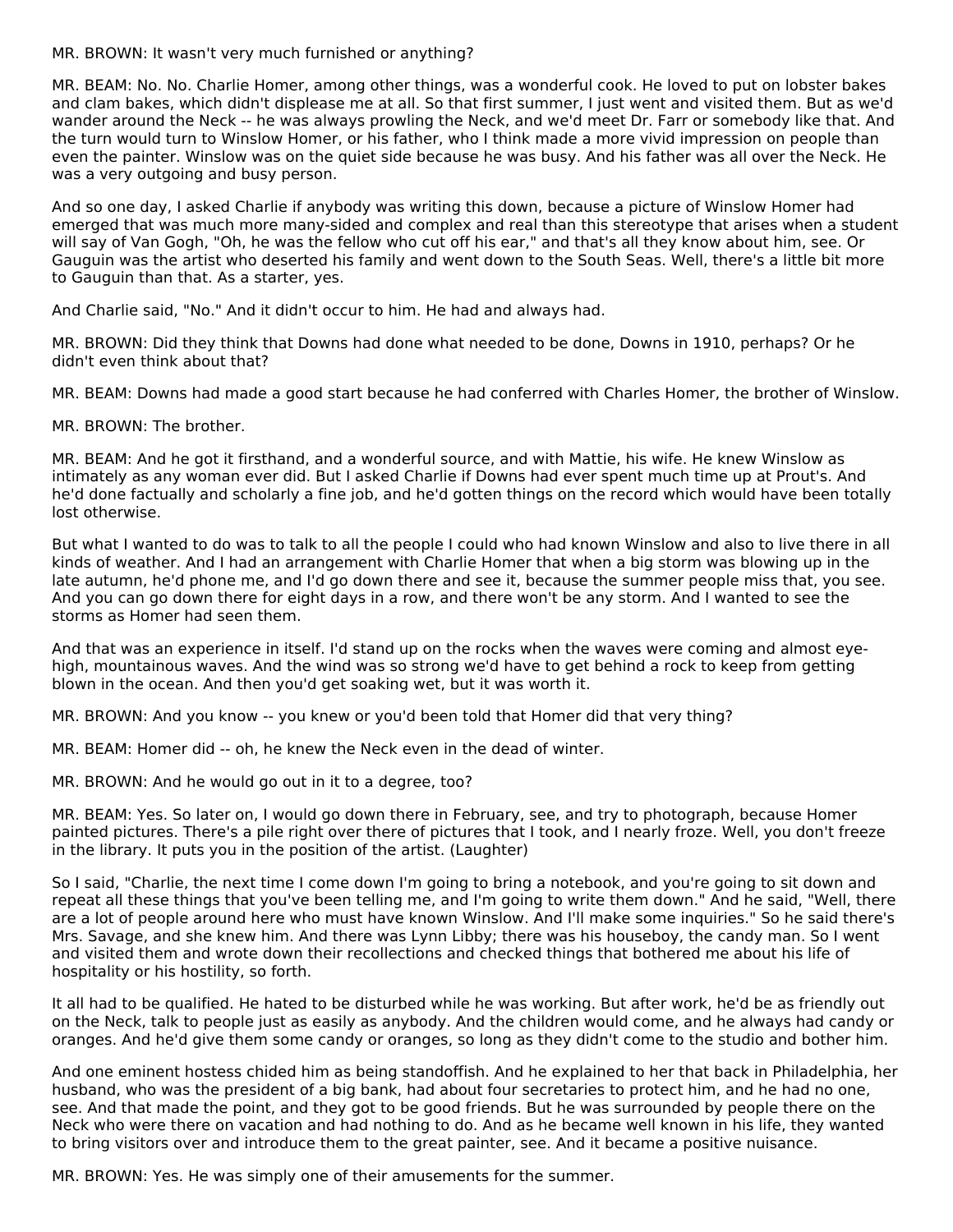MR. BEAM: Yes. And he -- they had to get out of Prout's Neck for the summer. And he'd go to the Adirondacks or Canada, come back in the fall after they'd gone.

MR. BROWN: Prout's Neck had been -- didn't he and his brother develop that? It was developed as a summer place, wasn't it, for (inaudible)?

MR. BEAM: Well, when they first started coming there in '83, it was no summer resort at all. I've got photographs that I can show you. Only three buildings on the whole Neck, see. And Charles Homer was a very astute businessman and made a large fortune, which helped Homer when he was in his late years. He invented (inaudible). And he got a royalty on every can in the days when they would put nine coats on a Pullman coach. See, it was a goldmine -- still is a good varnish.

And he lived in the ark, and he had servants and so forth. And they bought up the Neck with his money. And they put Mom and Poppa a home there. They were getting along in years. And they got a fellow named Stevenson, a railroad cartographer, to divide it up into house lots. And they sold off all the lots. And the Bursar of Bowdon College is Tom Libby of the Libby family. It was once called Libby's Neck. He said, oh boy, a lot of fortune went down the drain when they sold it to -- they sold off that whole property for very little.

But it was Charles who developed it. And Winslow took a third of the lots, and Arthur took a third, and Charles took a third. And Winslow sold off the lots and kept a record. And you can see the references to it in correspondence with his brother Arthur, because they were borderline cases, of, "Who owns lot 28, and who owns lot 29?" And Arthur said, "Well, you give me lot 28 and I'll give you Easter Point." So that when Homer painted Eastern Point, he owned it, see. It isn't often the artist owns the landscape he paints.

All right. But it boomeranged. Homer needed money, or wanted it. And in the course of time, through his own sales, he helped to develop it into a summer resort second only to Bar Harbor, and very affluent, for the people who pestered him, so he couldn't have it both ways.

#### (Laughter)

MR. BROWN: You got these stories then directly from Charlie Homer in the '30s? And then you reconfirmed it from --

MR. BEAM: The many people who had known Winslow, and in their separate ways described him. And gradually, I put together a picture of the man. He was extraordinarily generous. He was perhaps most at ease with the natives and the farmers and those people. And he -- if any of them had trouble, like when one of them had his barn burned down, Winslow made a big contribution, went around soliciting money to rebuild it, that sort of thing. And he did it so quietly, you see.

Well, he was no curmudgeon -- all kinds of stories about his generosity, and all the native people, like Mrs. Vale, who had grown up there -- lots of other people -- they thought Winslow Homer was the salt of the earth. They all recognized that he was a man of keen intelligence. He was widely traveled. He was no bumpkin. He knew New York and Atlantic City. And he traveled more than most people at that time. And he was a man of the world.

MR. BROWN: And yet he left them alone, or they left him alone. I suppose the locals, they respected each other, didn't they? Unlike the summer people.

MR. BEAM: The local people didn't think of him as a famous artist. He was Winslow Homer, you see.

MR. BROWN: So this became then increasingly intriguing to you, I suppose, and into the late 1930s. I mean, you're visiting there more and more and taking more and more notes.

MR. BEAM: Yes. I went back for two reasons. I enjoyed, and always did, Charlie Homer and his wife. And there are many friends on the neck among the summer visitors who would invite us to dinner. Of course, Charlie would repay them with wonderful lobster bakes, you see. So I got to know most of the residents there. And one day something clicked in my mind. It occurred to me that, since this was 1936 or so and Winslow Homer died in 1910, the people who knew him personally, like Lynn Libby had been a housewife, but was getting along in years -- that all of these people were getting along.

And if I didn't get their recollections on paper pretty fast, they would be lost forever, see, because as far as I could discern, no other people who were, or should have been interested in Homer, American art scholars, had spent much time on the Neck. And some had come up for a few days. But you couldn't get the feeling of Prout's Neck and you couldn't meet all these people and you couldn't write it all down in a few days.

I felt lucky that I lived only 40 miles from there, and I could get in my little Ford and go over there anytime. And I'd go over for an afternoon or the evening. And I'd do that 50 times in the course of the summer. It was a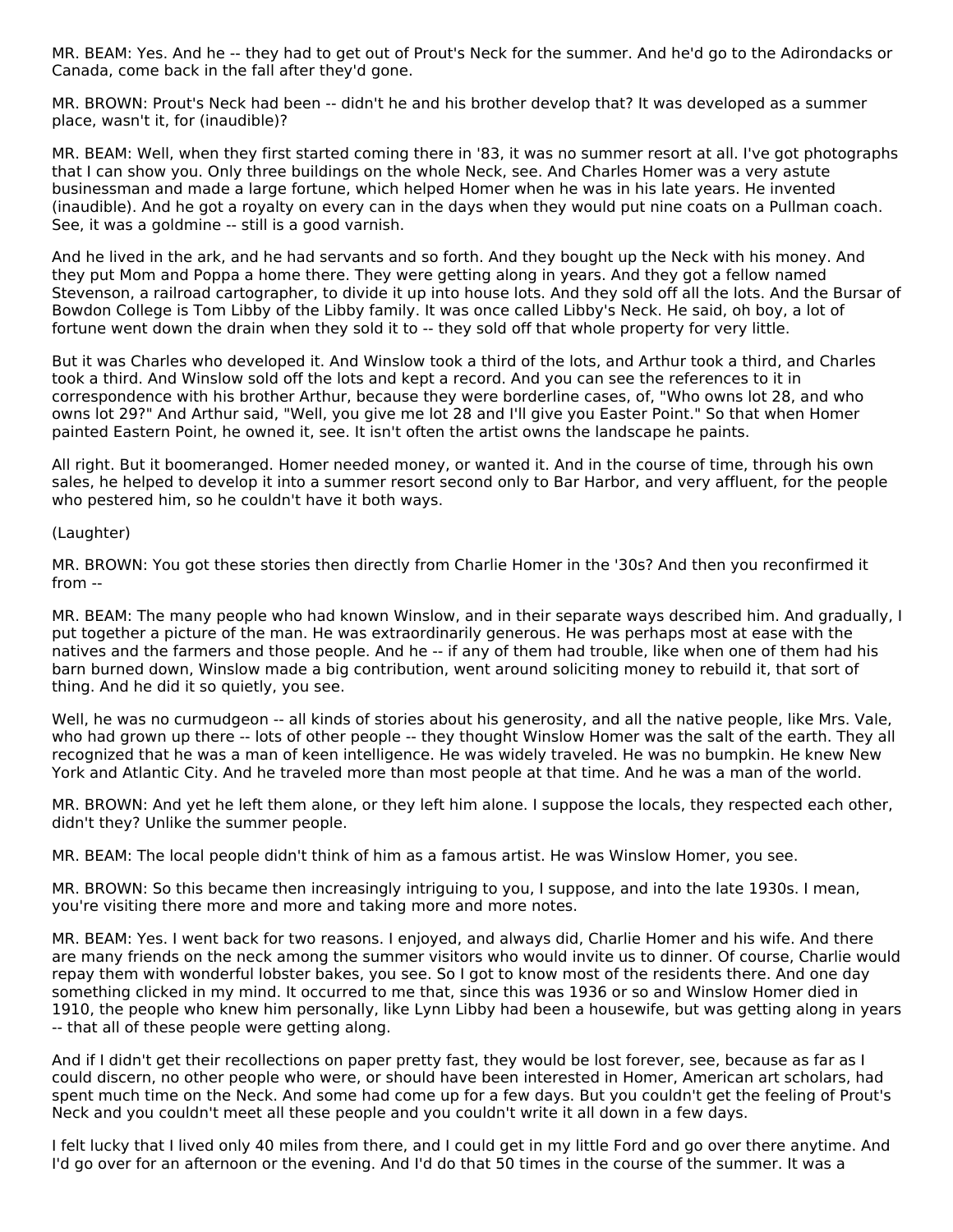pleasure, and it was work. But I got this idea that I'd better write these things down.

And this again sprang from something that Paul Sachs had told me. He said that many a man in science started out with a quest that wasn't clear. And somewhere along the line, he'd get the light. He'd call it serendipity, and then he'd get an idea. He'd say, if there's the material for a good study, write it down. And it may not amount to anything, but at least you'll have the material. And if it comes from people who are aging, it can be precious. As an art historian, you have a duty to write it down. That should be your practice, whether or not you're going to put it together in a book.

So the book sort of evolved after I'd gotten enough material, you see.

MR. BROWN: Meanwhile, in these early years, was your awareness of Homer's quality as a painter growing in your investigation of him?

MR. BEAM: Oh, yes. The most I learned about the man, the more I came to admire and respect him. And also, I had done my share of watercolors, and I knew what a terribly difficult medium it is. And I was just in awe of the ability of Winslow Homer to paint pictures like that one of the end of the hunt, and get all the tones exactly right, with no signs of fumbling, correction, or messing around. I can do a nice, clean line drawing. But when you're working in watercolors, you've got to know what you're doing. The only way you know what you're doing is from thousands of hours experience. So that picture speaks of years of experience.

No beginner does watercolor like that. So his nearly 40 years of doing watercolors, you could see the growth that was fascinating in terms of the evolution of his style. And you couldn't help liking him. And I genuinely became -admired the man, his discipline, his Spartan qualities, his ability to live there in the dead of winter, cook his own meals when there wasn't anybody within five miles, and not a word of complaint. You'd go out on a morning when it's 10 below zero, and if the sun is sparkling on the water, he was thrilled by it, you see. No complaint about how cold it is. One little pot-bellied stove in the whole studio. He was a real man.

MR. BROWN: This interest -- you felt that it was a duty, as Paul Sachs had indicated. And you were very aware very early on that it was a duty to lay this down.

- MR. BEAM: Write it down.
- MR. BROWN: Yes.
- MR. BEAM: Write it down.
- MR. BROWN: For how long did you --

MR. BEAM: I filled all those notebooks over there before I even thought of writing a book.

MR. BROWN: Those were recollections?

MR. BEAM: Yes. Then in the process of writing a book, I came up against the same problem that any scholar does. This is universal. You've got to come up with an idea that is worth developing and will make a contribution, meaning that it's not a retread of something that's been done, that it's not on a trivial subject, as I see it, like (inaudible), that it is significant.

And I don't think Shakespeare or Winslow Homer will ever be exhausted by anybody. There's just no danger that that will happen. So don't steer clear of the big men, you see. They're big for a reason. But find out what about them hasn't been done. Try to shed some light on it, and not to try to do the whole thing.

The fellow who wants to write the definitive magnum opus is in danger. For one thing, you won't live long enough. And it will be so big it will be confusing. So you've got to carve out a subject, you see. And as I saw it, my best chance of writing about Winslow Homer, with some feeling and understanding, was to treat the years at Prout's, because I could join hands with him, even though he wasn't there. I could go over to Prout's. I could live there. I could see the storms as he saw them. So I could write from my point of view in words what he had done in pictures.

There were aspects of his career in Cambridge and the Civil War period that were long gone for me. I couldn't write with any insight. I tried it, didn't work. So I had to settle on the Prout's Neck period. And I was encouraged enough by James Thomas Flexner and some others who were older and wiser than I.

MR. BROWN: Do you think that you shied away from the others because you had such vividness and such a wealth of material in Prout's Neck that to look at the career at Harper's or in the Civil War sort of paled by comparison? The documentation that was available -- the ability to sense what he was trying to do?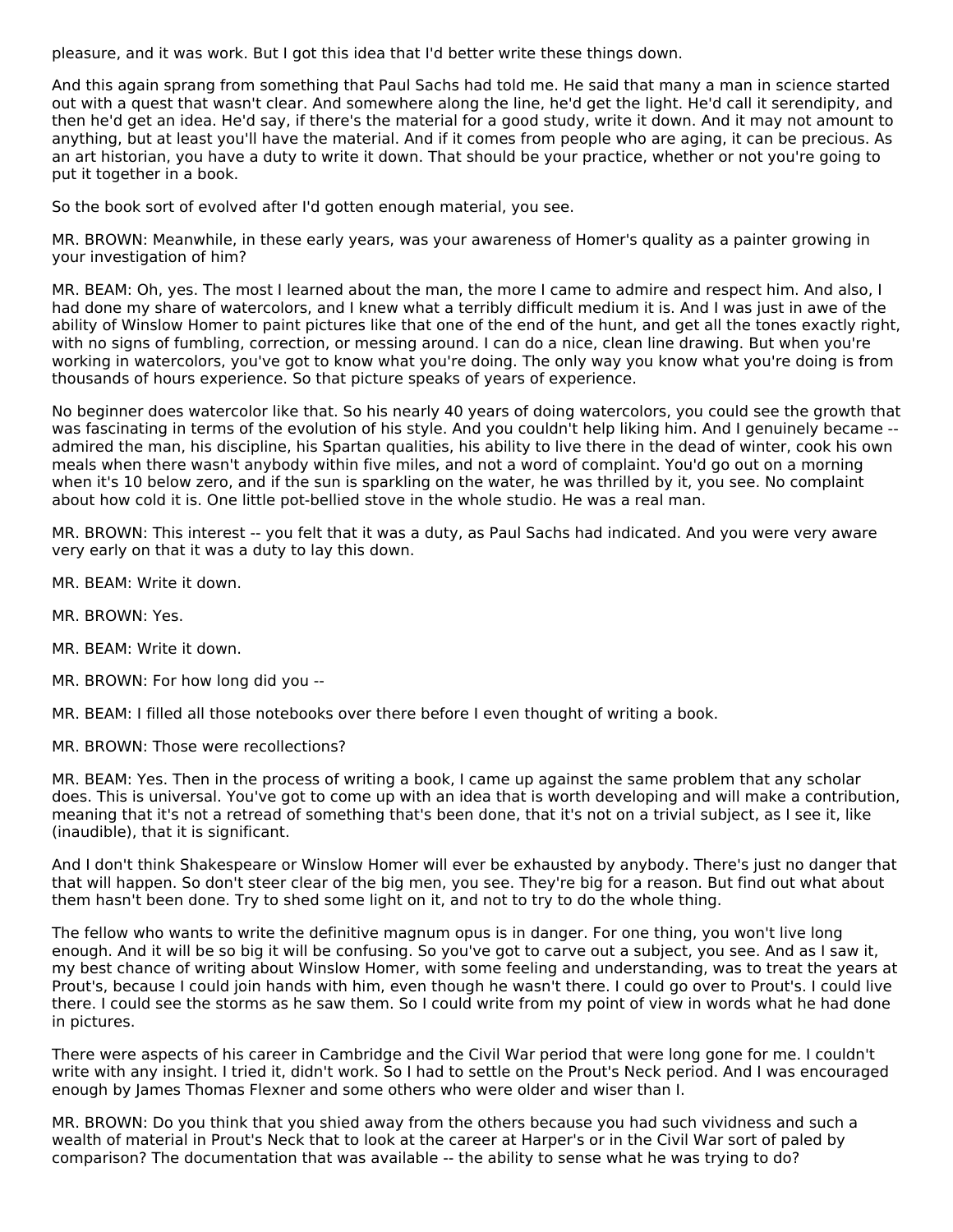MR. BEAM: It would be a library book. I couldn't come to grips with it through personal experience, you see. I'm not that good of an imaginative writer. There are writers, Nivens in American history, who can (inaudible) always back in the Civil War fighting it, you know, and make it live. Well, I couldn't do that. But the minute I got to talking about talking about Prout's Neck, I knew what I -- I felt on safe ground.

And Flexner said, "Well, no point in your doing another Downs," which was a general biography. Downs did it at the right moment, a year after Homer died. And it needed to be spread out. That was the first real biography. That needed to be done. But it doesn't need to be done again, you see.

MR. BROWN: About when did you being working on Winslow Homer at Prout's Neck? It was published in '66. That's what, 30 years after you first began --

MR. BEAM: Oh, I began -- I began getting the -- Ben Rowland was the one who --

MR. BROWN: Photographer, wasn't he?

MR. BEAM: Yes. Well, he was an Orientalist and such was a generally wise person. And he said, "I think you've got -- if you know the Homer family and you live only 40 miles from Prout's," he said, "Gee, that's great." He said, "I live 6000 miles from the Orient."

MR. BROWN: (Laughter)

MR. BEAM: And he said, "Concentrate on that, and begin to think in terms of a book." And he said, "It may take a couple of years for it to take shape in your mind." And he was the one who gave me the insight. He said, "If you disagree with what you've learned from Homer's friends and relatives about the picture of him that's been presented -- you think it's unfair and limited -- why, try to revise that. And it will make -- that will be a contribution."

And I think I've got letters of appreciation to show that that part, at least, was successful. There are all kinds of other aspects, like catalog resumes of Homer's work that anybody can do as well as I or better because that's the sort of book you ought to write in New York City, with its great library facilities and the Frick art references and places like that. So Ben Rowland was the one who encouraged me to get thinking in terms of a book.

And then I went to see a classmate of mine, Dick Clark, who after Harvard had become a Rhodes scholar. He had majored in English and had gone on to become the senior editor at Houghton and Mifflin. And I went to see him. And I said, "Dick, I'm interested in writing a biography of Winslow Homer." And he said, "I don't think that" -- this was a long time ago. That was, oh, back in the '40s. He said, "I can't sell a book on American art." And so I couldn't sell him on the idea.

But as we talked -- he was a good friend, not unsympathetic. He said, "I don't think you're ready yet. You've got to crystallize in your mind points one, two, three, four. What do you want to prove? Was there a turning point in Homer's life? If so, and you can prove it, spell that out. Also, go on to explain as fully as you can why the locale of Prout's did as much for Homer as, say, Aril Head for Van Gogh or as Tahiti had done for Gauguin. If there is a geographical inspiration there, play that up, you see. That's not the sort of thing you can do by sitting in the Library of Congress." There again, the Prout's Neck business, you see.

MR. BROWN: So what he was trying was perhaps to suggest that you emphasize that aspect of his biography, not try to do a whole biography.

MR. BEAM: He thought I was trying to do too much. And I was not, as my wife would say in terms of bridge, playing from your strength, you see.

MR. BROWN: And Flexner said it for other reasons, he'd say, we have a biography.

MR. BEAM: We have a biography. He said, "It seems to me that your best information was gathered at Prout's Neck." And he encouraged me.

MR. BROWN: So you began working on it then in the '40s, the assembling and writing from your copious notes?

MR. BEAM: Yes -- no. And I wasn't really ready until, oh, 15 years because I was the director of a museum and I was teaching all the courses.

MR. BROWN: You were chairman of the department from '49 on.

MR. BEAM: Chairman of the department, I was trying to travel. I had a wife and children who needed some attention. So I didn't have unlimited free time.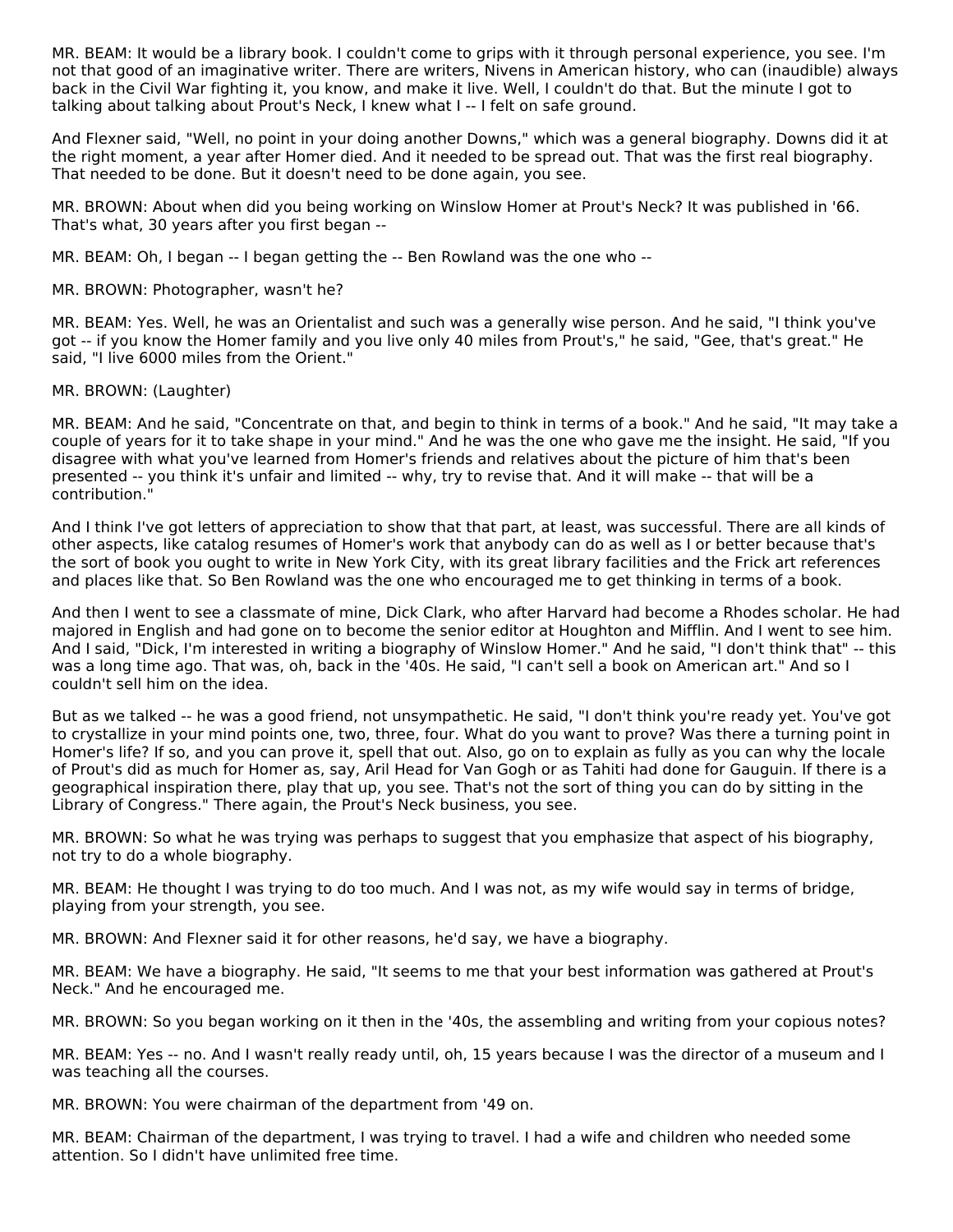MR. BROWN: Then you took it to, was it to Little Brown?

MR. BEAM: Again, I was lucky. The senior editor at Little Brown was Randy Williams, who was a genius among editors. He was a real old pro. And I had followed the advice of Dick Clark not to offer a sample chapter. He said, "I've got a whole file of books that have never gotten beyond a sample chapter. I give a fellow a contract, and he thinks he's finished his book and he never -- he quits. Ten years later, nothing has happened." He said, "Put it all on paper as well as you can."

So I had a pretty complete manuscript before I ever went to visit Randy Williams. And fortunately, Randy Williams loved Winslow Homer, you see, and knew a lot about him. So that was a good thing. He also was a good friend of James Thomas Flexner. So he called him up. And he said, "I read Philip Beam's manuscript. I think the early part doesn't convince me, but the minute he gets to Prout's Neck it makes sense." And Flexner told him that that's exactly what I said, and he said, "I think that American art his aroused enough interest now so that you could sell a book on Winslow Homer at Prout's Neck, you see."

And specialized books like the Swedish author's book on Gauguin in Tahiti. People have written for years about Gauguin, and nobody had bothered to go to Tahiti. It was an eye-opener. So he said, "Play that up. And all you need to do is throw in an introductory chapter, and good readers will fill that in." So that was good advice. And Randy Williams helped me in other ways. By that time I had generated all that material over there, these volumes. I had no lack of material. But the main lessons were lost in the words.

And so Randy Williams -- I say he was an old pro. He said, "I'll publish your book on one condition. And I said, "What?" "Cut it in half." Oh, Lord. I had worked all summer on it. And I thought, "Oh, boy, here goes another summer's work. I won't be able to get it until next summer." I said, "Can you wait till next summer?" So he said, "Yes, I'll do more than that." He said, "I've got some pretty good editors here like Mary Ratcliff. And so many authors come in, and they want me to write a contract which prohibits the publisher from changing a word without permission." He said, "This is stupid." He said, "Get all the help you can. Your readers are going to be outsiders. The pros are the objective people between you and the critical reviewers and the readers, and they will view your book as you can't possibly. It's your baby."

So Mary Ratcliff took the book. And she had a motto: Half as long is twice as good. And I said, "Where did you get that?" She said, "I got it from Ives Von Raugh (phonetic), less is more. And it works." And I remembered when I was writing for the newspaper, I could grind out a long column, and the editor would say, "For gosh sakes, boil it down. Boil it down." That's what he would say, see. "I'm only going to give you 12 inches. Put the story in 12." So I harked back to the newspaper training.

And Mary Ratcliff spent that following summer -- and I've got all the documents to prove it -- in the most diplomatic and genuine way, going -- attaching little pink slips to the side and say, "Would it be as good this way?" She'd take a whole paragraph, a long paragraph, and boil it down to four sentences, and it was always better.

So I think that there's an unfair element about publishing. And in any introduction I've written since, I've always tried to give praise to the copy editors because they -- they only get a byline, see. When I did the book on Winslow Homer's engravings, gee, those people at Harper's were marvelous.

MR. BROWN: Did Mary Ratcliff -- and they took off the earlier chronology as well?

MR. BEAM: She boiled it down to about eight pages, and that was enough to get going. And she rearranged the following part so that it underscored exactly the parts that brought out his personality and the character parts and the interplay, and why Winslow Homer was inseparable from Prout's, you see, and proofed it, and introduced, wherever possible, his own word in the form of the letters, you see. And the family had given me access to all those.

And I'd done them a service, I think there, because Mattie had collected the letters because she believed in Winslow Homer long before anybody else did. She had saved them.

MR. BROWN: Including the brother. She --

MR. BEAM: The brother, too. They believed him. He financed him, and she appreciated him. She had more of an eye for art than he did. And she collected the letters. But they were all scrambled together in no particular order. And I got Charlie Homer to sit down with me over weeks of time and put these in chronological order, as best we could, by using his knowledge, you see.

He mentioned Hamilton. Okay. That's got to be before 1886, because Hamilton died in 1886. So there's no date on the letter, but it puts it in a time frame. And he'll mention -- Homer will mention Archie in his new patentleather slippers. And no reference, because he would assume that they know who Archie is, see. But Charlie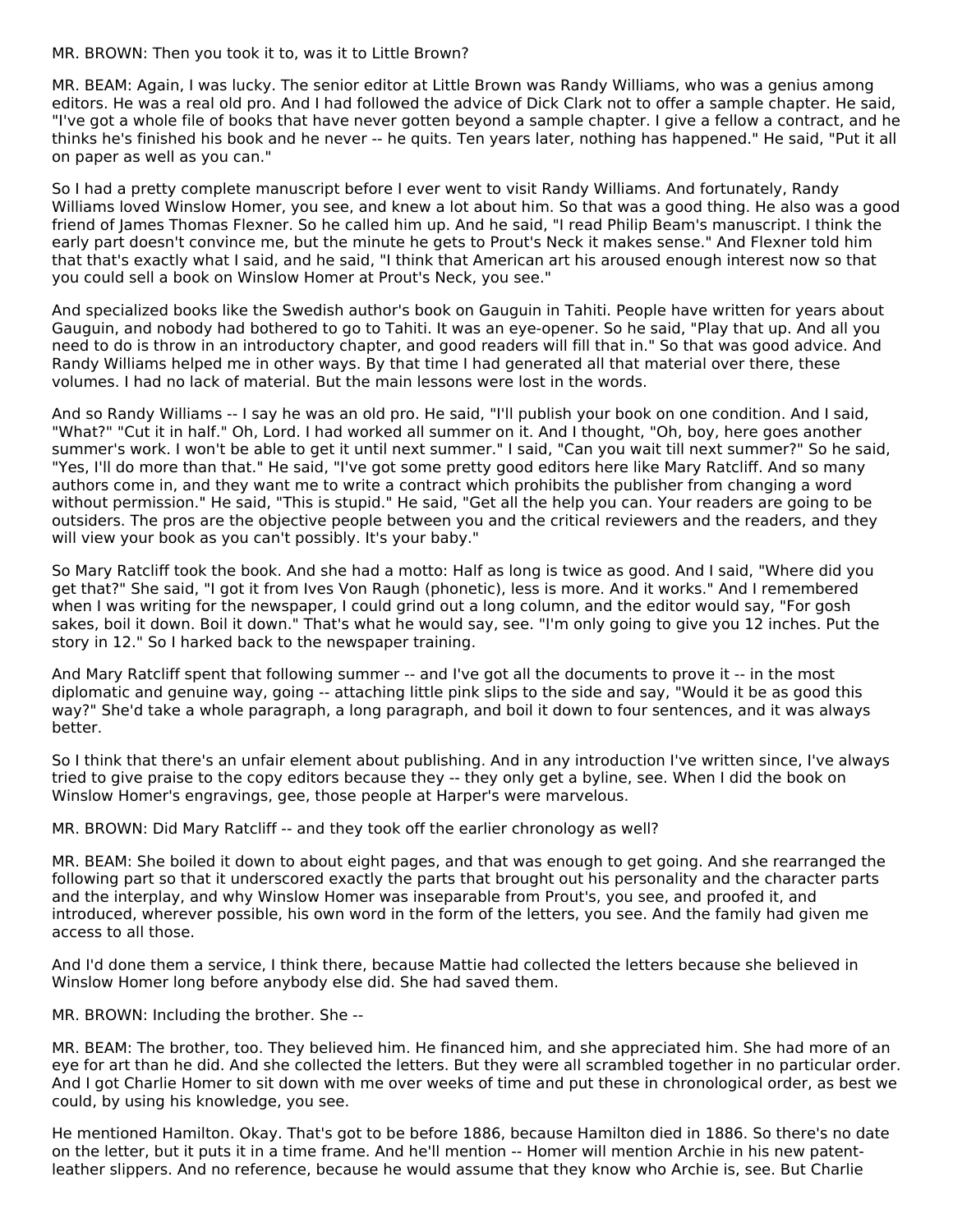said, "Oh, Archie was such-and-such." And he'd give me a little thumbnail sketch on it, and why. And he would say that, "He was a fellow who amused Winslow, who could dress like a gentleman, but was very casual about his working hours." But Archie was a summer visitor who is always dressed to the hilt. He was very dapper in his manner. (Laughter) He and Winslow were pretty good friends.

MR. BROWN: This was absolutely invaluable, your sitting down with Charlie Homer to go over these.

MR. BEAM: Yes. The letters of Winslow Homer, as anybody can see, are very cryptic, you see. And you have to read between the lines. And if I hadn't gotten Charlie to do this before he died, many of those letters would be unintelligible. So it was a team job.

MR. BROWN: But they were very telling, as you put them in your book? I mean, as you led up them and as you --

MR. BEAM: In the context.

MR. BROWN: In the context.

MR. BEAM: But we had to do -- to put approximate dates on them, and we had to identify all kinds of characters who were only mentioned. Or Charlie would fill in through his own knowledge a letter about a trip that Homer is taking someplace, but you wouldn't know where, you see. And he would fill that in. And so when the letters were given to Bowdoin, I tried to remember my Sachs training of these responsibilities that fall to a museum man, an art historian who benefits by the care and preservation of things.

I recognize that a lot of the letters were very fragile. And Charlie wanted me to put them in an album in this order we had amassed, with scotch tape. Oh, Sachs would have fainted, you see. And he had actually started to do this. And I spent the first month after the letters were given, with the help of the chemistry department, removing the scotch tape. Great for some stuff, but not for letters of any value.

MR. BROWN: No.

MR. BEAM: So then I went to the people at the Holton Library, and Sachs also said, "Look. If you're going to be a scholar, a museum man, you don't have to remember everything, but you ought to know where to look it up."

MR. BROWN: Sure.

MR. BEAM: Seek help. So I went to Holton. I said, "We've got a valuable collection of 176 original letters that Homer wrote, mainly to his family -- real insight, you see. And how do I take care of them?" So there again, I got some lessons. They sold us the large boxes in which you store valuable prints, and large-size manila files, chemically treated, see, because the ordinary files will bleed sulfur and ruin the letters in the course of time.

And I got one file for each letter, see. And then I also got from them some chemically stable sort of glassine envelopes.

MR. BROWN: Um-hm, with pockets.

MR. BEAM: Yes. But you don't put the letters in the pocket. Okay, what's the purpose? When a scholar comes to visit, he will put a letter in the pocket temporarily so that he could hold it up and read it on both sides and he doesn't get fingerprint oil, see. This is done by the staff. He can hold it up and see.

MR. BROWN: You were able to do that fairly quickly after you got them?

MR. BEAM: After I knew what to do.

MR. BROWN: By finding out what to do.

MR. BEAM: Putting them in ordinary manila folders, in the course of time they would have turned dark yellow. They were fading hard enough to read as it was.

MR. BROWN: And if they had stayed with the family, they probably would have been glued down and whatever.

MR. BEAM: They were in the studio.

- MR. BROWN: Just sort of in a drawer here and there? Is that where they mostly were?
- MR. BEAM: Well, Charlie, brilliant as he was, was not a trained museum man.

MR. BROWN: Right.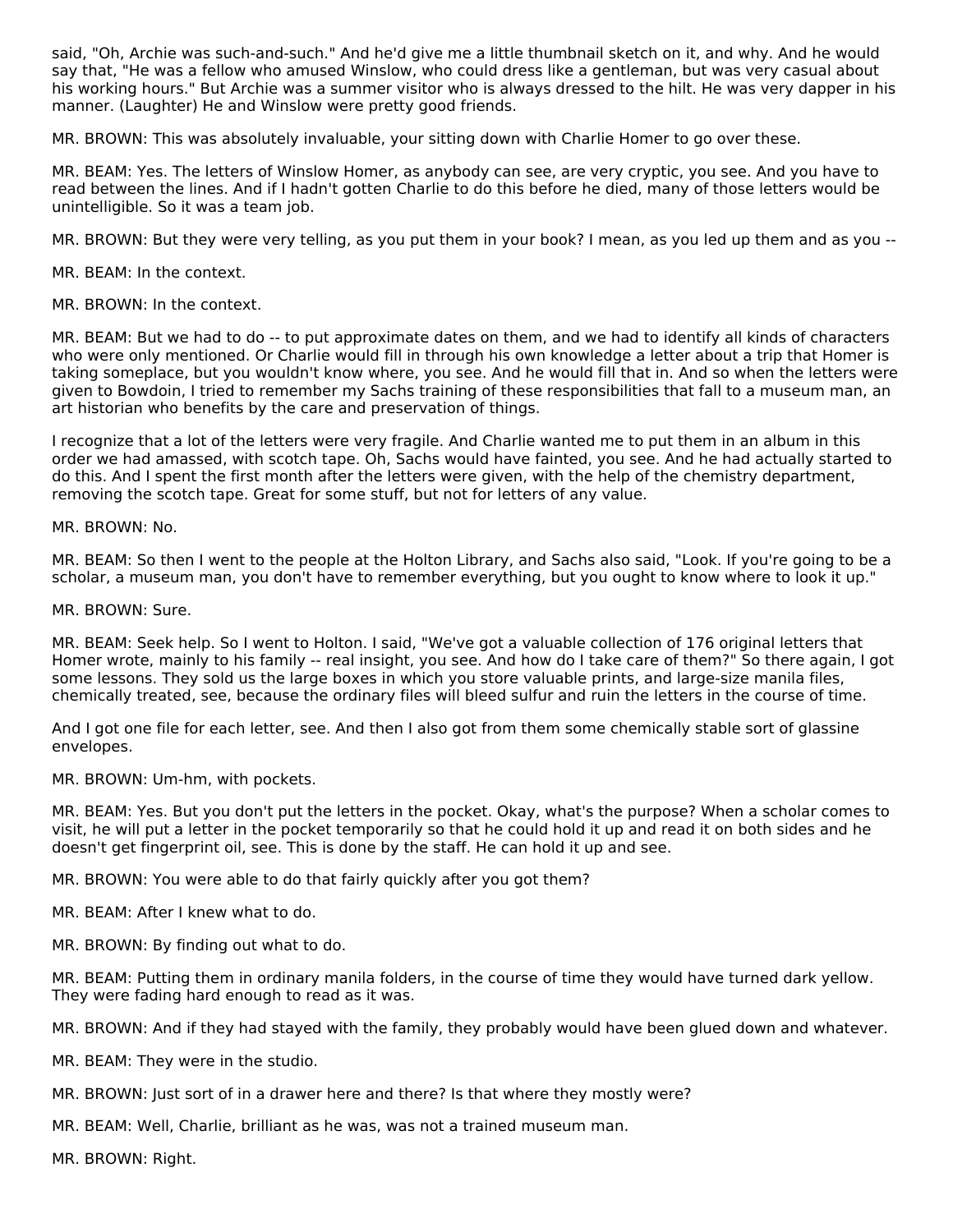MR. BEAM: And another thing that I did -- and I want to be fair to Charlie because his very generosity was a problem. When people would come to the studio, he loved his uncle so much he would spend time showing them all around. But sometimes a large group would come. And meanwhile, I had done one thing. I had brought my camera down there, and I had photographed every blessed thing. I got hundreds and hundreds of negatives - everything in the studio, so that I had a record.

I had learned this also out at Kansas City for one of my jobs -- was registrar. And everything that came in was photographed and cataloged, you see, a standard procedure. But it's not in a private collection. So I had a record. Therefore, I was able to show Charlie one day, I said, "Where are the gold medals that were in this drawer?" "My lord, they've disappeared." "I've got negatives of the gold medals." You see, the only record that exists. And we don't know where they are. But when there are 43 people in a busload wandering around with no guard of any kind, they're going to pick up things and stick them in their pockets.

MR. BROWN: You mean there were tourists even 30-40 years ago? They were beginning?

MR. BEAM: From the beginning, yes.

MR. BROWN: They would be part of a summer group tour of the Maine coast?

MR. BEAM: Yes. Well, Homer was well known for that. The bus stop at the studio was not unusual at all. Charlie would show them through and trust everybody. And when I first went there, there were about several hundred little photographs that Homer had made with his first Brownie camera, first roll-filmed camera in history, very fore-handed. Well, on his trips he would photograph like mad. And there were several hundred of these photographs. And I had made a copy photograph, a negative of every one, see.

So when I went there, I was astonished. There were only about 30 or 40 left, because -- playing cards -- slip in your pocket. And visitors are, you know, memento hunters. They'll steal anything.

MR. BROWN: Steal anything, yes.

MR. BEAM: So I had that record. And this gradual pilfering was finally the principal argument that Martin Sadik and I used one day when we had lunch with Doris Homer, see. We said, "You Homers are wonderfully generous. But the public is not behaving." And these things were kept in a studio, which in January and February is freezing cold and unheated. And the letters were foxing and mildewing. And I said, "I have my wishes, but for gosh sakes, give them to a museum where they will be preserved, the Metropolitan or someplace. I'd like to see them at Bowdoin because we're near at hand. We'll take care of them." And Doris --

(End of tape 2, side A)

MR. BEAM: Doris understood this argument. And I said, "Look, Doris. We're not going to make a nickel out of this. We're going to spend a lot of money and a lot of hard work. But it's again, Sadik and I are trained as museum men to have a responsibility for the future. And Homer belongs to the nation. These should be preserved, just as you're doing with the archives. We won't be here forever."

So she said, "All right. You go to the studio and select the things that you think are of prime historic importance and should be cared for in air-conditioned vaults and properly," like the letters and so forth. And she was wonderfully generous there.

MR. BROWN: This was in the '60s, say?

MR. BEAM: Yes, around '67.

MR. BROWN: And she was quite aware of the worthwhile-ness of proper storage? You had convinced her? Or she herself was somewhat sophisticated?

MR. BEAM: Yes, but not museum trained.

MR. BROWN: Sure.

MR. BEAM: You see?

MR. BROWN: So you had -- you were able then -- everything you knew of you tried to assemble? Everything that was still there?

MR. BEAM: Well, Marvin Sadik and I went through -- and I knew these intimately. And I pointed out -- point-pointpoint -- and we took them and put them in his car and brought them back. And they formed the nucleus of the memorabilia collection. And then she thought this was such a fine idea that in the course of time, the former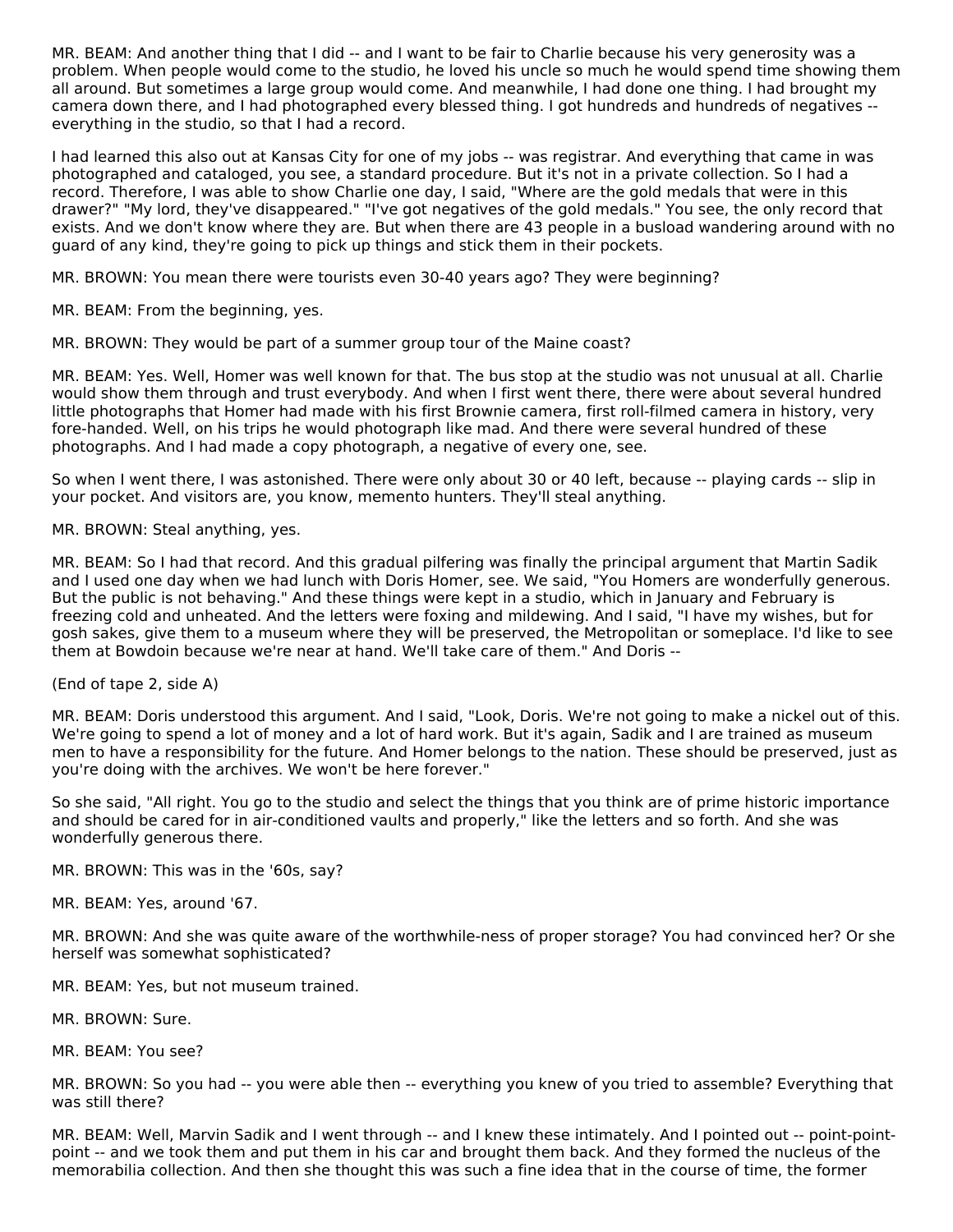family chipped in. The others agreed, and they have added to it.

And I'm absolutely convinced that we did the honest and right thing. It would have been irresponsible not to. And you see, when a busload of visitors comes to the studio, even today, they wander around. And I've told Doris how to fix things to the wall, and Chip how to put things under glass, and so forth. And they are more aware of what we call in museums "security." Maybe we overdo it.

MR. BROWN: Sure. But it's --

MR. BEAM: It's (inaudible).

MR. BROWN: So your photographing documentation is probably without fear, in terms of documenting an artist's studio?

MR. BEAM: It's what I automatically did as a good museum man, you see.

MR. BROWN: Yes, yes, yes.

MR. BEAM: So let's recognize that if I had been trained in art history alone, I wouldn't have done this sort of thing because this is what you learn in your museum experience and in your museum training.

MR. BROWN: Was your recognition of the possible associational value or even greater importance of anything there -- was also something that --

MR. BEAM: Well, all museum people ought to have it, become as you do in the Archives.

MR. BROWN: Yes.

MR. BEAM: Save it, preserve it, you see. And you can't always know what value it's going to have in the future. But if you don't save it, it won't be there.

MR. BROWN: That's right.

MR. BEAM: That's your first responsibility, is physical preservation. And I spent the first summer trying to get these letters in shape so that they could be studied and used. And I've gone to Holton first and gotten their advice, as you can see. And also, I had -- I think I convinced Doris. I spent about 3000 dollars getting those things -- out of my own pocket -- getting those things in shape. So I proved to her that there was nothing in me except interest in artwork.

And also, on the advice of somebody at Holton, I had Xerox copies made of all the letters because the students would write a lot of papers. They are at a different level from the serious scholar. They don't have to handle all of the letters. And they can get it through a Xerox or even microfilm. And in the library, they don't let people come in there today and take out the old Harpers Weekly volumes because, you know, some of them had all the Homer engravings cut out. And those are cheap old paper, and they're getting awfully fragile. So they're all on microfilm. And you can study them there, and then you can prove your point, and they may let you see them.

But I had Xerox copies made in triplicate. And I keep them in different places so that there will always be one copy. And then I hired a lady in the library who was then the head of the special collections, who is very good - and it's a special field -- at going over old manuscripts and deciphering that terrible handwriting and German script. And Homer's handwriting is awfully hard to read. Even when you're familiar with it, you puzzle over it.

So I commissioned her, again on my own, to take all the letters and do a typescript interpretation of every single one, you see. And that is available to scholars because even if you turn the Xerox copies over, sometimes they're hard to read.

MR. BROWN: Sure they are.

MR. BEAM: Homer would write in a hurry or scrawl.

MR. BROWN: It's questionable whether they would be easier to read or worse than the original; that's for sure.

MR. BEAM: So the scholar has now --

MR. BROWN: So you thought of these various points of entry or places at which the scholar could ultimately --

MR. BEAM: No, the Holton told me.

(Simultaneous conversation)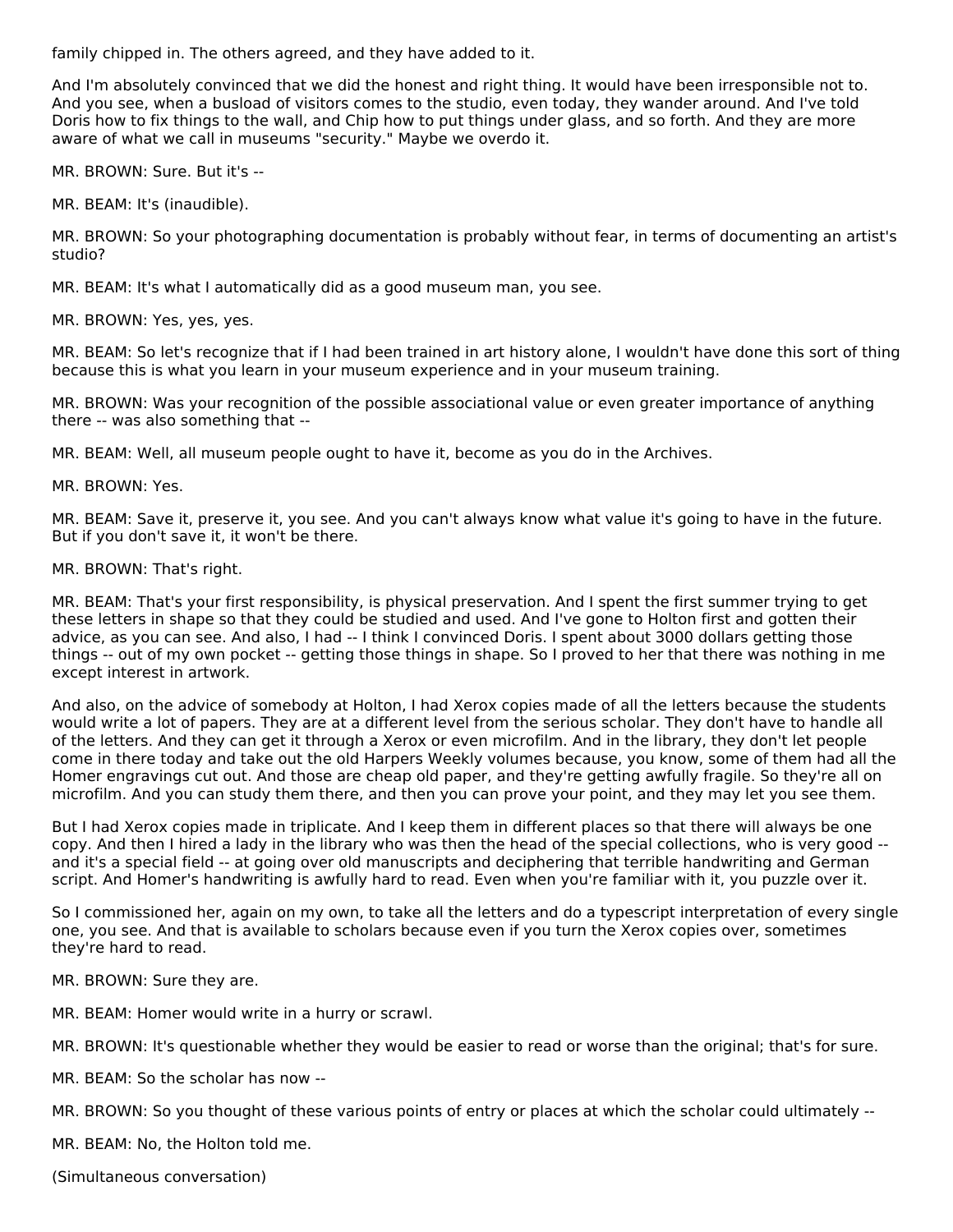MR. BEAM: They said, "Have it typescript if it's hard to read or decipher."

MR. BROWN: Did many people know that the family had kept so many of their letters? Or so few? You might think of 176 as --

MR. BEAM: No, because --

MR. BROWN: (Inaudible) that he bothered to look into those letters?

MR. BEAM: Yes, he had.

MR. BROWN: He had?

MR. BEAM: But I don't know how many weeks Charlie and I took trying to put these in some kind of order.

MR. BROWN: So they had never really been -- they weren't consultable --

MR. BEAM: Well, look, the scholar hasn't got unlimited funds. He would have to come up there, stay at an expensive hotel for months and months. And I could get in my Jalopy and go down there, have a lobster dinner with Charlie anytime I wanted. So my location here was very special.

MR. BROWN: Well, your publication of Prout's Neck in '66 was more or less the same time that the letters are finally being preserved and conserved and so forth here?

MR. BEAM: I did them all at the same time.

MR. BROWN: So was this, the publication of your book, what was the reception among the -- in the world of scholarship and people who love American art, the Prout's Neck book?

MR. BEAM: Well, that has a little history in itself. But I'll put it briefly. When any publisher breaks out a book, particularly in a field which has not a great backing or enthusiasm -- American art was proving its point even then; it has come a long way. But the -- Randy Williams sent out the usual sample copies to the reviewers, see, The New York Times and the Chicago Tribune, and so forth. And then you wait and chew your fingernails. And it may work, or you may get killed.

And one day I was sitting at my desk, and the reviewer, the lady in charge of the New York Times Sunday Book Review Section, which is prime copy -- everybody wants that, you see. She phoned and said, "We are going to publish a review of your book on Winslow Homer Prout's Neck in next Sunday's Times. And we need in a hurry a photograph of him and a couple of paintings," which she named. "Could you supply them?" And I said, "Yes, I could." I got all those (inaudible). I said, "Was the review a favorable review or not?" She said, "I can't tell you that." It was a na $\tilde{A}$  ve question. And I said, "Well, could you tell me who wrote it?" She said, "I can't tell you that either."

#### (Laughter)

MR. BEAM: So I phoned Randy Williams, and I said, "It's going to be in The New York Times Sunday review section. He said, "Hooray!" I said, "What do you mean?" He said, "Well, if we get a good review, we've got it made. If we haven't, you might as well (inaudible)."

#### (Laughter)

MR. BEAM: He said, "Take some aspirin. I'm used to this." He said, "I go through it 100 times a year with our books," you see. Well, as it turned out, the review was written by the leading Americanist at the time, Edgar Preston Richardson, see, whose work was gilt-edged. He had been director of the Detroit Art Institute, built up their great American collection, and director at Winter Tour.

All right. So you can get a book review in The New York Sunday Times, but it can be on the back page. It's very important that you get a good review and that it be done by a scholar whose name means something to everybody. And if you get the latter two, you're lucky.

#### (Laughter)

MR. BEAM: And Richardson, God bless him, focused on exactly the two things that I wanted to bring out in this particular book -- the importance of Winslow Homer's environment on his art, that it was a turning point in his career, and that there was warrant for saying, by writing a book on Winslow Homer at Prout's Neck that his career was in effect in two great phases. I had later treated the earlier part, the engravings and so forth. But his career was divided into two parts, like Van Gogh's and Gauguin's, with geography playing a leading role.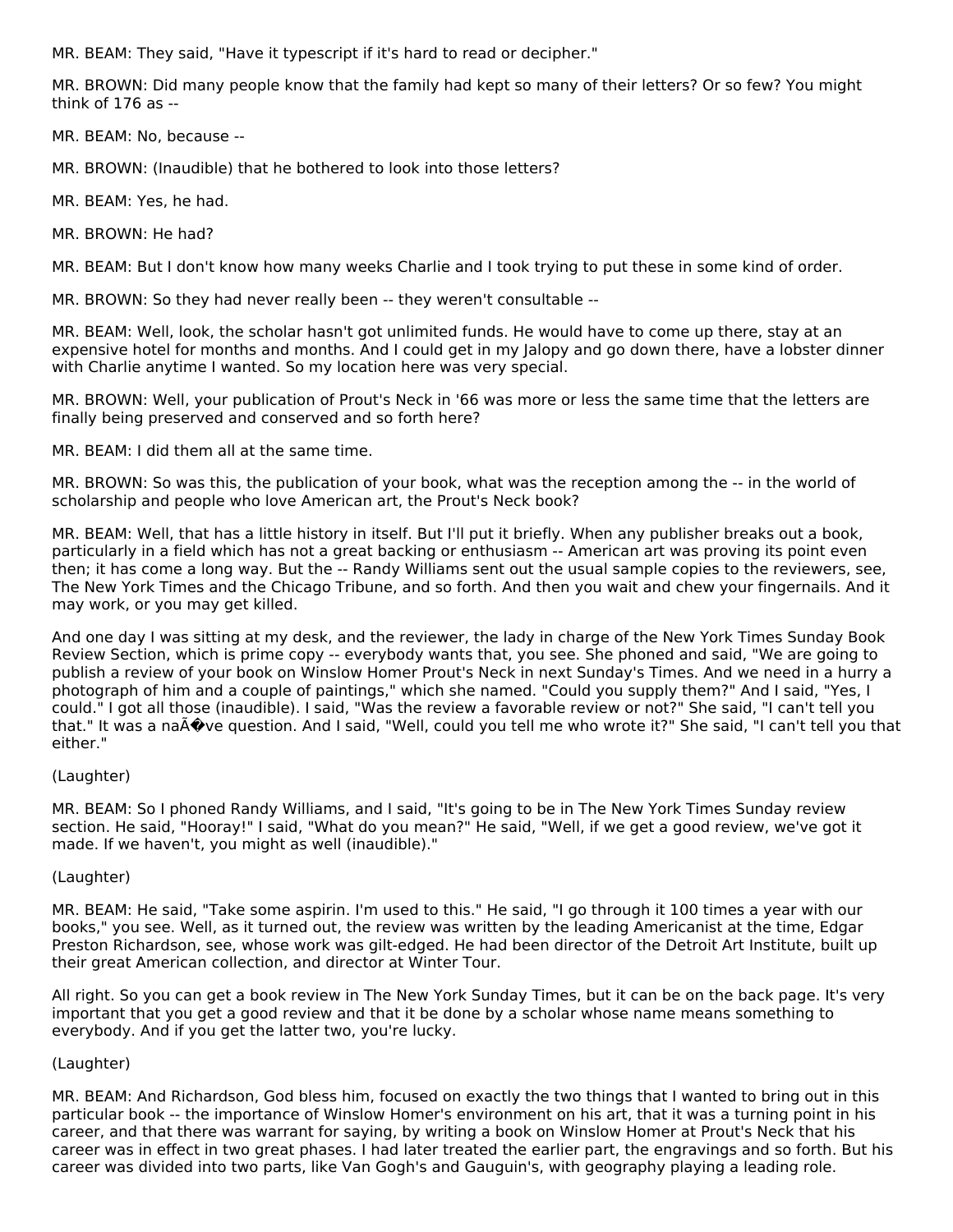And also, he had himself taken issue with the unfavorable depictions of Homer as a very mean and unpleasant person, but he hadn't done anything about it, especially. And so he was pleased that I had, especially. And so he gave me high marks on both the two things I was trying to bring out. And I've got copies of the review.

MR. BROWN: So that was a Hosanna, practically. That was wonderful.

MR. BEAM: Oh! And when the review appeared in the Sunday -- oh, boy, I spent a sleepless night. And I got down there early to get a copy. And I read the thing in fear and trembling. And boy, never did I have a load taken off my shoulders.

But I called Randy and said, "What did you think?" He was ecstatic. And he explained that a review, a favorable review in The New York Times could make the difference between, oh, 10,000-20,000 copies, which from a publisher's point of view -- he has his stockholders and they can't work -- they don't work for nothing.

MR. BROWN: So you knew you were an author (inaudible) of some impact.

MR. BEAM: Well, learning all these things takes a lot of schooling on your part, and it makes you bleed to see fellows who are coming along who think that if you write a book and it's scholarly and accurate, the publishers ought to line up to publish it. Publishing is a business, you see. If you can get your book or article printed by, say, a university press, why, they will bear the cost and you don't get a nickel because they're subsidizing it. But they won't advertise it, and it will end up being read by a few hundred scholars, and that's fine. And it's all very elite.

But if you think you're dealing with a national figure and you want a lot of people to read it, from here to California, and ordinary people as well as scholars, well, you take your chances and you go to a commercial publisher. A lot of my friends, they look down their noses at commercial publishers. But --

MR. BROWN: You thought you had sort of a mission for Homer, right?

MR. BEAM: Yes.

MR. BROWN: And best go that way.

MR. BEAM: Yes.

MR. BROWN: Did you find that in time, from the response to your book, that the impression of Homer as a curmudgeon, as a difficult person, had changed?

MR. BEAM: Oh, yes. I can show you a whole pile of articles based on that, which I think would not have been written in so an understanding light formerly, or with such interest in the man as a human being. There was a lot known about Homer as an artist, which I traded on and inherited. But I think it was fair to say at least Richardson thought that I provided a broader picture of Winslow Homer and that somehow it did help in understanding him. And I know I could put probably 1000 letters in there from people since then who wouldn't have written me if I hadn't written the book. And I've tried to be helpful to my young friends who are trying to write a book to save their jobs, that, look. There's more to it than that. If you spend your whole life teaching students, as I have, you'll have a maximum of 3000 students. If you write one general book which sells 40,000 copies, you'll help people all over the country, amateur and professional, that you'll never meet personally. There's a limit to what you can do as Socrates did, see.

And the book publishing is a marvelous opportunity. Don't belittle it. And the commercial publishers will advertise. They'll spread. They'll study or distribute your book.

MR. BROWN: Well, your book -- it had that dimension of sales, did it? Forty-thousand or something on that order?

MR. BEAM: No.

MR. BROWN: The Prout's Neck?

- MR. BEAM: A biography will never sell to that extent.
- MR. BROWN: But it did have a large sale for that species of book?

MR. BEAM: They were pleased. They got their money back.

MR. BROWN: Yes.

MR. BEAM: And I made something.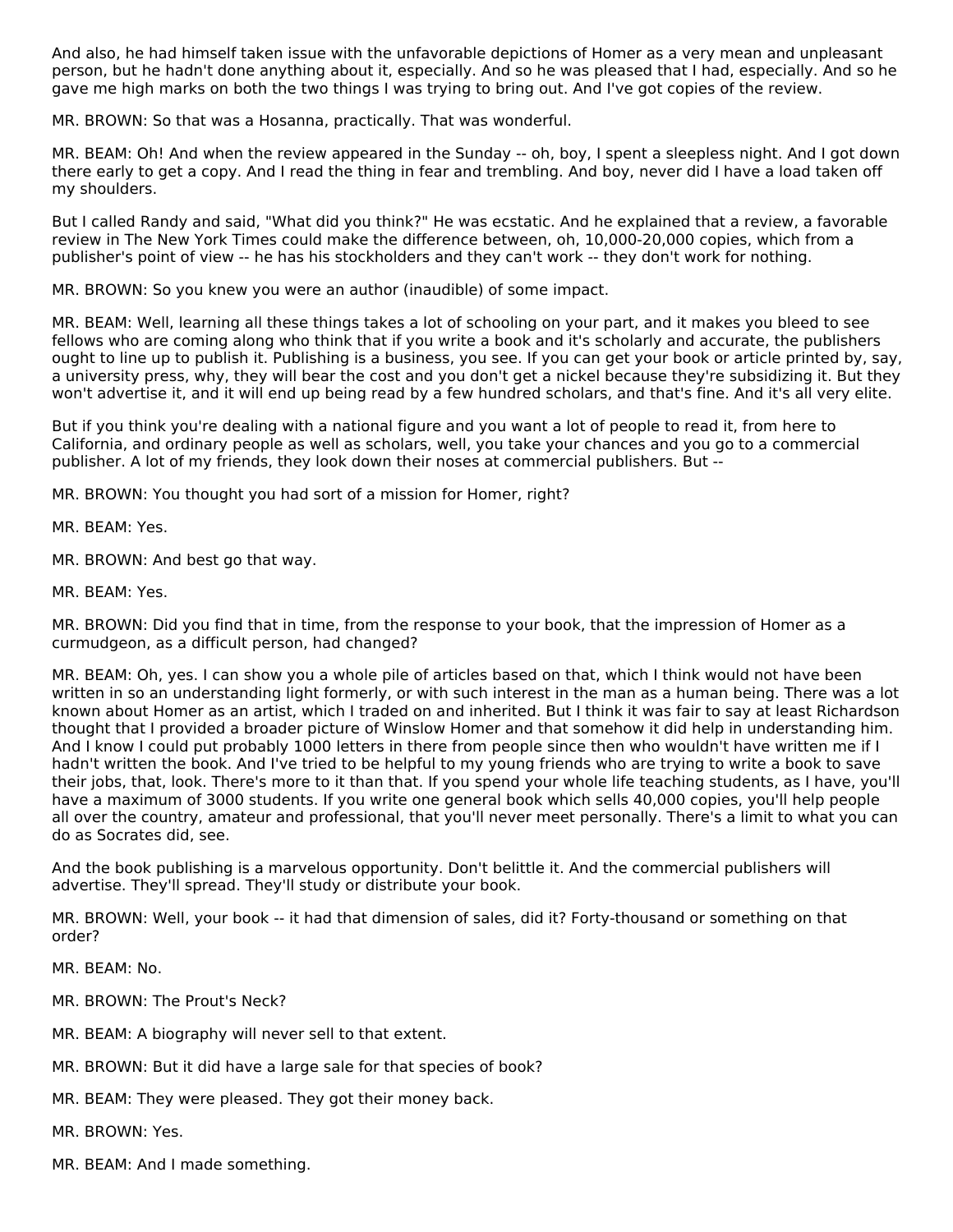MR. BROWN: So it must have played -- this was '66 -- a pretty important role in heightening people's awareness of American art.

MR. BEAM: Well, I'd like to think so because insofar as people like Winslow Homer -- it's not very far because he was so American in his interests. But the word in my profession is, if you want to get some money in the bank, write a general book or textbook. So I wrote the Language of Art long before I did the other. And that took a little bit of my time, see.

MR. BROWN: Yes.

(End of tape 2, side B)

MR. BEAM: You were asking me what one gets involved in in a career over a long period of time -- sort of emerges unexpectedly. You sometimes think that you developed a monster doing it. And in the field of art, there is the large area of the commercial art world, which doesn't affect particularly, say, a scholar in English or Sanskrit or, say, a man in history. My son has a doctorate in history. But he is not affected by this.

MR. BROWN: But you are. People come to you for your expertise.

MR. BEAM: Art historians all across the country can easily become involved in this. Some adopt an artist for study who is not a burning concern to the public.

MR. BROWN: But Winslow Homer happens to be, doesn't he?

MR. BEAM: He wasn't when I started out, see, nearly 40 years ago. But that has grown progressively. And with it, as the artist becomes more established, along with the great growth in interest in American painting and art, and the almost automatic increase in the values of American art -- there's a citizen of Philadelphia who around the turn of the century could have bought paintings by Pito and Harnet for 150 dollars.

MR. BROWN: Well, you had said that Lloyd Goodrich had given you advice years ago that you shouldn't -- if one never takes a fee for this kind of thing, you're implicitly (inaudible).

MR. BEAM: Well, the temptations are ever present because increasingly very large sums of money are involved. I get sent through the mail a little tiny Winslow Homer drawing about eight inches tall of a shepherdess, price tag 18,000 dollars. And to give you -- oh, I don't know what it would be today. That was five years ago. And the watercolors go at auction for over 200,000; the oils go for a half-a-million, things of that sort.

So there are all kinds of economic pressures, and you have to be careful. And I was suggesting some that -- one of the concrete changes that has occurred, a friend of mine who lived in Philadelphia -- he's dead, but at an advanced age. He was there around the turn of the century when he could buy paintings by Pito and Harnet, the local still-life masters, for 150 dollars. And nobody wanted them. This is part of the history of lack of appreciation of American artists while they're alive. And then ironically, after the prices go up, everybody discovers they were great masters after all.

Pito's -- a Harnet sold about a year ago at auction for, what? It was a record price, 350,000 dollars. That's quite an advance over 150 dollars. And all of these things raise questions about intrinsic worth versus economic marketplace and things like that, which are very difficult, see, to -- and in the long run, if people ask you to put an appraisal on a picture, even if you were, it's what they can get for it in the market.

MR. BROWN: Sure.

MR. BEAM: And another reason that I've avoided it -- I was talking to Lloyd about this -- to do even certain kinds of authentication, you have to be, as he was, in the center of things in New York because -- and have the chance to go constantly to dealers, their storerooms, and get a vast experience in what's flowing through the marketplace, because it's almost as active as the stock market and almost as volatile.

So when you're up in Maine, you can't do that sort of thing. You have maybe a little bit more detachment, but you don't have access to the tickertape.

MR. BROWN: You're talking about for appraising now or for authenticating? Because if you're authenticating, you need --

MR. BEAM: Well, both. But the difficulty is, they go almost hand in hand, you see. The authentication, the pressure for authentications has been pulled upward by the spiraling prices. And if the prices hadn't soared, people wouldn't be that eager for -- they wouldn't search their attics so avidly to get pictures.

MR. BROWN: When did this -- has this followed you for years? Does it go back some years? Before the 1960s,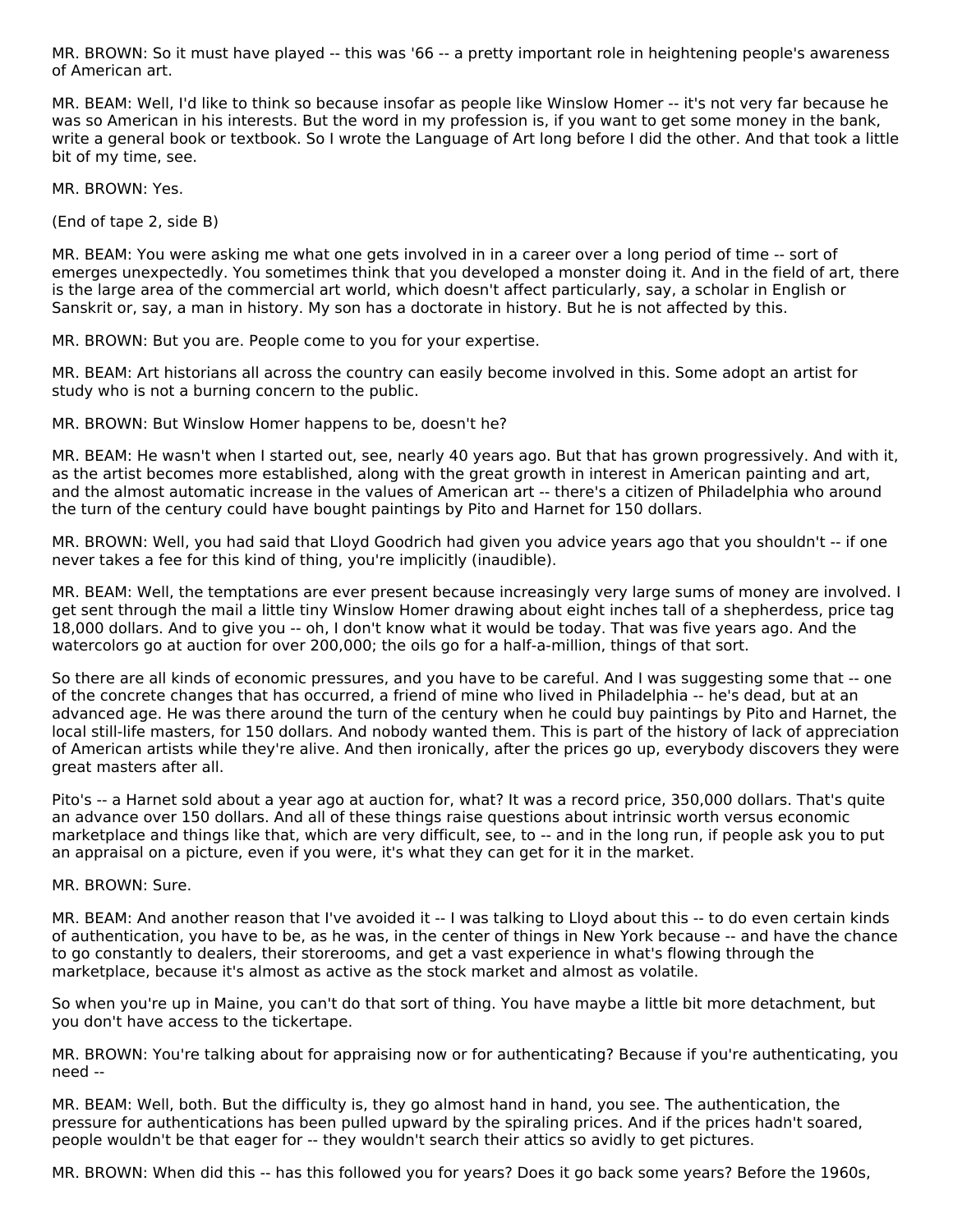let's say, was there much call upon you to authenticate?

MR. BEAM: Well, yes, all the way back to, oh, the '40s and so forth. When I started working with Charlie Homer shortly after 1936, and he was a kind of clearinghouse, a visitation. He owned the studio, et cetera. People would come there. And so in the conversation, they would ask, "What young men are working on Winslow Homer?" And he would mention my name. And of course, Lloyd was older and established. And there weren't too many.

And even then, to try to fill in specific illustrations, I went with Charlie Homer over to a warehouse in Portland one afternoon. And in a vault there, he had, oh, nearly 50 Winslow Homer paintings, most of which today are in museums. I see them in the Metropolitan. And I can document this because I came back a little later with a camera and photographed them all. He didn't at the moment have a photographic record and a file of negatives.

Well, this is an automatic reflex with anyone trained in museum work. The first thing you do is to take a photograph of anything that comes in. So I did that and made an album of things, two of them, and gave him one.

MR. BROWN: So you fairly soon were building up a repertoire of knowledge of Homer's work that very few had at that time?

MR. BEAM: Yes, because I'm saying there wasn't a keen -- there wasn't that keen an interest. And Charlie Homer had this -- nearly 50 paintings, oils and mainly watercolors, which had come to him as an inheritance directly from Mattie. They had been given to Mattie by Winslow. And he gave them because he thought that -- he thought they were among his best work. And he dearly loved Mattie and her husband, his brother. So these were, you know, gilt-edged pedigree.

#### MR. BROWN: Yes. Yes.

MR. BEAM: Well, Charlie would be offered a couple of thousand dollars for a watercolor, which is in the Metropolitan Museum today, which would, if sold, go for a couple of hundred thousand, see. So the appreciation of Winslow Homer came rather slowly, if one can measure appreciation in this world by price tags. And it's hard to avoid it.

MR. BROWN: Sure. There was for years -- people would look to Europe, didn't they for -- in this century as well for new things, for the pace-setting art? And the American art was thought of as a poor relation? Or was that pretty well (inaudible)?

MR. BEAM: Well, American art was a poor relation in this sense: So too were the really creative artists of Europe. Now, in the history of modern art for at least 200 years, there's been a lag of appreciation of 25 years. The public is almost always behind. A fellow is lucky if he gets appreciated before he dies, if he lives long enough.

If you were to go down the streets, a boulevard in Paris in 1885 or '90 and say, "What do you think of the work of Toulouse Lautrec, Gauguin, Cezanne, Monet, Degas?" even worldly-wise gentlemen would look at you. For one thing, they were not in Paris. Degas was, and Lautrec. But Cezanne went down south. Renoir lived elsewhere. Gauguin went to Tahiti. So at that time, the leading -- the great French artists were poor relations.

Who were the people who were getting the blue ribbons and the gold medals? They were the Bonots, the Cabinelles, the Bugaros, the academicians. And when most young Americans went over to study in Europe, they went to the etaliers, even Aikens of Jerome or Bunaut, you see. And you read the old biographies of these men -studied under Lean Jerome, et cetera.

So it wasn't as though the Americans were treated so badly. They were treated badly because they were contemporary. The leading so-called progressive collectors in Europe were buying the academic work, whose prices have gone steadily downhill. And they're in storage; nobody wants them, especially. And in this country, the well-to-do people, the Vanderbilts and so forth, were buying Rembrandts and Tissions and things of that sort. I mean, the great --

MR. BROWN: Master. The Old Masters.

MR. BEAM: Yes. Now, take a great collection formed as late as that of the Frick in New York -- not very much American painting in there, is there?

MR. BROWN: No.

MR. BEAM: See? Marvelous European paintings -- they show wonderful taste. But he was a railroad tycoon, and a railroad tycoon should own a great mansion on Fifth Avenue and a collection worthy of his status. And so fellows like -- Winslow Homer, after all, fared a lot better than Aikens. Aikens, the great place to study Aikens now is in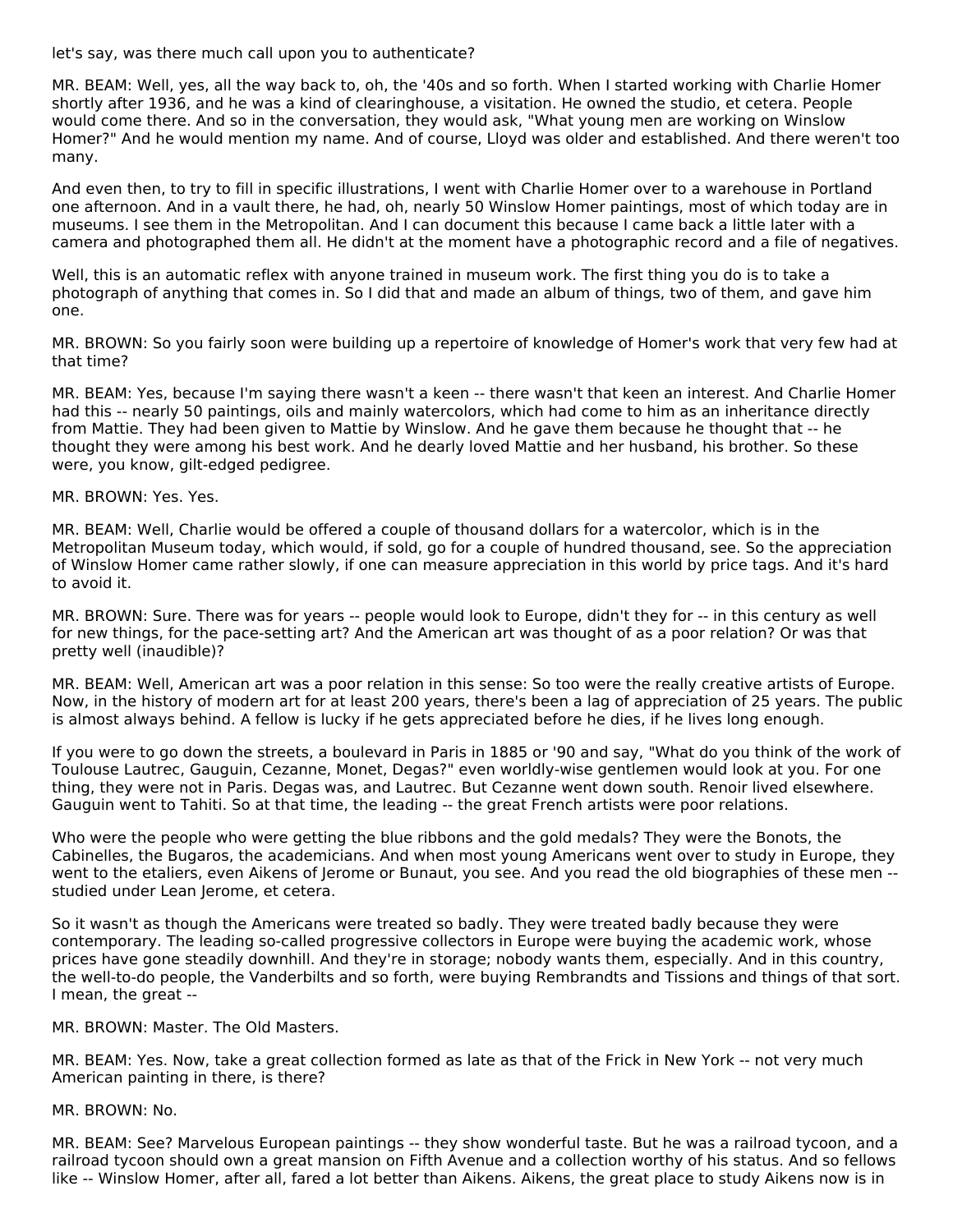the Philadelphia Museum. And ironically, it's a great place to study it because when he died, his widow inherited all these pictures because they hadn't sold. And she very generously gave them to the Philadelphia Museum, almost gave them.

Homer had at least one benefactor in New York, Clark, who was a well-to-do man and bought paintings. And this was pointed out. But the one point is overlooked. If you looked at the Clark's collection as a whole, even though he did buy fine Winslow Homer oils that are now masterpieces, most of his paintings were gilt-edged European paintings. Clark didn't take a chance on the Degas and the contemporaries.

MR. BROWN: So the Homer was simply a particular minor, but a minor --

MR. BEAM: He was lucky to have Clark. But to imply that Clark was -- discovered Winslow Homer and formed a great collection of him without other pictures is to put it out of perspective.

And Homer was fortunate enough in that there were around Boston some very astute students of art with money. Well, take Fendolosa, who went to Japan and saw to it that wonderful Oriental arts came back to form that marvelous collection of Oriental art in the Boston Museum. And there were other collectors there who, when they went to, say, (inaudible) Richards gallery, Homer's outlet in Boston, were attracted to his pictures and would buy them from time to time.

And that is one reason why the Museum of Fine Arts has such a fine collection. These civic-minded people left their pictures to the Museum of Fine Arts.

But remember too that, when they bought watercolors, the highest price Homer ever got for a watercolor in his whole life was 200 dollars. And the highest price he ever got for an oil was for the Gulf Stream. I forget whether it was 5600 -- so even Clark didn't pay him great sums. But he fare a lot better than Aikens.

MR. BROWN: You began teaching here in the '30s. Did you put much emphasis on American art at that time? Or did you -- you had to cover pretty much a great deal of the art historical waterfront, I suppose, didn't you? (Inaudible)

MR. BEAM: Well, I had to wait. For one thing, when I came, the department was in its infancy. And there were very few slides to work with. So I was like an author who had to get some paper before he could write a story. (Laughter) And I began immediately to -- one of my best friends here happened to be a photographer. And he taught me photography. He was a professional photographer, and he taught me photography. And it turned out to be a marvelous adjunct, and it is routine for any art historian today.

And so I began to make slides. And I just got on my desk a slide that was made, of the small size. It's over the 50,000 mark. And I made about 20,000 of the large slides, which were the format of that time. So I had to wait to teach American art. And meanwhile, it was just assumed that any respectable art department in the country, whether the school be large or small, would offer primarily a selection of courses dealing with Europe. Two areas were neglected, Europe, America, and the Orient.

MR. BROWN: They were neglected?

MR. BEAM: Yes.

MR. BROWN: Yes.

MR. BEAM: So when I started a course in Oriental art -- just a one-semester course because I didn't have unlimited time -- it's the first course in Oriental art that was ever taught in Maine in a college, and I think the only one to date as such. But I had to teach ancient, Medieval, Renaissance, nineteenth century and twentieth. And when I started a course in American art, I was ahead of Harvard because I was the first one ever allowed at Harvard to write a dissertation on an American artist. And there have been, even today, very few, see.

And they wanted me to write a dissertation on Delo de Nicolo Deli, a minor Italian late Renaissance artist. And I said, "Why?" They said, "Well, there's been very little written on him." I said, "Well, it wouldn't be much material, either." And I think he got about five lines in Vesar (phonetic), you see. And for good reason -- I later looked up some of his paintings, and they're not very good.

MR. BROWN: How did you persuade Harvard then to let you do your doctorate in an American subject?

MR. BEAM: Because of an accident. I had met socially Charles Homer. And we hit it off personally. And I began to get interested in his uncle's paintings and went to Prout's Neck to visit, write. And there was in the studio this goldmine of family material and memorabilia, which is now over here. And a lot is still there. And when you go to the department to decide on a dissertation, a fair question is, "What material do you think is available?" And if you can tell them that you have access to the accumulated documents of a family, why, you know, they rub their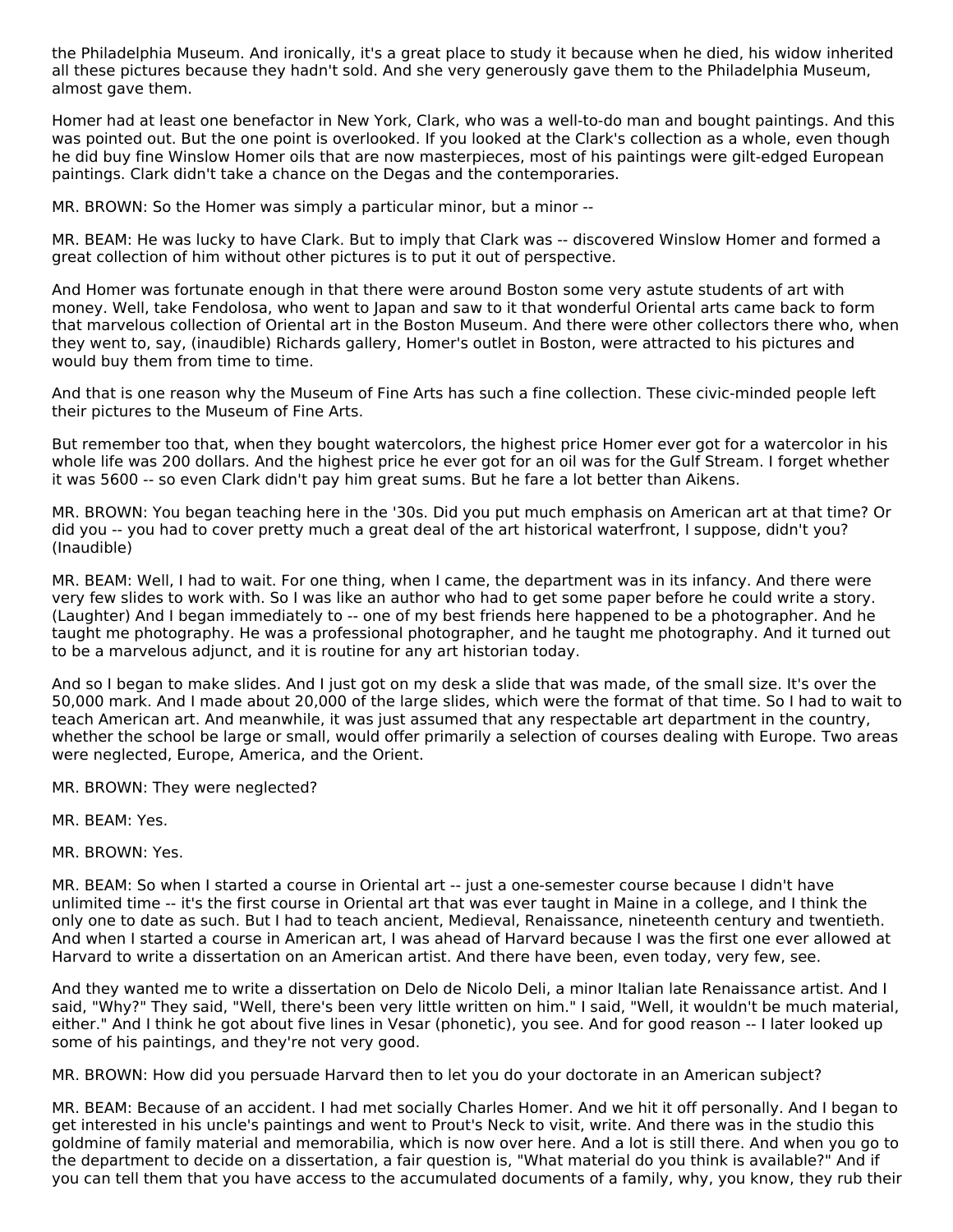hands with pleasure. That's an accidental discovery.

MR. BROWN: Sure. So that was enough to swing them away from their normal European bias?

MR. BEAM: Oh, yes.

MR. BROWN: And allow you to do an American subject.

MR. BEAM: Plenty of other people write on European artists.

MR. BROWN: Sure. But at that time, that was exceptional, at Harvard at least, to allow an American work?

MR. BEAM: It was exceptional for about two decades. There was there an outstanding man named Allen Burroughs, who wrote a fine book on American art called Lenders and Likenesses. His father was Bryson Burroughs, the great curator at the Metropolitan of American art -- did wonders for that collection. So he grew up with that. But his function at Harvard was to develop the department of X-ray studies, European, ancient, Medieval, et cetera. And American art was a sideline with him.

But there were three of us who would go over to the Boston Museum and see those wonderful paintings, find that there was not much of academic interest. And we went to Allen Burroughs and asked him if he would take us on in a seminar sort of, a tutorial. It wasn't even a course. We sat around, and he talked, and we listened, and so forth. And I don't think it was ever officially listed in the catalog as an offering. And we did that.

MR. BROWN: He was quite an effective teacher?

MR. BEAM: Oh, he's a marvelous teacher, very enthusiastic. And as -- secondly, we were all destined to go into museum work in one way or another. And Paul Sachs encouraged -- he brought Burroughs there to -- as a pioneer in X-ray studies at Harvard, along with the development of their fine conservation department. This was progressive, if the American art wasn't.

And Burroughs took us on, in another semester, in the process of looking at X-rays, which is by no means automatic. And an X-ray is no better than the man who looks at it. And so that was a plus. And when we went on in the museum work profession later, we had our background in X-ray work.

But then a couple of years later, Burroughs left Harvard. And he was not -- the American instruction was not continued or replaced. And it remained really for Yale to pick it up before Harvard did. And Yale has pushed American art in the last two or three decades by adding faculty and so forth, much more so than Harvard.

MR. BROWN: Well, who did you work with when you did your doctorate? You received your doctorate in '44, I believe, from Harvard.

MR. BEAM: Yes.

MR. BROWN: Who would you have had there as your advisor on an American subject?

MR. BEAM: Well, I didn't. But this is not unusual for a person who goes into a doctoral field, to end up knowing far more about that subject as an expert than anybody in the department. And it's a sort of standing joke that when you go to your final oral examination, where they are supposed to ask you questions, you know more about it than they do. They will even apply in the European field, see.

So Chandler Post, the great authority on Spanish art, and Dector Tell, who was the nearest thing because he was the professor of nineteenth century European art -- and he couldn't study that without learning something about American. Those were the two gentlemen who read it. And I had packed it so full of documentary material from the supply by the family and from the direction of the family, people who had known Homer -- oh, they thought it was marvelous.

MR. BROWN: Did this study and research -- did you see it affecting your teaching at that time? I mean, were you -- when you were teaching here -- I should ask, I guess, what were the expectations here at Bowdoin for the teaching of art history? I know you said you had the backing of President Sills when you came here. (Inaudible)

MR. BEAM: Well, maybe I might explain that we live in an age of specialists for the last 20 years. But prior to that time, Harvard made a deliberate effort to force everyone who went through as an undergraduate, and then as a graduate -- if you didn't, you had to catch up -- to take the widest possible spectrum of courses.

MR. BROWN: So you did that?

MR. BEAM: And it's fortunate for me that Harvard began through some endowments to acknowledge the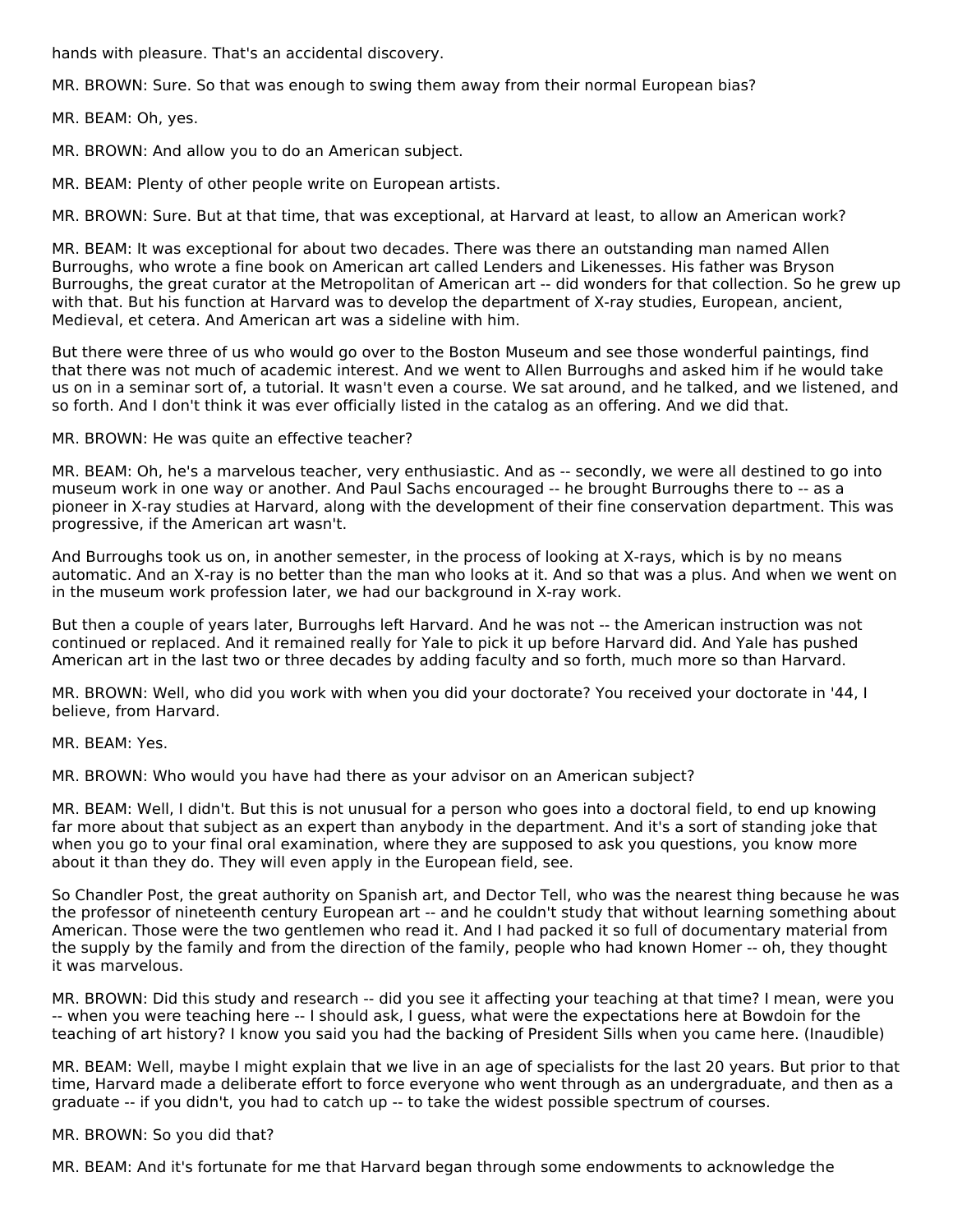Oriental. And they had a series of people there like Langdon Warner and Ukio Yushiro (phonetic) and Hobson and other visiting lecturers -- great specialists in Oriental art. And we took the courses. So that was an opportunity. So I didn't offer a course at Bowdoin, you know, with no background.

MR. BROWN: Yes.

MR. BEAM: This was a sort of gift to Harvard. And since then, they've gone on to emphasize, one of the centers of Oriental study.

MR. BROWN: But you could produce -- present fairly specialized courses here at Bowdoin then? You gradually introduced them as you (inaudible).

MR. BEAM: Well, in this way: I ended up taking as an undergraduate and a graduate a total of 30 courses in fine arts. And I started off with the introductory courses, with Edgell and Chase and those people. Well, by the time I was a junior, I had run out of undergraduate courses to take. And the norm then was to allow the undergraduates who were going on to major, or concentrate as they called it, to enroll in courses primarily for the graduate students. And we had to hustle to keep up with the graduate students, you see.

MR. BROWN: Sure.

MR. BEAM: But it did allow us to get progressively into specialized course, like a semester course on Venetian paintings and things -- courses that were highly specialized under Charles Kuhn and Chandler Post and museum work under Sachs, and so forth, so that by the time I finished 30 courses, I had about five introductory courses and 25 specialized courses. So I had quite enough to introduce courses at Bowdoin.

MR. BROWN: And were you about the only art faculty into the '40s?

MR. BEAM: Yes. I was it.

MR. BROWN: You were it?

MR. BEAM: Yes. I did have colleagues in the museum staff. But I was the one teacher.

MR. BROWN: What were the expectations of the students at Bowdoin? Were they quite interested in art, or was it to be something simply as a part of their broadening liberal arts education?

MR. BEAM: It was both. There's never been a lack of interest here. And I think you're here, just let me put it two ways. The largest course in the college today is Art one, 220 students. That's a big course at Bowdoin. And it has been that way for at least 10 or 15 years. When we were over in the museum, I could take 90 because that's all the room it would hold. And now we can seat more, and it's cut off at 220 because the professor didn't want to go blind.

At Bowdoin, you read all your own papers, exams, you see. And we don't have a corps of graduate students who can read all those bluebooks. So the dean let him limit it to 220. But that's the biggest course at the college. And for, oh, for a long time, it could be demonstrated that the art courses have been the most difficult in the college. There has been, admittedly, a proliferation of honor grades in the academic world. And I think we gave our fewer top honor grades than any of the courses in the college. We wanted to guard against any possible implication of dilettantism or taking something on the side.

When they take an art course, they work for it. And when they take Art one, then even though they're majoring in government or chemistry, they come back and take more art courses, some three or four or five.

MR. BROWN: What do you think spurs them on?

MR. BEAM: It's an interesting field. People like to look at pictures. It's no accident that television and movies have always had an appeal.

MR. BROWN: Sure. But when you -- say, in the '40s when you began your teaching here, what was your approach in the lecture? Was it strictly lecture?

MR. BEAM: I had. Well, I did get a colleague to teach with me after the World War.

MR. BROWN: Who was that?

MR. BEAM: Shad Rowe. Albert Southerland Rowe. He later went on to be the chairman at Cornell, and a wonderful person. He came here out of the Navy. And so we could offer more courses. But inevitably, the courses that are offered at first, I wanted, as they did at Harvard -- and I still think it's a great idea -- to cover the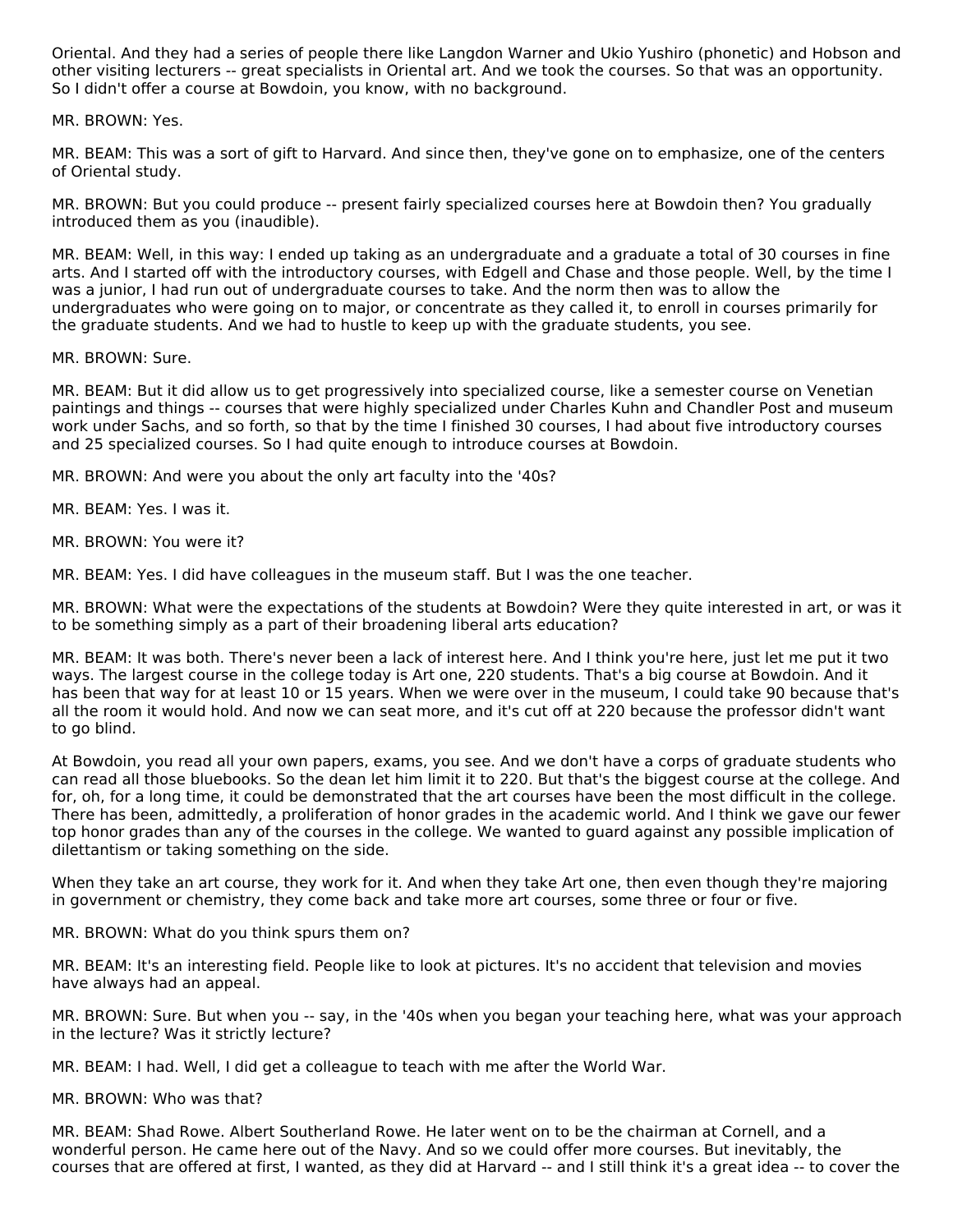whole history of art the first time around. Then you get a perspective, instead of plunging into specialization.

And so Shad and I divided up the history of art into a sequence of period courses, ancient, Medieval, Renaissance, Baroque, and nineteenth century. And then when he came, I had a chance to offer the American and added the Oriental. Now, these were one-semester courses which are rotated. There are only two of us. And they had to be survey courses. But we tried to pack as much information in them as I can, and I've got all these outlines over there on the shelves. I never talked so fast in my life, you see.

But I'd learned at Harvard that, in the introductory courses, people like Edgell and Chase, boy, they were good. They could pack an awful lot of information into a semester's work. And then of course, you could ask people to read a lot. So you'll end up learning a lot. And presently, Bowdoin has as respectable a roster of majors in the art as any department in the college, except maybe government, you see. It's very large. We have to turn them away.

MR. BROWN: You were chairman from 1949 on?

MR. BEAM: Yes.

MR. BROWN: Did that increase duties much? Or because it was a small department, was it not a great deal involved as might be, say, today?

MR. BEAM: Well, I had the advantage of being that I didn't have to consult a lot of committees to get approval for things.

MR. BROWN: Till then you were subject to central administrative control, more?

MR. BEAM: Yes. And if the president and dean liked what I was doing, they pretty well trusted me to go ahead. And they supported me very well. No complaints there.

MR. BROWN: When did you bring in studio courses? Or were they at least a small part of the curriculum the whole time you were here?

MR. BEAM: Well, I had studied at Harvard as part of the introductory program there. I'd studied under Arthur Pope, who in retrospect I think was one of the greatest teachers I ever had. And Pope conducted a course in the principles and theories of art, accompanied by laboratory work, which he likened to laboratory work in the sciences because he said, you learn a lot by doing and seeing that you can't learn in words, you see. For one thing, you learn how difficult it is if you try it. And I'll show you in a little while some portfolios of the drawings that I did back at that time.

MR. BROWN: So you can employ this when you came to Bowdoin? You then began instituting a similar laboratory course?

MR. BEAM: Yes, because I thought it gave such valuable insights. And those of us who went on to careers in art looked back and said that Arthur Pope's approach was one of the best that we'd ever had. And we all introduced similar courses at our respective schools. Judkins went on to become chairman at McGill, and he introduced it there. And Shad Rowe introduced -- was not much of a painter, but he valued it. He introduced that at Cornell. And I introduced a course here in painting and drawing on a voluntary basis, because had plenty to do. And I'd meet with the fellows at night.

But I found out in a practical academic life that if students don't get credit for courses, they won't or can't work very hard. You know, they've got to spend a lot of time in languages and chemistry. And so the evening courses were fun, but they didn't go as deeply into the subject as I wanted. So I persuaded the administration to let me start it off, at least, on a credit basis.

So I taught history in the morning, and then I devoted the afternoon to the studio work. And I believed in it. And in fact, students love to draw and paint. You see them all around here in the corridors. And it got so popular that the president gave me a trained artist, you see, to come and develop the studio program. And in the course of time, the enrollments there got so big that the studio work is an entire division. And this building is a beehive of studios and painting.

#### MR. BROWN: This new building? Yes.

MR. BEAM: And etching and photography and all of that. I started some instruction in photography because some of the people said they might want to go on to make art history or art a career. And I thought, and still do, that to do your own photography is a great -- you save so much time, see. I never went to Prout's without a camera. And I made -- I was able to build up the collection of slides by the thousands by doing them, whereas if we had to buy them from outside or wait for somebody else to do it, it takes your time. It's faster and better to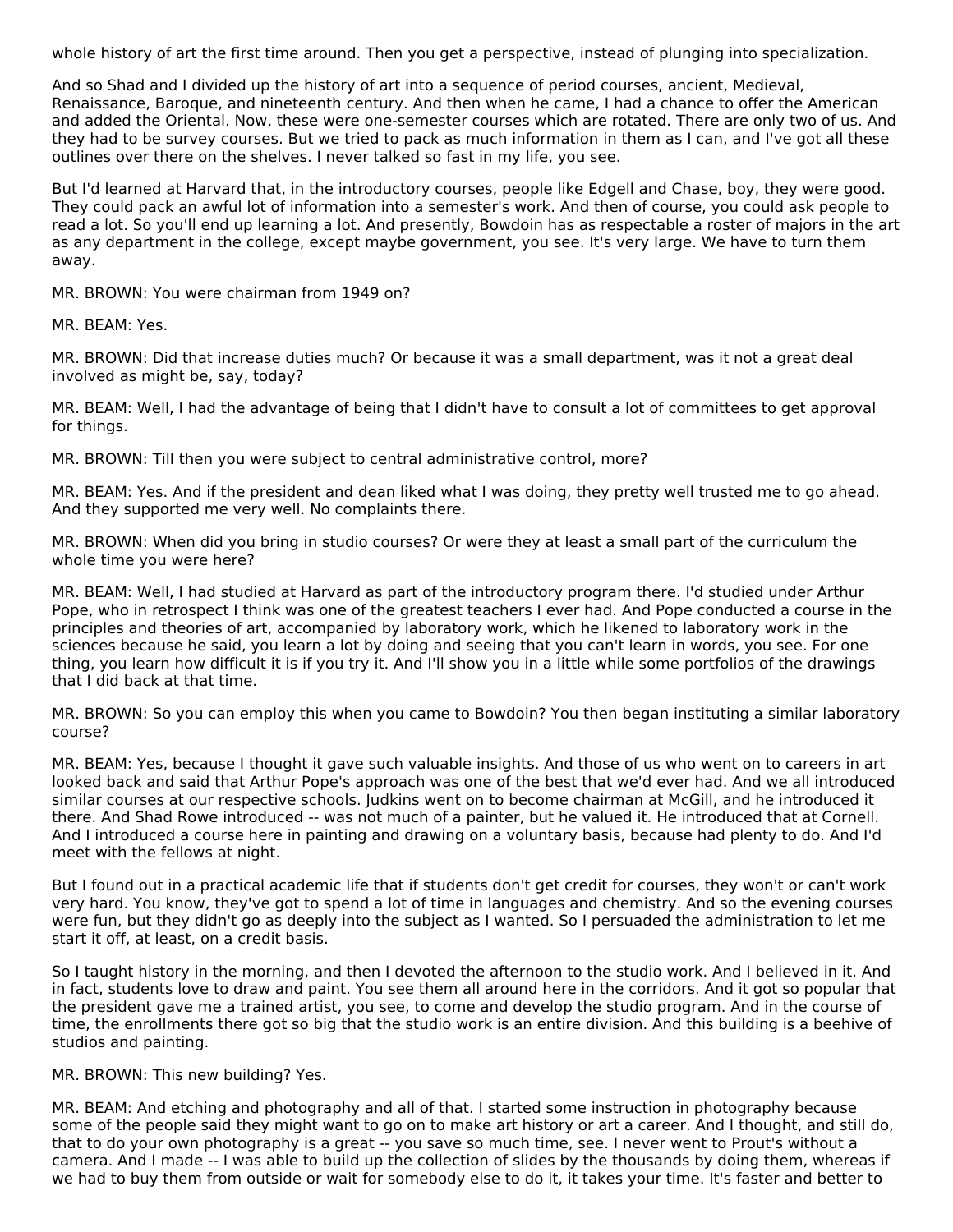do it yourself.

MR. BROWN: Sure.

MR. BEAM: And it reached the point where there was a separation in approach, actually. And I think I'm speaking pretty nationally. The studio courses started as laboratory courses. And they became terribly popular. And at Cornell, for instance, they had to build a whole separate building with studios in it. The Goldman Smith Hall wasn't big enough. So that was kept as a history.

And here, there are two divisions, and one can major in studio or art history. Some do both. But one can do both. And in the course of time, you will have artists. You want good artists to teach these. And they may or may not have any historical background. And you can't demand both. To be trained as an artist takes -- it's a career. And I was the sort of -- my generation was sort of an accident. We started off with one-and-a-half feet in the history and added this other, you see.

And it's a little bit unfortunate because a large portion of the studio work is aimed at creative and expressive work, and has only a side connection with the history.

MR. BROWN: So you saw gradually a division, a cleavage?

MR. BEAM: A chism (sic), yes. And even to the point of separate buildings, almost entirely. That has occurred at Yale, and it occurred at Cornell. It occurred at McGill and all over the country.

MR. BROWN: Sure.

MR. BEAM: And in the course of time, studio courses were set up from the very outset as sort of, you know, local academic art schools. And this has had a profound impact on education. I don't want to wander too much about education.

MR. BROWN: And that occurred here to a degree, too, did it, at Bowdoin?

MR. BEAM: Yes.

MR. BROWN: This cleavage. So they can have a major here at Bowdoin in studio?

MR. BEAM: Yes.

MR. BROWN: And that's been so since --

MR. BEAM: And they can take a little more in art history.

MR. BROWN: And that's been true since the 1960s, that art?

MR. BEAM: Yes. I've always felt that it was valuable for an artist to be as educated in the history of the visual arts -- these are his great models -- as possible. And Picasso made a career in being a one-man encyclopedia of the history of art. So it does pay off. But it's just the factor of numbers and instruction. And there came a time when it was almost impossible for us to hire -- we were caught. We wanted a first-rate etcher or a first-rate painter. And it was impossible to demand that he knew much about history. So they go on separate roads.

And the net effect in this country, from here to the Pacific, has been that the former training of American artists is now radically different. A fellow like Aikens would go up through the Pennsylvania Academy of Fine Arts, an art school. And he'd go to Europe and study under Jerome. He might or might not know something about art history. He did a wonderful job.

And so if a young man as late as, say, 30 years ago wanted to be an artist, he would go to the Art Students League or the Rhode Island School of Design or the Pennsylvania Academy of the Fine Arts or the Museum School in Boston and bypass Harvard and Yale and the universities. And now, he's much more likely to go to the nearest college or academy and bypass the old schools.

MR. BROWN: Right.

MR. BEAM: So that he gets a BA and he goes out, and it can't have helped to have had a drastic effect on the training of artists in this country.

MR. BROWN: And yet, as you said, in the universities, you do have small-scale art schools that are the equivalent, sometimes on a small scale, to the old art academy.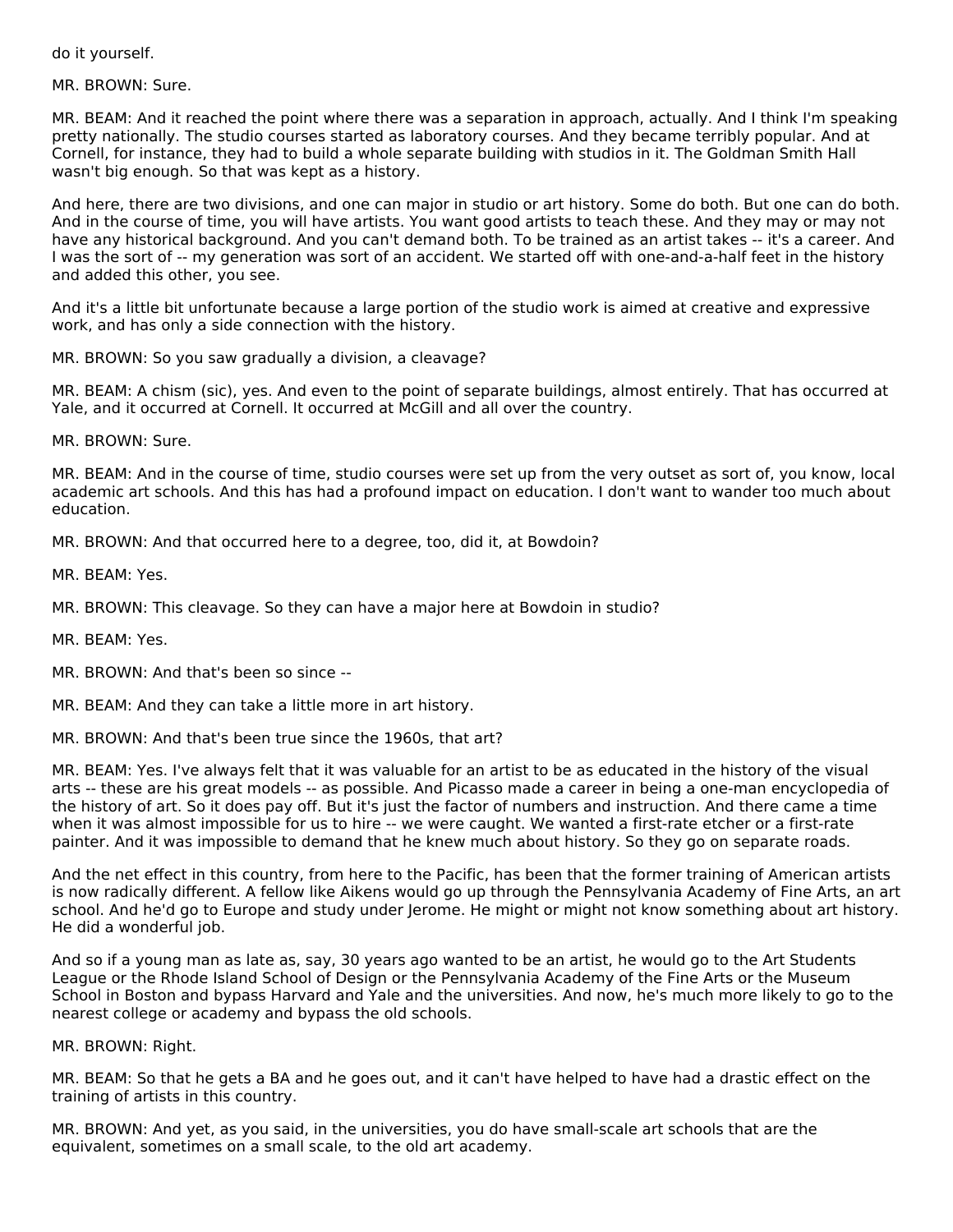MR. BEAM: Well, in the old days there would be, at most, a dozen outstanding schools in the country training artists, professional artists, see.

MR. BROWN: Now there are scores of them because --

MR. BEAM: And they would go through an apprentice, a hard apprentice system. Let's take the case of John Sloan. He went to the Pennsylvania Academy of the Fine Arts, made a living doing journalistic work for the newspapers. Then he went up to New York. And he not only starved until he could get exhibitions and dealers, and to establish himself as an artist.

Now, there are hundreds and hundreds of these schools all across the country. So an artist will go to the nearest one. It may or may not be first-rate training. You could concentrate, when you only had the Museum School and Rhode Island School of Design, Pennsylvania -- the leading artists of the country would teach there, you see. There are not enough of those to go around, see.

Winslow Homer, a little before, bypassed both. He came up by studying lithography. And so today, a fellow, if he wants to be an artist, will follow this route: He will go to the nearest university or college that has a studio department, and he will study there. And this is happening by the hundreds and hundreds. So there is an enormous number of these artists. They can't possibly make a living through the dealer route, you see. And so they teach, you see.

MR. BROWN: What effect did it have on the teaching of art here at Bowdoin during your years, as the studio grew larger and larger?

MR. BEAM: It didn't have any effect on the teaching of art history because that grew apace. We had more students than we could handle.

MR. BROWN: Do you still continue with your laboratory course?

MR. BEAM: No, no.

MR. BROWN: If they wish such direct experience, they went and worked with one of the studio art people?

MR. BEAM: Well, it got pushed out in that -- as the enrollments at courses developed and more and more students wanted to major in art and go on either to teach art or do museum work or, in many cases, go into the dealer field. We've had them at Sotheby's and places like that. If they're going to be professionals, they've got to have a way to make a living afterward. So those were the possible routes.

And as those numbers increased, we had to increase our offering of art history courses. And even though the college gave us another instructor, he didn't have time to teach studio. So we would bring in first one studio instructor, and now there are four strictly studio, see. Because none of them was trained to teach the history of art. So there was a -- we're on good speaking terms, but our backgrounds are different.

MR. BROWN: Did you find it difficult to assess the ability to teach on the part of an artist? Presumably, you'd be familiar and you'd find out what the potential was of a trained artist going to teach. But what about the studio people when you began considering them?

MR. BEAM: It's difficult. But so, too, is art history because a fellow can go through and get a degree at a major university in art history without ever teaching a course.

MR. BROWN: That's true. That's true.

MR. BEAM: Or in fact ever opening his mouth. (Laughter) You just have to use your best guess as to whether - size him up and see whether he can stand up in front of a class and interest students.

We have introduced two things, though, in our procedure.

(End of tape 3, side A)

MR. BEAM: We have introduced two things in our procedure for the hiring of new faculty throughout the college. There was set up a faculty affairs committee. And we did recognize that we were hiring people with fine degrees and credentials who had never opened their mouth and had no experience in teaching. And they might not - they might even be paralyzed or tongue-tied when they met their first class. And it's a bit of an ordeal. You don't hand a fellow a Shakespeare play and push him out on the stage, you know, without rehearsals. And there is in graduate school almost no place for rehearsals. Oh, there's a little teaching, but not much.

And so we do require -- if we're hiring an artist anyway, we require that he present a sample lecture. And we're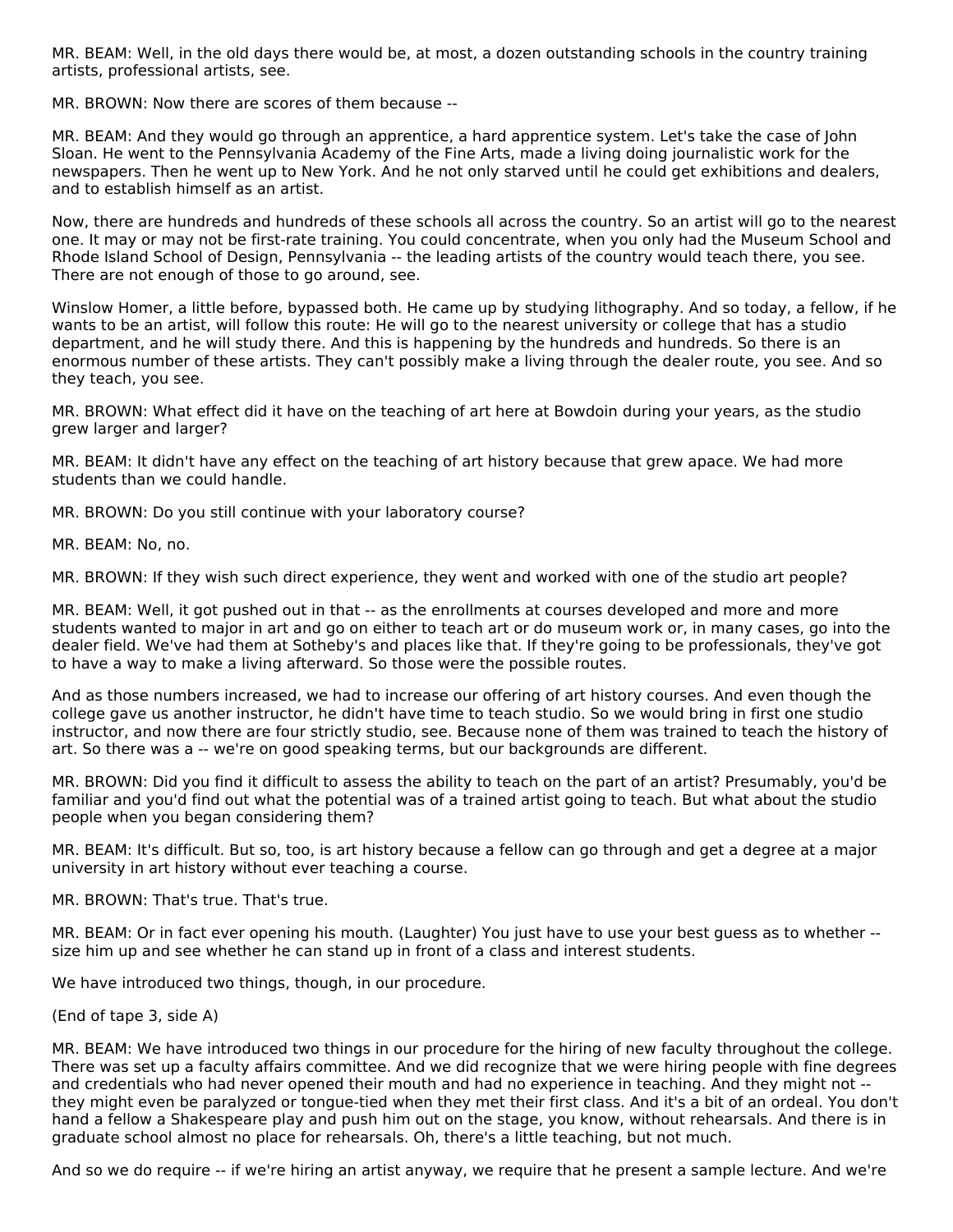very tolerant about this. But you can determine certain things, whether he brings in a paper and he sticks his face down to read it and has no rapport with the group. Or whether he can't speak above a whisper, whether he turns around and talks to the screen instead of the audience.

#### MR. BROWN: Right.

MR. BEAM: And then after this 45-minute lecture -- well, you can even judge by the way he picks his slides out, now he can do this, and the way he explains them. He may go into great detail without saying much. Or he may have an eye for the important things, and he's going to make a good teacher.

And then at the end -- and when this lecture is set up, after the guy runs the gauntlet of interviews around campus with us and the committee, this fairly large committee of members of other departments who at least know whether the fellow could speak or not -- we hear public lectures all the time. They're good, bad, and indifferent. We all know that. All right. We comprise a sort of audience, and we invite the students to come in, too (inaudible). And we'll get 35-40 people there, so he's not just talking to himself.

And at the end of his talk, we throw it open to discussion. And this is indicative because a lot of teaching is done by one-to-one or small-group discussion. And it's a second kind of expertise. And one fellow will give a fine lecture, but he's not very good at fielding questions or talking. So there's that to be reckoned with in the school (inaudible).

And it's revealing. It also gives our students some practice in asking questions that are not pre-prepared. You know, he'll bring in a talk in his own field, and it's pretty hard to miss. And usually, a chapter from his dissertation. (Laughter) All right. That's fair enough.

MR. BROWN: Sure.

MR. BEAM: But we had him at sight-reading. The students asked questions about the slides and the talk. So he's got to improvise an answer. See how, as we say, how nimble he is on his feet.

MR. BROWN: Because that's almost an essential thing here at Bowdoin, isn't it, the dialog, the one-on-one?

MR. BEAM: I think it helps in good teaching anywhere. And as for the studio people, we would expect them, not so much to deliver a chapter from their dissertation or some article, as to bring slides of their work and portfolios of their work, and we sort of believe that if example is important, the students will follow an artist who is a good artist, rather than a fellow who can explain it but can't do it. Now, an art historian can explain a picture, but he doesn't have to create one. He may be a terrible painter, see. And so the studio people do that.

MR. BROWN: Did you ask them also to be able to try to point out what they were trying to do at all?

MR. BEAM: Well, that's a dilemma because if you know as many distinguished artists as I happen to have known over the years, all the way back to Thomas Hart Benton and Wood and Curry and that crowd, up through Walt Kuhn and so-called lecturers we've sponsored at the museum, you find out that an artist can be a very fine artist because it's a silent work without being very good, articulate with words.

MR. BROWN: So that obviously then is not a way of screening out who might be even a good teacher as an artist. A teacher as an artist is more hands on.

MR. BEAM: No. But, Bob, we're stuck with it because we decided we've got to start with a guy who is or is going to be a respected artist.

MR. BROWN: He's not -- right. That's right.

MR. BEAM: See? If he can talk and he can't do it at all, that doesn't impress the students.

MR. BROWN: That's right.

MR. BEAM: And in the nature of the studio work, the instructor is going out working around the studio. He once in awhile will give a formal lecture. But mainly, he's going around and giving little critiques of individual pictures. And if he's a good artist, he can manage that. But that secondary skill varies greatly.

We had one artist here for a time who was a brilliant etcher, but on the silent type and found it hard to get out four words. And that wasn't too happy. And, you know, after a couple of years, they go somewhere else. And we had another fellow who wasn't as fine an artist -- a different talent -- but who had a wonderful gift for words and ended up writing, I don't know how many critical articles that have been published, you see. You can't expect everything.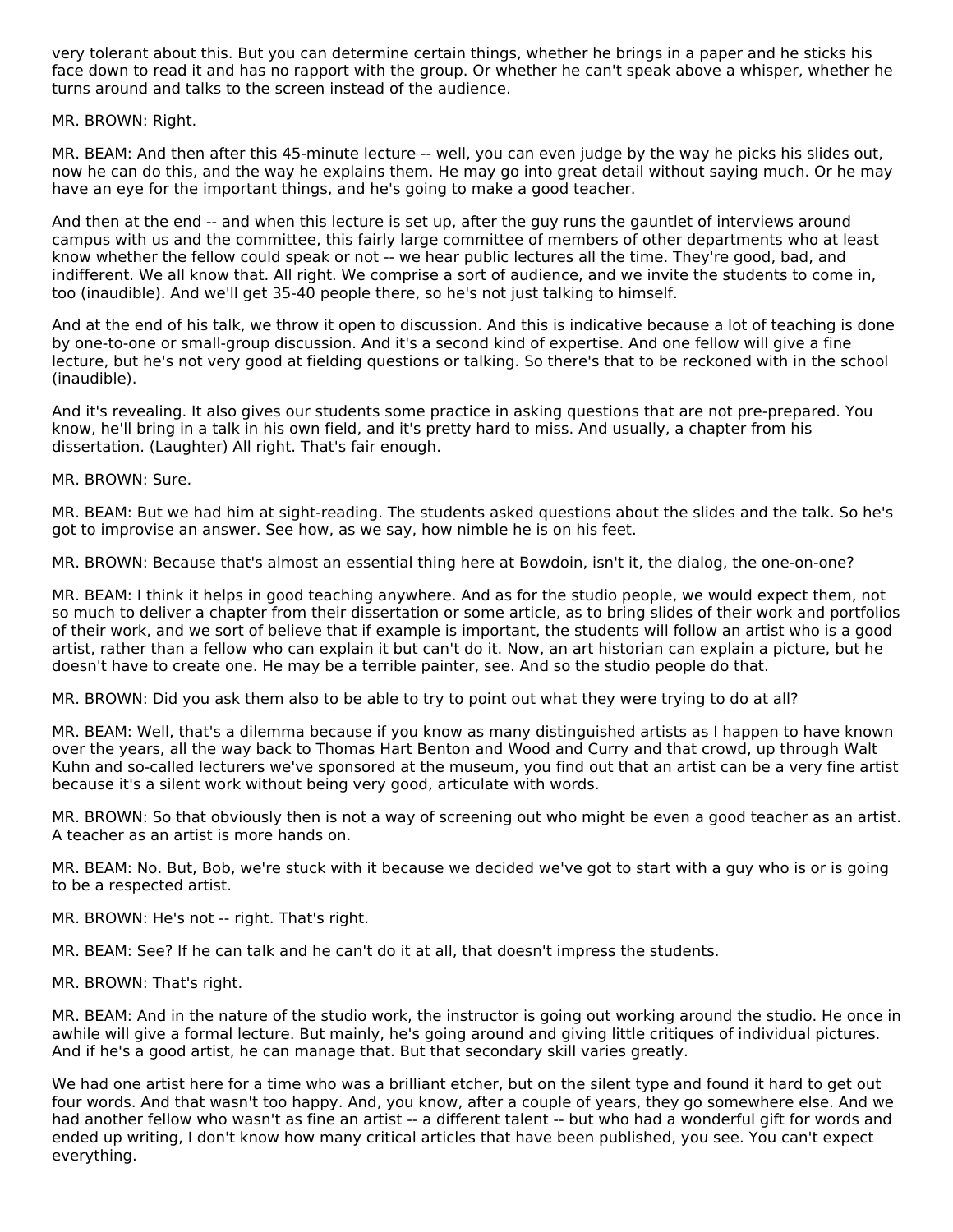MR. BROWN: No. But you don't know until you have them here whether they're the silent type or the more voluble one.

MR. BEAM: We know after they come here.

MR. BROWN: That's the problem. You know only after they come here.

(Laughter)

MR. BEAM: That's why we ask the studio artists to give a little talk explaining their work.

MR. BROWN: Yes.

MR. BEAM: And anything else they want to talk about.

MR. BROWN: That's what I meant. You in fact do ask them to see if they can formulate, to a degree. You don't expect a full dress lecture.

MR. BEAM: But you know, self-education shouldn't be as scorned. I think when you get whatever degrees you get, it's really literally the commencement. If you're really going to do something, you're going to use the next 20 or 30 years doing some reading that isn't prescribed, on your own. And artists who have a good eye -- I don't know how many books Picasso read, but he certainly had an eye. And he had access to great museums. And artists in New York or all across the country now have museums available. You don't have to go too far in this country now to find pretty good museums.

And so if he wants and he likes his field, he can go and he can wander through, say, the Art Institute of Chicago.

MR. BROWN: Sure.

MR. BEAM: And he's exposed to some very great art. And silently, it's bound to have an influence on him. And so we found out through these talks that some artists who come here and who have not taken much in the way of formal art history training nevertheless have a talent, they have an eye for pictures, and will show a picture by Tission or Rembrandt and analyze it brilliantly.

The reason I go back to Pope is, Pope wanted us to combine the feeling through doing with -- to identify with the artist, you see. And these fellows can do that. And some of them point out all kinds of things in the pictures that I wish I'd seen or said myself, you know? And they can read. And in the last 20 years, we've had a wonderful upsurge in the quality of art books and color reproductions. You can buy beautiful one inexpensively. So it's available if a fellow wants it. He doesn't -- he's not stuck just because he didn't take some art courses, see.

MR. BROWN: Your chances of getting someone self-schooled that (inaudible) school are greater than they may have been some years ago.

MR. BEAM: And there is a difference, I think, that contributes because a lot of our art history students, while they're not aiming to be artists, do enjoy painting.

MR. BROWN: Sure.

MR. BEAM: They are a little reluctant to go into the studio courses because the ones there who have talent, as it were, are going to get better grades, you see. Just as the football coach is going to put the fellows on the varsity who can play rather than the fellows who are just interested in football. And if they do that, they gain some nice insights that add to their art history experience.

MR. BROWN: You mentioned a bit earlier the effects of museums. Maybe we could talk a bit about this museum as it evolved under your direction after World War II. You were the director from '39 on, till '64.

MR. BEAM: Yes.

MR. BROWN: And after World War II, was there any change in its status? Of course, did that occur very gradually? You had this core collection, one of the earliest collections in the country.

MR. BEAM: Beautiful material. Let's see if I can put it this way.

MR. BROWN: (Inaudible) European as well as American.

MR. BEAM: When I came to Bowdoin, obviously my best opportunity to develop things lay in building on what was there in the museum. A beautiful building, the oldest college art museum in the country, I think. And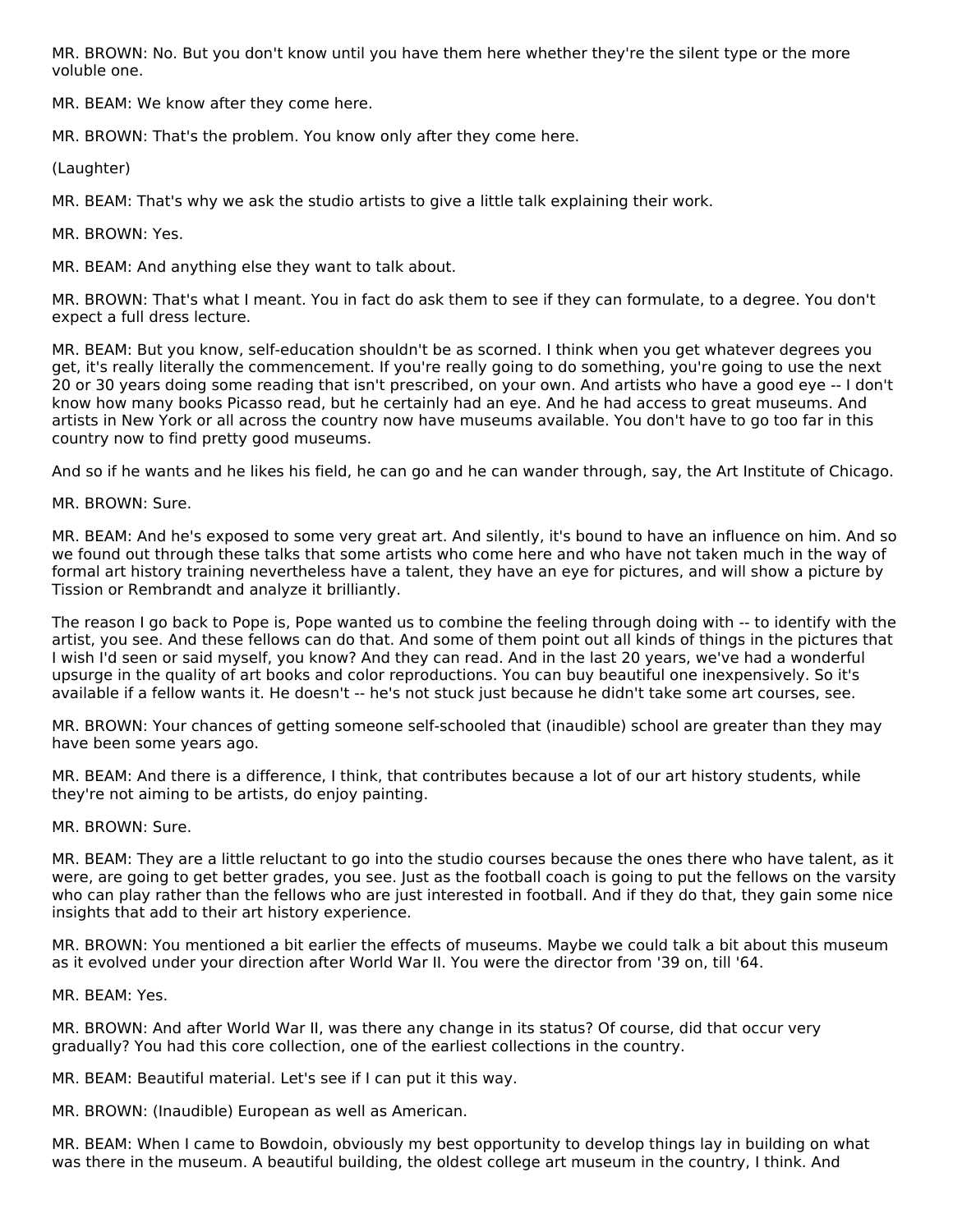wonderful material on the walls and in storage. And the -- if I'd turned my back upon that and tried to go ahead strictly by the teaching, I was starting from, you know, step one. So by -- I tried to do both simultaneously.

And then and always later I tried to use the museum as a means of study. And I at Harvard had become a little wary of preparing for art history courses by studying mountains of photographs, when there was this wonderful museum right overhead over at the Museum of Fine Arts. And if one is terribly pragmatic, he can confine himself to photographs and get a good grade on the exam. You know, what's going to be shown on the exam. But that's not really a good way.

And so I introduced very early in the teaching the practice of requiring my students to take two-hour examinations, as I had, and a final, on the material of the course, but also to write a term paper based upon actual works of art, not those they could memorize or study out of books and photographs, to force them to get out of that -- usually, things that were upstairs on the walls.

And also, as I tried to explain to them, this gave them, as it still does in our practice, a chance to, in a given course, whether it's Renaissance or nineteenth century -- to do something original. They could pick out the picture or pictures they want to study. They can focus in upon an artist, one artist who was interesting to them, or a couple, instead of the whole spectrum of the period.

So we tried to make the museum a useful adjunct to the teaching. And it was such a fine museum, compared to colleges all over the country, which at that time didn't have museums. I said, shame not to use this.

MR. BROWN: Yes. What were -- were there some areas of weakness where you set about making acquisitions fairly early or as soon as you could?

MR. BEAM: I tried to because remember this: I came in '36. What was going on in the country at that time?

MR. BROWN: The Depression.

MR. BEAM: The Depression was.

MR. BROWN: The (inaudible) would have been quite low. So if you had any funds, you could --

MR. BEAM: Well, we didn't have any funds.

MR. BROWN: You didn't have any?

MR. BEAM: Colleges were struggling to stay alive. And to put it in human terms, Bowdoin -- and I always had to see things from the point of view of the college, and still do. Bowdoin had to make it possible for young men to finance an education. And they would work in the union and everywhere earning money, washing dishes. So it would have been difficult for me to persuade the trustees to parcel out money for a drawing even, or an etching, you see, compared to the student needs.

What I tried to do to overcome this was to recognize that, if I was going to build up that collection, or the staff was, it would have to be largely from money coming from outside of Bowdoin. The college was and is generous in the teaching budget, the faculty support, the facilities, and, you know, I want an office like this, and they would come in and paint and do everything they can. But when you're getting over into, even at those times, the purchase of works of art required money versus the students lined up who didn't have any.

MR. BROWN: Yes. Yes.

MR. BEAM: It was hard, hard times. So I began to try to figure out where I could get such money. And there were all kinds of people who came to the museums, and I became friendly with them socially and culturally, who would come to the museums, people from all over the country, see -- would come, especially in the summer.

MR. BROWN: The summer people.

MR. BEAM: All right. These were people who are not Bowdoin alumni, didn't have a first obligation to the alumni fund and that sort of thing. And if they liked art and could come to the Bowdoin museum -- we made one point of this. We've never charged a nickel admission at the Bowdoin museum, see. They were impressed by that. It's only been recently the museums feel obliged to charge, but we never have, on purpose. These people could come to Bowdoin, many of them would go to the museum and almost no place else on the campus. And they would develop an interest.

So as time went by, this lady or that gentleman would begin to leave us a little benefaction in the will and talk to their friends who had money on the way to Bar Harbor, that sort of thing. And any museum director has got to be a -- sell his museum and raise funds. Can't avoid it. People say a college president today is just a fund raiser.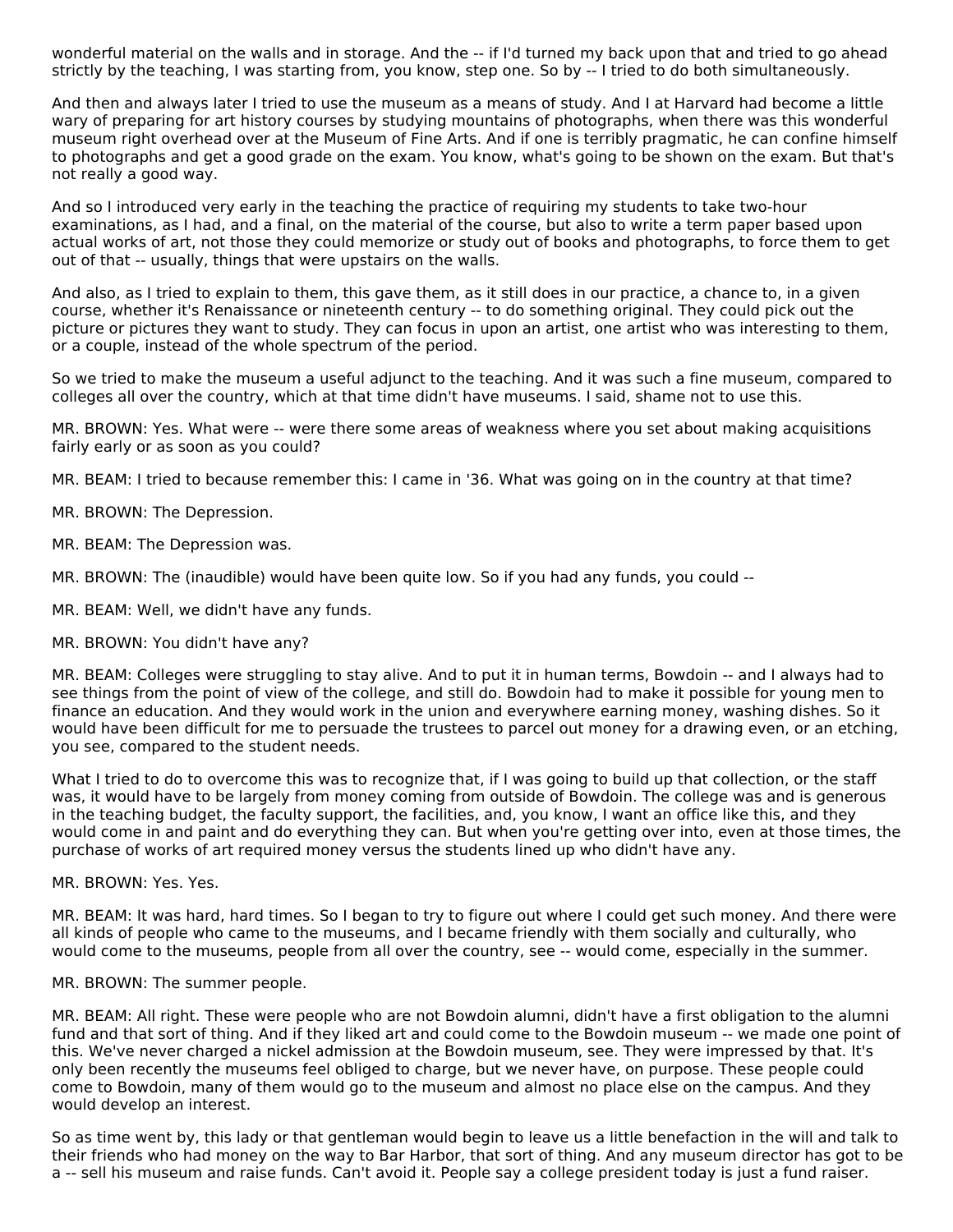Somebody has got to raise funds.

MR. BROWN: So did you find that your role was increasingly that?

MR. BEAM: No, I liked it.

MR. BROWN: You had to -- did you developed campaigns? Or it was more or less this individual one person meeting another?

MR. BEAM: Fund raising is a mystery. Nobody can reduce it to a scientific formula. Even with staffs of development people and campaigns and so forth. I went to visit George O'Desamblin (phonetic) and his wife when I went down to New York. He had a place up at Bull's Bay. And he'd stop in and say hello. I'd visit him up there, and I liked them as I did Charlie Homer.

And I would go down to New York and visit them at their apartment, and there I met John Sloan and his wife and any number of artists because -- I say it's something -- Hamlin made his money in industry. But he wanted to be an artist, but he said he wasn't good enough. But he knew artists. Just -- he lived there on Washington Square, north of Greenwich Village. And he knew these artists. I'd invite them up, and I'd meet these fellows. And that was great.

And over the years, I recognized that Hamlin had a lot of money. He had a huge apartment, and it will filled with works by John Sloan. The bathroom had about 95 Sloan etchings all over the wall. It was amazing, see. And I thought -- I'd hope, well, maybe we'll get some Sloan paintings left to the college. You're always, as a director or curator, thinking in terms of what this person might leave you, either in money or objects or both.

Hamlin was a very kind and generous person. But we never talked about money. And time after time, the college will receive a gift, a sizable sum, from some person about -- with whom money was never discussed. In fact, sometimes that will turn them off. It's a very simple approach, you see. And when Hamlin died, he left us the largest -- for a college museum, the largest collection of Sloan pictures in the country.

MR. BROWN: When was this?

MR. BEAM: Oh, about --

MR. BROWN: '50s?

MR. BEAM: Fifteen years ago, maybe. Time flies. And he left us -- I'm not qualified to mention the specific sum. But it wasn't over a million, but it was not hay. And he left it to us for the purchase and exhibition of American pictorial art because of his friend Sloan and Helen Sloan. And he -- this was great because it allowed us to acquire American pictorial art and to put on these planned exhibitions.

For instance, the Homer exhibition was financed out of the interest money.

MR. BROWN: The Hamlin fund?

MR. BEAM: The Hamilton fund. So if you go around the museum and look at the label, as you do in any museum, it tells the source. And then the name of Hamlin. Well, I knew Hamlin for 20 years before he died and left the sum. So acquiring funds in support for museum from the outside is a little like planting seeds that are going to come up a couple of decades later. Sometimes they don't at all.

MR. BROWN: But you didn't really have money to, say, if you wanted something to fill in part of your European collection or your ancient objects?

MR. BEAM: Not at the start.

MR. BROWN: Not at the start?

MR. BEAM: No. Very few museums did. Bowdoin was lucky because at least it had a collection. There were hundreds and hundreds of colleges across the country, and no collections whatever.

MR. BROWN: Did you seek to get gifts in kind to fill in to certain gaps? Or was your main interest in the American field, eventually? Or did you see that perhaps you needed something (inaudible)?

MR. BEAM: Oh, no. You look at the acquisition labels. We've tried to build the collection up on the broadest possible front because we were teaching courses in the whole history of art. And we'd done reasonably well. There are some pitfalls in that route because, if you urge people to remember you, well, they might remember pictures that are not good that they don't consult. And it's the embarrassment of having to turn them down.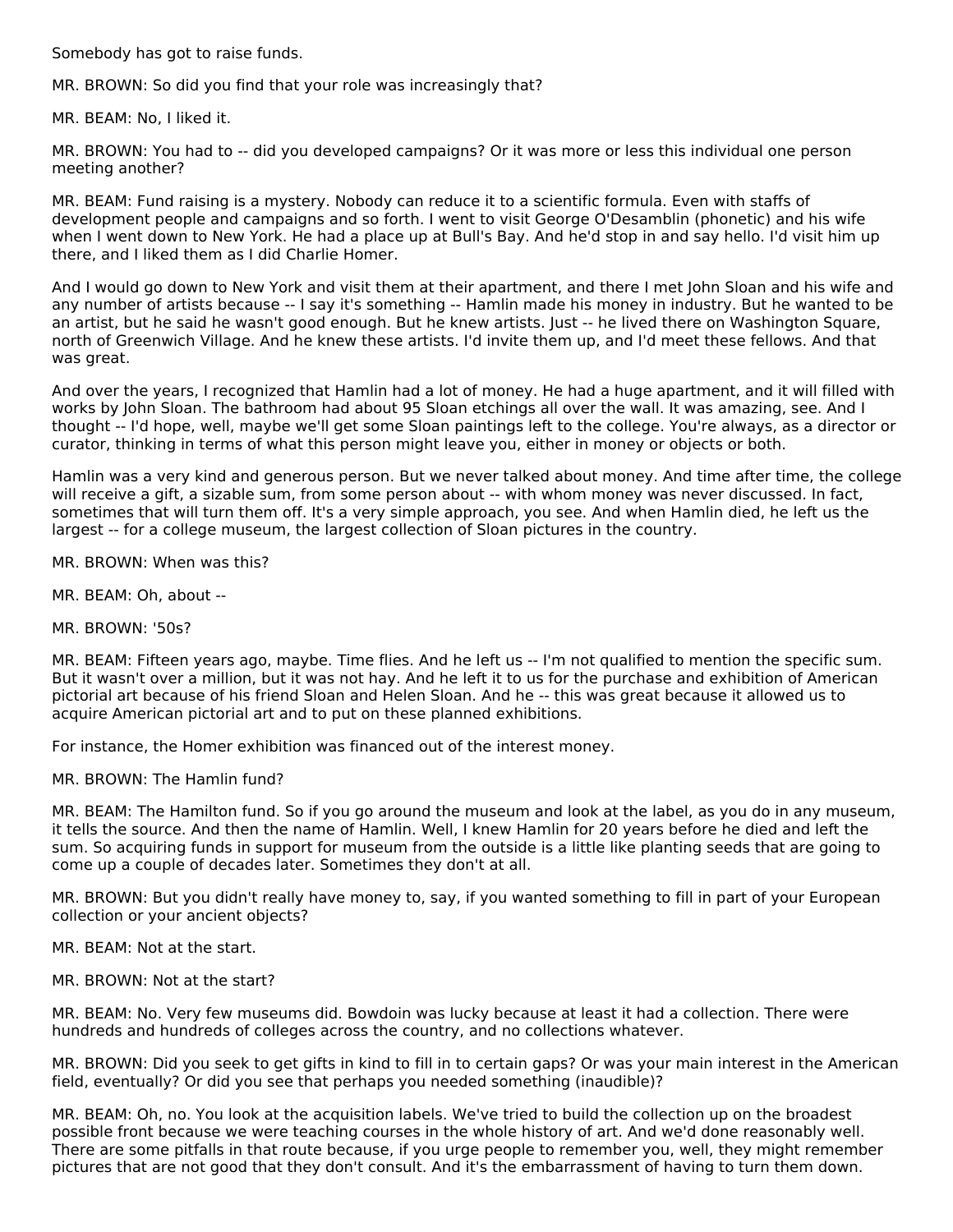And it's very difficult to build up a collection through that route. You'll get many fine things, as we did, say, from John Halford, beautiful pictures. But he bought pictures because he liked them, not to illustrate the Institute of Art. So you've got a Corolla here and a Dolby near there and some fine Dutch paintings. But they are not what you'd choose to illustrate the Institute of Art.

So a museum like ours will never be, even on a small scale, able to do what the Metropolitan Museum can do, where with its funds it can fill in. See, if there is a chance to get a Goya, such as they don't have, they can buy it for a half-a-million dollars.

MR. BROWN: But nevertheless, here you have objects that can be used to a degree in teaching or as special study objects, can't you?

MR. BEAM: Oh, beautiful. Look at our Classical collection. It's one of the finest in the country regardless of size.

MR. BROWN: Yes. But even areas that are -- say, Dutch painting that don't compete, say, with the Met.

MR. BEAM: Yes. But it's not uniform.

MR. BROWN: But still, students can do some study in Dutch painting nevertheless with the objects here, can't they?

MR. BEAM: There are not many aspects of the history of art where students can't find something to write about for their term papers. They can't run over and get an array of Rembrandts. But fine Rembrandt etchings and things of that sort -- and if you go into the storerooms, it's amazing. We let them do that for their term papers.

MR. BROWN: So your aim in your acquisitions was largely to continue this as a superb teaching museum. Is that right? Or was it partly as an asset for the state's name as well?

MR. BEAM: No, because it's always been a public museum.

MR. BROWN: Oh, for the public, yes. But do you --

- MR. BEAM: It has two faces.
- MR. BROWN: It has a teaching role?
- MR. BEAM: The façade face is the campus.
- MR. BROWN: Right.
- MR. BEAM: So it is a college museum.
- MR. BROWN: Right.

MR. BEAM: But visitors from all over the country and around the world are welcome to come.

MR. BROWN: Yes.

MR. BEAM: And they -- if they like art, they may or may not be interested in our doing a good job as a teaching museum. So we have to address them.

MR. BROWN: And do you address the public partly then -- or have you always through special exhibitions? Do you keep the public in mind, not simply the students, when you developed your exhibition programs?

MR. BEAM: Yes, actually you do both. And there's no harm there because a first-rate exhibition is just as good for the students as it is for the public. And you don't say, "This is a student-oriented exhibition." "This is a publicoriented exhibition."

MR. BROWN: What were some -- can you recall a few of the major exhibitions that you developed or were staged while you were director, into the mid-60s or so?

MR. BEAM: Well, there was the Baskin show, which was the first and one of the very few one-man shows that was given to him. And thanks to Marvin Sadik, who I appointed as curator and who went on to do fine things at the --

MR. BROWN: Smithsonian?

MR. BEAM: -- National Portrait Gallery.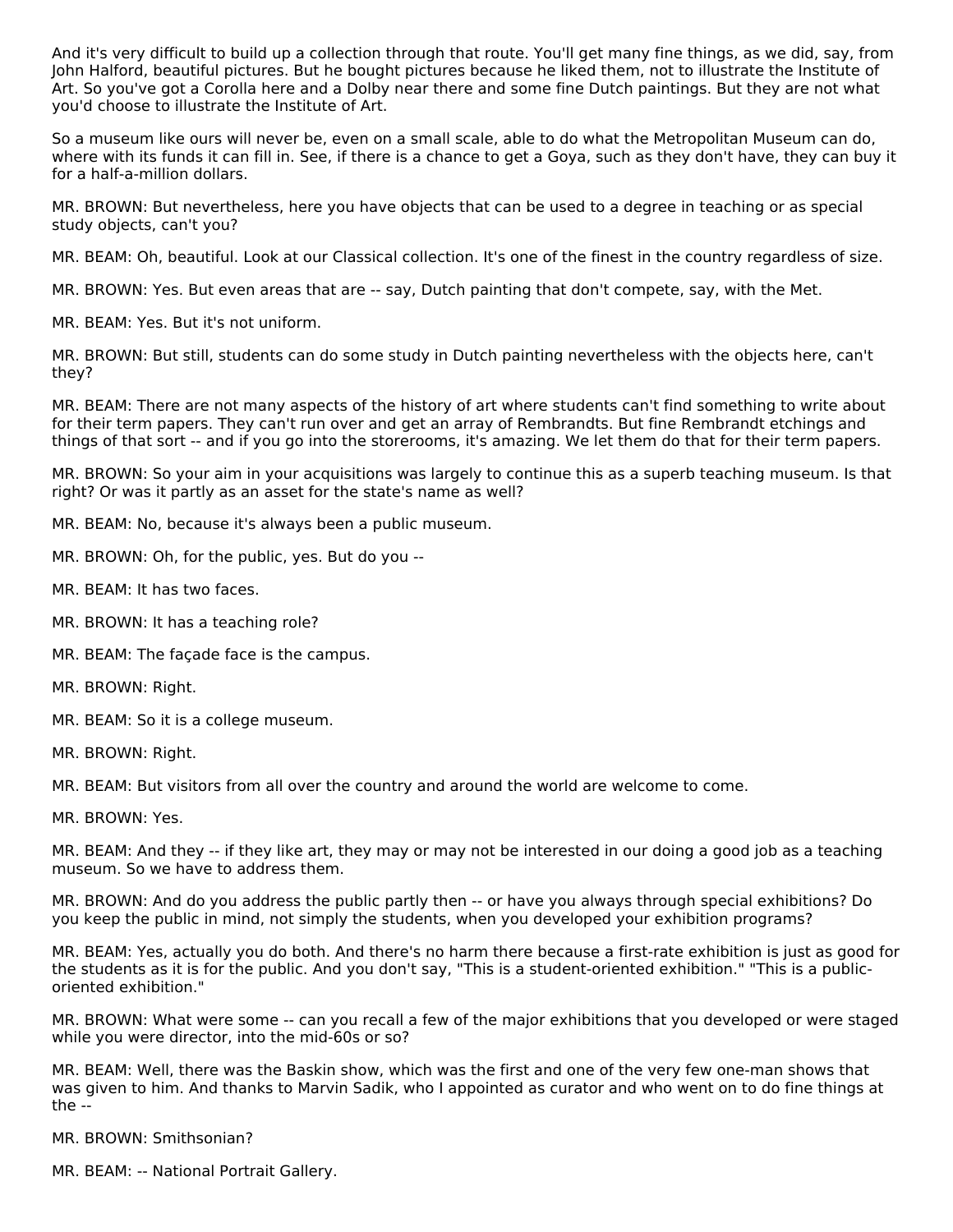MR. BROWN: Did he come on as (inaudible)?

MR. BEAM: Marvin happened to be a personal friend of Baskin's. And inevitably, a lot of things are done through personal friendships, as my interest in Homer started with my friendship with --

MR. BROWN: Charles Homer.

MR. BEAM: -- Charles Homer. And one recognizes, too, that when people drop in on the way to Bar Harbor, which doesn't hurt, you know. (Laughter)

MR. BROWN: No.

MR. BEAM: That you're nice to them, not just to get money. You've got to enjoy people. But remember that if they don't like you, they're not going to give you money.

MR. BROWN: Did you meet artists among others that way, did you?

MR. BEAM: Oh, yes, because Maine is full of artists in the summer.

MR. BROWN: And you said in New York through Hamlin you had met Sloan?

MR. BEAM: Yes.

MR. BROWN: And you eventually wrote a book on Sloan.

MR. BEAM: Well, I met Sloan because Hamlin had a large estate up at Booth Bay Harbor, you see.

MR. BROWN: Ah. Um-hm.

MR. BEAM: And there again, I've always cultivated artists because you learn things from talking to artists that you're not going to learn either from museum people or art historians. You could learn a lot from artists. They're interesting people.

MR. BROWN: What did you learn from Sloan, for example?

MR. BEAM: Well, Sloan was a most unusual artist. Up there on that shelf (inaudible). Sloan was a highly articulate person who went on to be an outstanding teacher at the Art Students League. And students come from all over. And so he didn't care an awful lot about the history of art and its chronology and that sort of thing. But he cared a great deal about analyzing the structure of paintings, color, brushwork. And, you know, you can learn a lot from a fellow of that caliber.

He had a great interest in color organization. And he could show you a picture and tell you why he selected these colors. And a good picture is subtle. You like it. But you don't say, "The artist picked this color off the palette," and so forth. But Sloan would tell you. He had a reason. A very, very intellectual painter.

MR. BROWN: Did you give him a show here, a one-man show?

MR. BEAM: Oh, yes. A big one.

MR. BROWN: That was back in the 1950s or so?

MR. BEAM: That was when the Hamlin collection came here.

MR. BROWN: The 1960s?

MR. BEAM: For one thing, it was the first chance -- time I had money to devote to an exhibition of American art without being apologetic. Exhibitions even then cost a lot of money. Today they cost even more. Insurance rates, you know, almost break you.

MR. BROWN: Well, you published your book on John Sloan 1962?

MR. BEAM: In connection with the -- at the exhibition. And I did it because I thought I could say some things through knowing him and so on, and Helen Sloan personally. And also, when I'd go down to New York, Helen and -- Helen knew through John a great many of the leading dealers. Well, you can't walk into a dealer in New York and get a lot of time unless you're a customer. But through her, I could, you see. And I'd get back in the storerooms and see what's what.

MR. BROWN: And you began to sharpen your eye?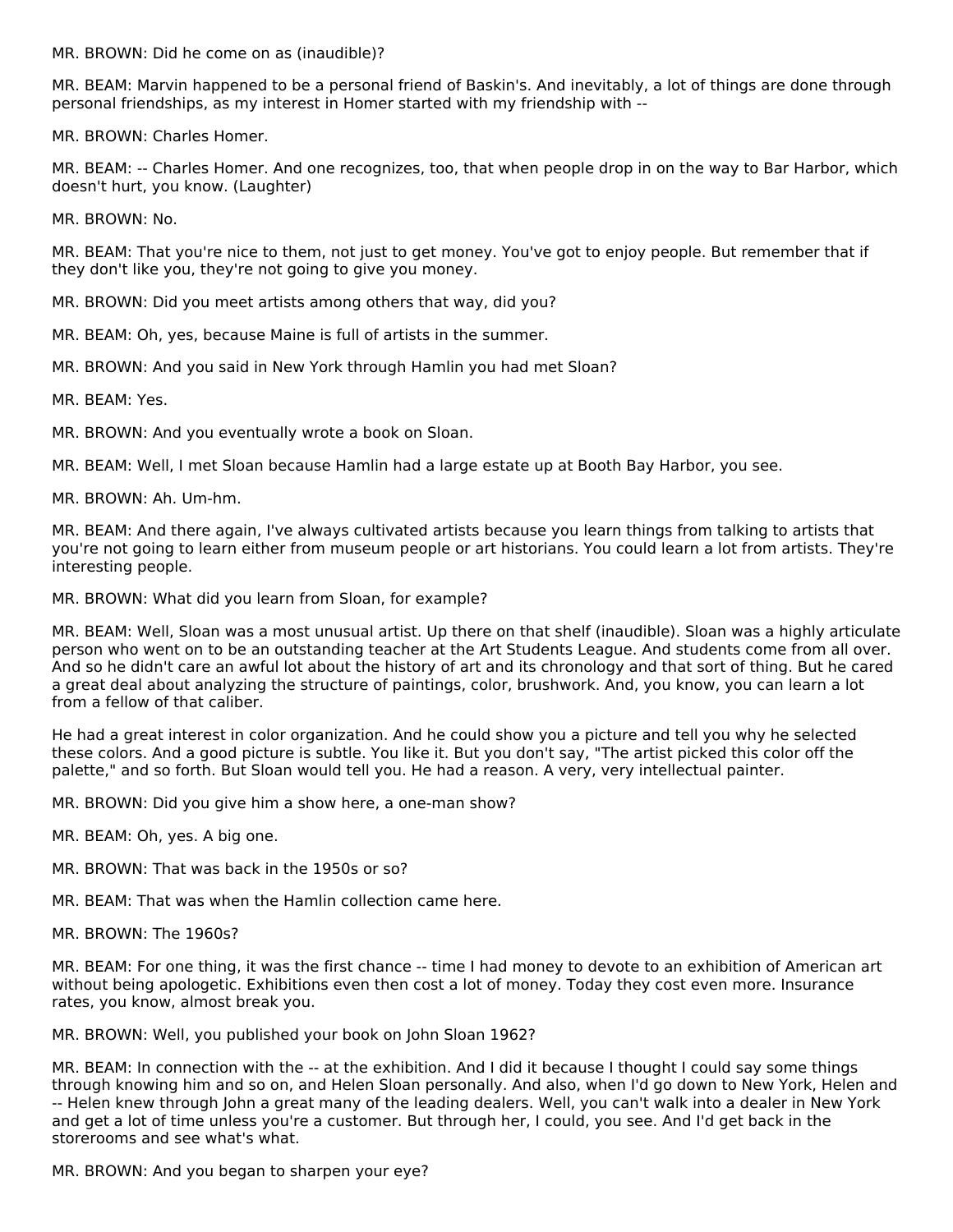MR. BEAM: And I got to know John Marin, Jr., in that way. And then he and his wife began to summer up here. And I got to know Bill Zorak through Sloan. Zorak had done some teaching at the Art Students League. So one thing leads to another.

MR. BROWN: Sure, sure.

MR. BEAM: And when you're raising funds, Bob, you hope that this or that wealthy lady will give you something or remember you. But also, these people go in certain social circles and economic circles. And you hope that if they like your museum, they will suggest that friends come here. And those friends, if they like you, may -- it can grow substantially. We've done pretty well.

MR. BROWN: And the artist, too, they like you?

MR. BEAM: Yes.

MR. BROWN: Refer -- might even give you something, or at least suggest to some of their collectors that they give.

MR. BEAM: They have. They have.

MR. BROWN: What was Bill Zorak like? Do you recall? Did you get to know him very well?

MR. BEAM: Well, it was an ironic twist to his career. He lived with his wife and that wonderful family over at Robin Hood, just a short way. And we'd go -- my wife and I would go there, and others, for lunch. They were most hospitable. When I knew him, he had become, you know, a celebrity and didn't have to worry.

But there was a time, I knew, in the past where a gentleman named Representative Don Dero in the McCarthy age had given him a very hard time. And I said it's ironic because in all the years I knew Bill and Marvin Zorak, I never knew him to take the slightest interest in politics. Never discussed it. Keen on art -- and the whole family were lively. Never of all things, never about politics.

MR. BROWN: So did this show in your discussions with him, that sometimes he would refer to that era when he had been smeared?

MR. BEAM: Never.

MR. BROWN: No?

MR. BEAM: Never. I read about this indirectly.

MR. BROWN: Oh, I see. So as a man (inaudible).

MR. BEAM: I went and got out the Congressional Record and read it, the speeches Don Dero had made smearing this man in the most outlandish way.

MR. BROWN: Zorak himself, though, was simply hospitable?

MR. BEAM: Yes. And he knew what he was doing.

MR. BROWN: You said you knew the --

MR. BEAM: And he would take us into his studio, you see, and show us things in progress. This is something you don't get out of a book. You can see a statue half-developed.

Well, there was another -- if you don't mind my -- I think I know what you want me to (inaudible).

MR. BROWN: No, we're talking about various artists now, as a matter of fact.

MR. BEAM: Well, that's the fund raising side. And I think the bottom line is this: I could not have spent the money on the Sloan show with a catalog by Ann Toynson -- luckily, having that wonderful press over at Portland that I did. And we certainly couldn't have spent the money on the Homer show -- it's not secret -- without -- out of the college budget. Even now I -- scholarship needs, tuition needs, all this.

You've got to have money that's given you to strictly for the museum and even for exhibitions. And our present director has done a very fine job in joining the current trend of inviting industry and business to make a contribution. L.L. Bean gave us a generous contribution for this, and we gave them a byline in the catalog, and I don't think it hurt them. And I hope it's tax deductible. But business and industries are doing this. Maybe even a few of the 16,000 people who came to the Homer show dropped by L.L. Bean's.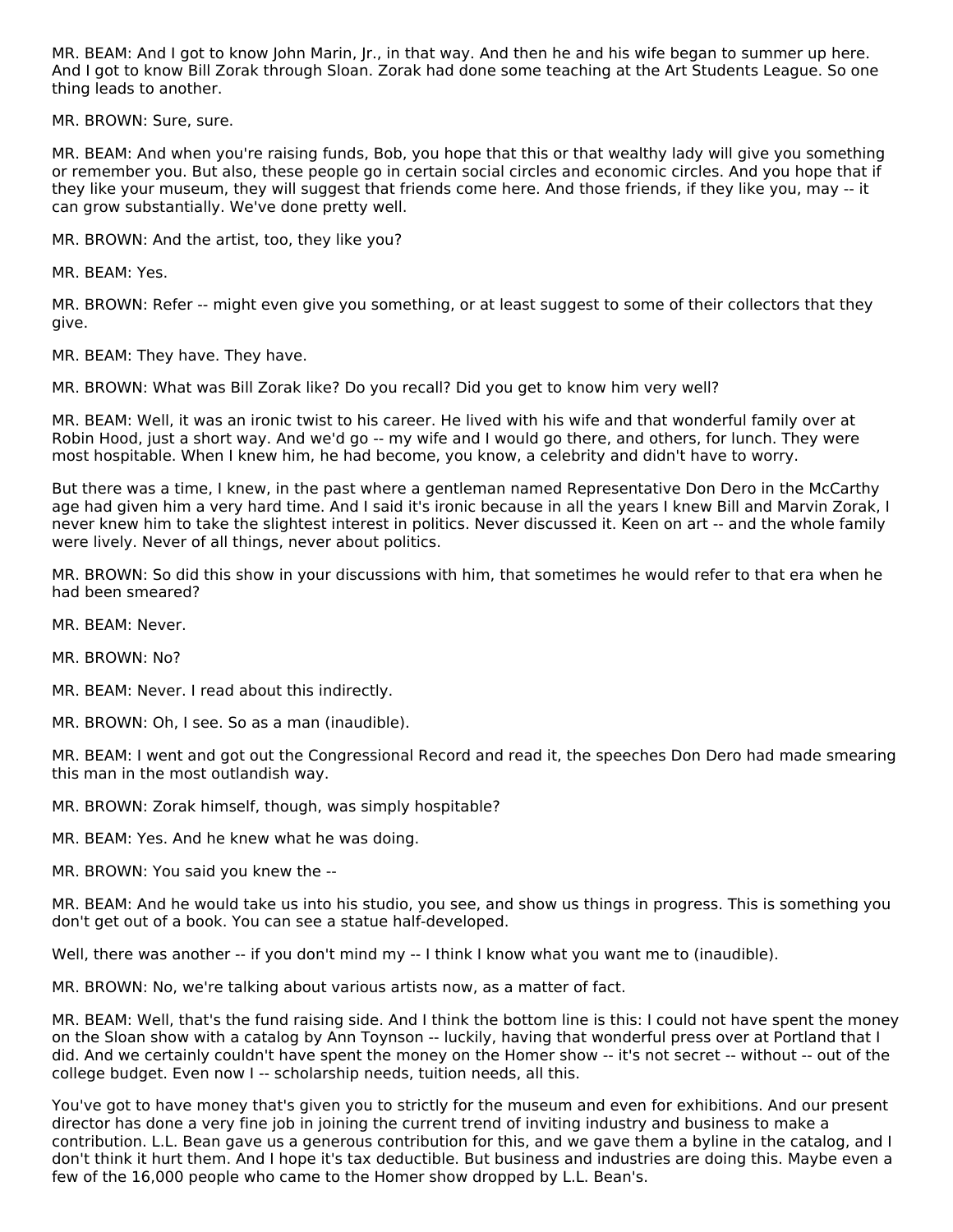MR. BROWN: That's right. It can work both ways. But no, I was asking now just about some of the artists that you've mentioned and known. How early did you get to know the several regionalist painters? You mentioned Benton and Wood and (inaudible)?

MR. BEAM: Oh, back in Kansas City.

MR. BROWN: When you were out there?

MR. BEAM: Yes. See, I went there first at the Nelson Gallery.

MR. BROWN: Right. And you met -- well, Benton was based --

MR. BEAM: Well, they all came to the museum.

MR. BROWN: Oh, they would?

MR. BEAM: Benton taught right across the street at the Art Institute where I also taught.

MR. BROWN: Right.

MR. BEAM: Sort of a course in introductory art history. So you couldn't help knowing him. And Grant Wood and John Stuart Curry came to the museum. And my duties as the young assistant to the director were to take the VIPs around.

MR. BROWN: And they were VIPs at that time, weren't they?

MR. BEAM: They were. They were well known.

MR. BROWN: Quite approved, weren't they? I mean, lots of publicity.

MR. BEAM: Three different kinds of men, very much so.

MR. BROWN: Can you characterize the three?

MR. BEAM: Yes. Benton was outgoing, almost explosive. He never harbored or bottled a thought in his life. He loved to get up there at the Institute, either in class or in public lecture and sound off. Never a dull moment when Benton is around -- a big, lusty man. He reminded me, in a way, of another person I met after I moved to Maine, Waldo Pierce, who was a good friend of Hemingway's. And he was a Hemingway type, very macho. Pierce stood about six-four, but he was a wonderful cook. And he loved to make my wife and me salads, you see. And we'd drop in on him there at Shears Port. Well, he loved to talk about art, and he'd known everybody and had a very lively career.

MR. BROWN: And Benton was likewise?

MR. BEAM: Benton was very, very outgoing.

Wood was very quiet, very gentlemanly. And Benton loved to get into arguments about art. And he'd come over to the gallery and fight in front of a picture and have a ball. And we knew it was all in good fun. But Wood was teaching up at Iowa University in their beginning -- one of their beginning art studio programs in the country. He was a pioneer there. And the university had brought him there because of his famous name. And he started the studio program, which expanded. But he came, and I remember taking him around. And he was very quiet. He would have a few perceptive remarks about the paintings on the wall, but I didn't learn much from him. I understood he was a good teacher in class in his own environment.

John Stuart Curry, I remember -- Wood was very quiet. I won't say he was mouse-like, but he was very quiet. And Curry, you could almost tell by his art, was very masculine. He had a gleam in his eye. And he was a presence. And he'd go around, and he would talk about art. He had very definite opinions. So he probably made a pretty good teacher, or a positive teacher, there at Kansas University. And he was good enough to invite me to come up there and lecture. And I had a -- he rounded up about six other people in the audience. I don't know whether he forced all these students and everybody to go. And we had one wingding of a party afterward. It was a lively place.

At that time, Kansas was teetotaler dry. And they would all come over from Kansas City, Kansas and buy their liquor in Missouri, which was not dry. And I got up to this university there (inaudible) but they sure had a lot of fun afterward. I remember that. These are part of my barnstorming days.

MR. BROWN: So Curry was a dynamic fellow, but not contentious, whereas Benton was?